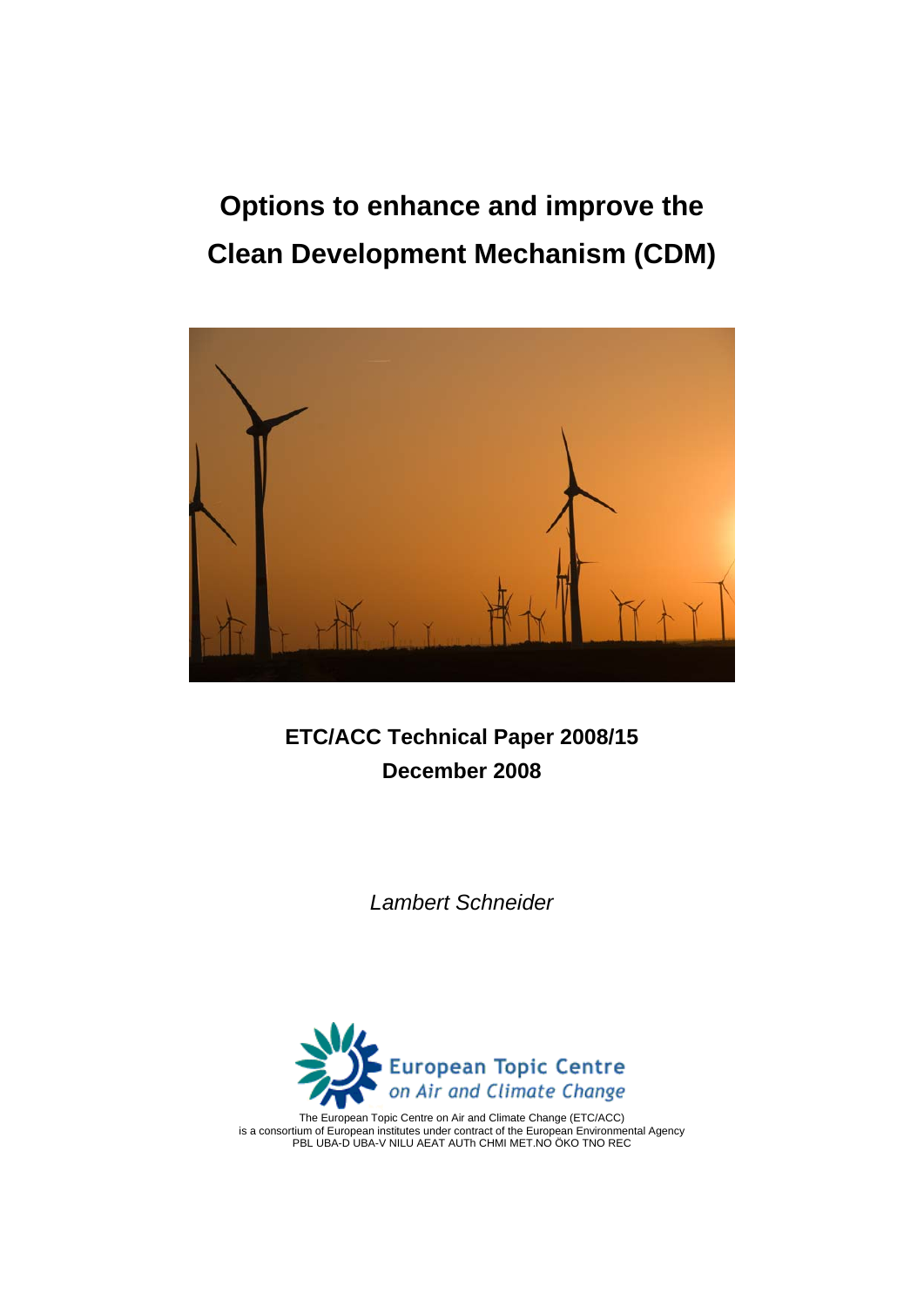*Source of photo on front page: aboutpixel.de*

#### **DISCLAIMER**

This ETC/ACC Technical Paper has not been subjected to European Environment Agency (EEA) member country review. It does not represent the formal views of the EEA.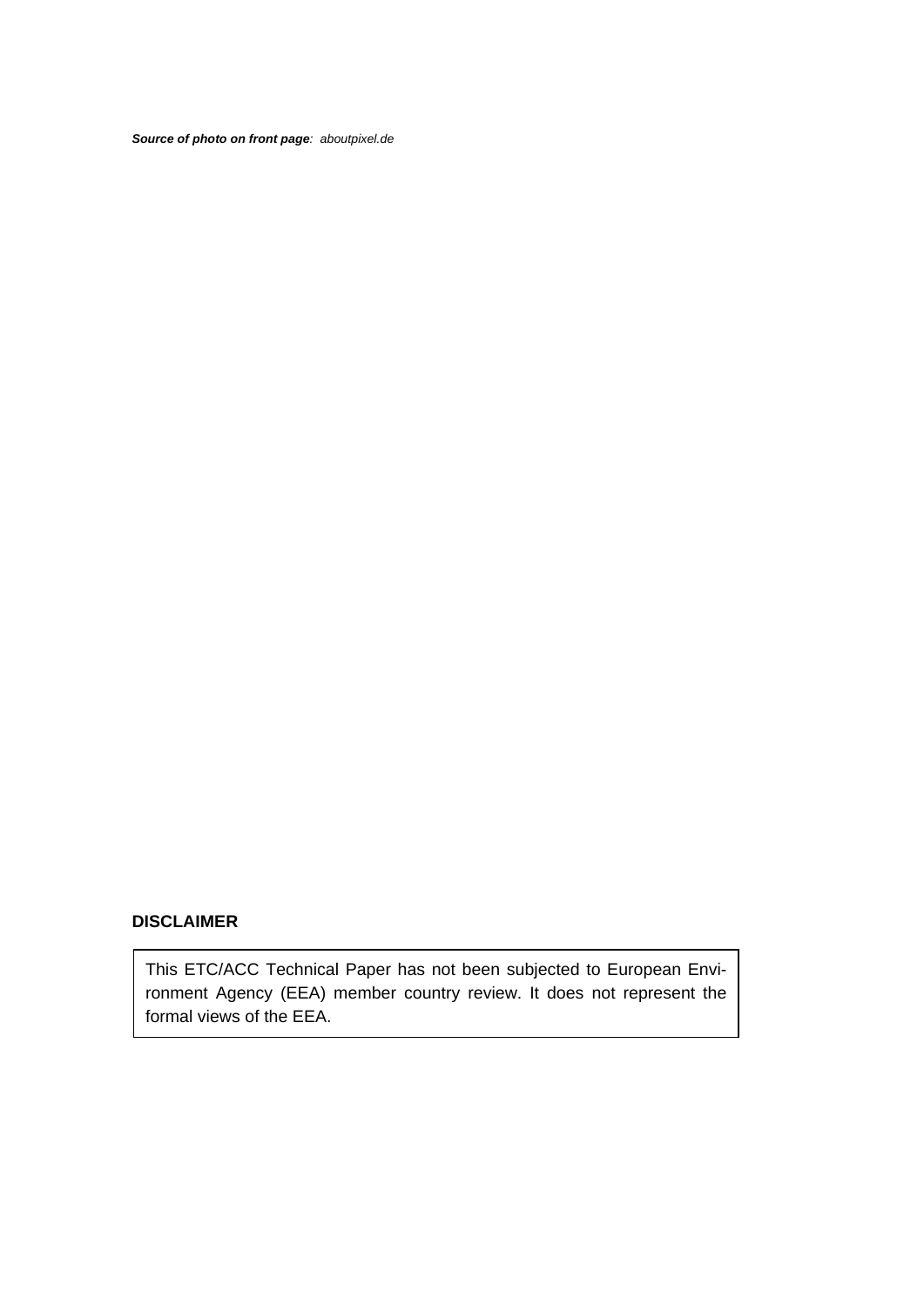# **Content**

| 1                |     |                                                                                     |  |  |
|------------------|-----|-------------------------------------------------------------------------------------|--|--|
| $\boldsymbol{2}$ |     | Improving governance arrangements of the CDM Executive Board 8                      |  |  |
|                  | 2.1 |                                                                                     |  |  |
|                  | 2.2 | Transparency, consistency and predictability of the decision-making of the Board 10 |  |  |
|                  | 2.3 |                                                                                     |  |  |
| 3                |     |                                                                                     |  |  |
|                  | 3.1 |                                                                                     |  |  |
|                  | 3.2 |                                                                                     |  |  |
|                  |     | 3.2.1                                                                               |  |  |
|                  |     | 3.2.2                                                                               |  |  |
|                  |     | 3.2.3                                                                               |  |  |
|                  |     | 3.2.4                                                                               |  |  |
|                  |     | 3.2.5                                                                               |  |  |
|                  | 3.3 |                                                                                     |  |  |
| 4                |     |                                                                                     |  |  |
|                  | 4.1 |                                                                                     |  |  |
|                  | 4.2 |                                                                                     |  |  |
|                  | 4.3 |                                                                                     |  |  |
|                  | 4.4 |                                                                                     |  |  |
| 5                |     |                                                                                     |  |  |
|                  |     | Improving the contribution of the CDM to achieving sustainable                      |  |  |
|                  | 5.1 |                                                                                     |  |  |
|                  | 5.2 |                                                                                     |  |  |
|                  | 5.3 | Approaches to improve the sustainable development benefit of the CDM 28             |  |  |
|                  |     | 5.3.1                                                                               |  |  |
|                  |     | 5.3.2<br>Development of a methodological standard for assessing the sustainable     |  |  |
|                  |     |                                                                                     |  |  |
|                  |     | 5.3.3                                                                               |  |  |
|                  |     | Discounting of CERs from projects with less sustainable development<br>5.3.4        |  |  |
|                  |     |                                                                                     |  |  |
|                  |     | 5.3.5                                                                               |  |  |
|                  | 5.4 |                                                                                     |  |  |
| 6                |     | Addressing sectors and countries that are underrepresented in the CDM 32            |  |  |
|                  | 6.1 |                                                                                     |  |  |
|                  | 6.2 |                                                                                     |  |  |
|                  | 6.3 |                                                                                     |  |  |
| 7                |     | Transforming the CDM into a mechanism with net atmospheric benefits  36             |  |  |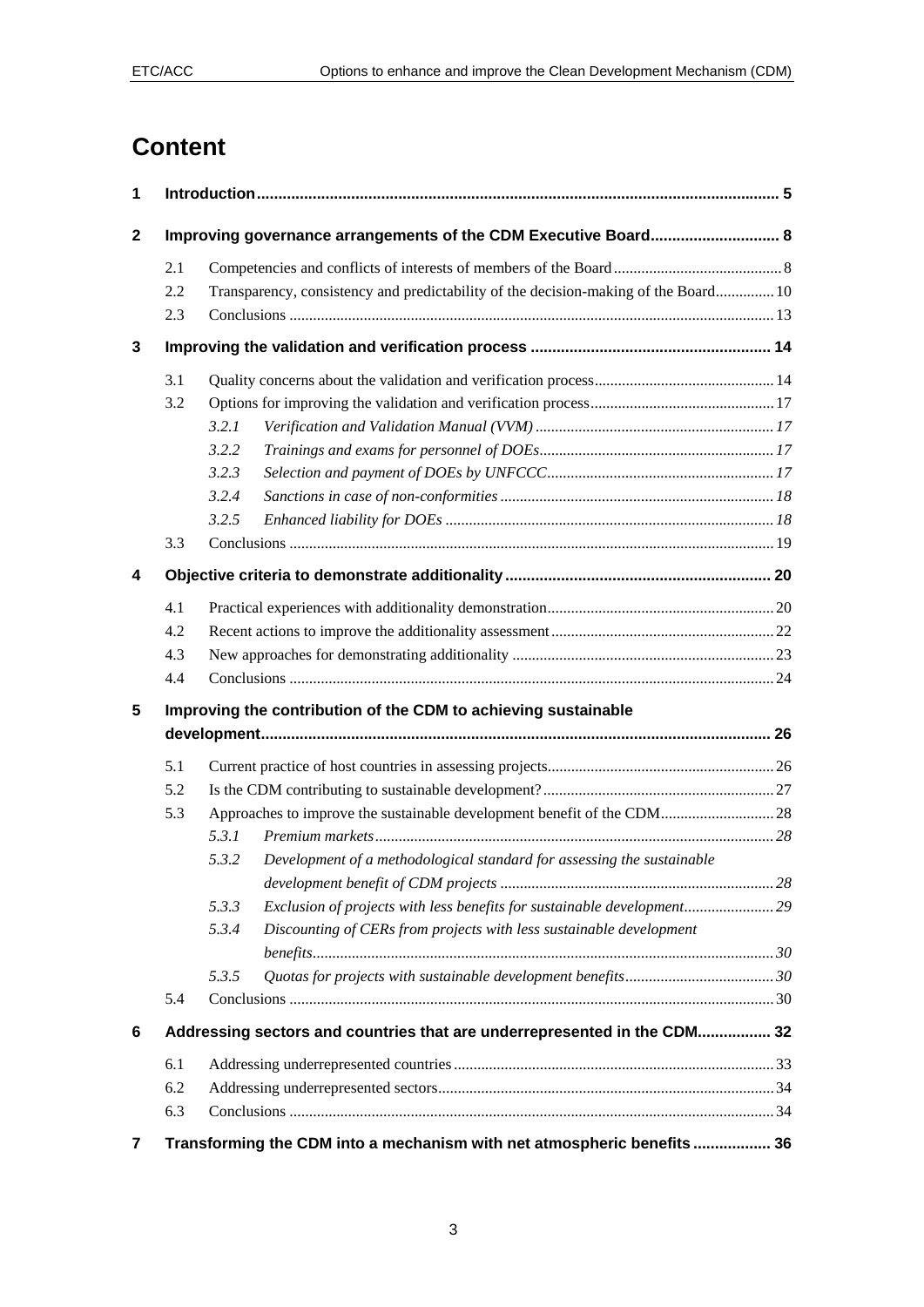| 9 |     |  |  |
|---|-----|--|--|
| 8 |     |  |  |
|   | 74  |  |  |
|   | 7.3 |  |  |
|   | 7.2 |  |  |
|   | 7.1 |  |  |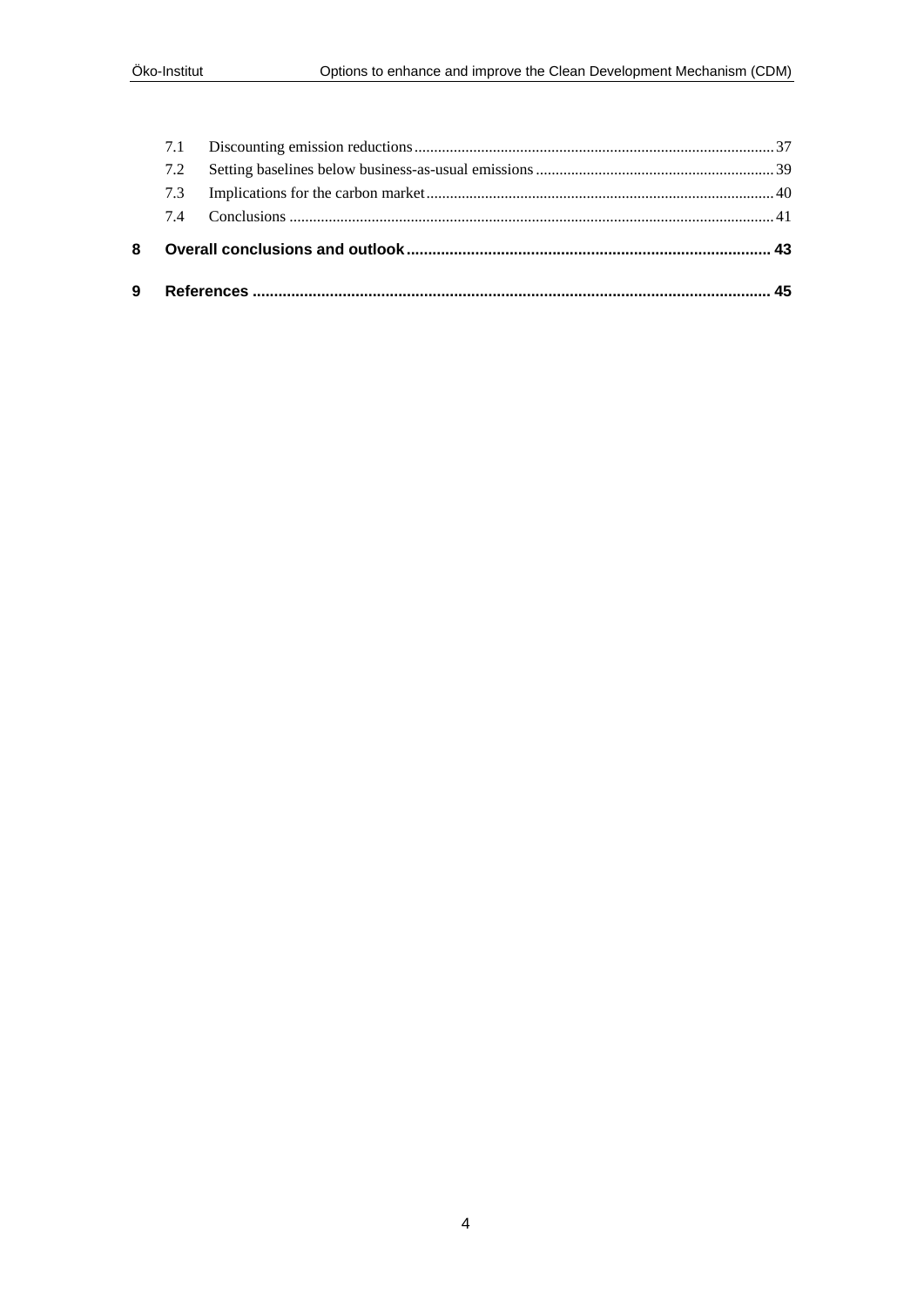# <span id="page-4-0"></span>**1 Introduction**

The Clean Development Mechanism (CDM) under the Kyoto Protocol is a flexible mechanism that allows the crediting of emission reductions from greenhouse gas (GHG) abatement projects in developing countries. Under the CDM, Certified Emission Reduction Units (CERs) are issued for emission reductions achieved through the implementation of emission reduction projects or programmes in developing countries. CERs are purchased and used by Annex I countries or by companies covered under emissions trading schemes, such as the EU Emissions Trading Scheme (EU ETS), and by individuals, companies or public entities that want to offset their greenhouse gas (GHG) emissions.

Ten years after the adoption of the Kyoto Protocol, the CDM has become an immense global market, with a value of several billion Euros. There has been a tremendous growth of projects over past five years. The first project has been registered on 18 November 2004. By 1 September 2008, 1152 CDM projects had been registered which are supposed to deliver emission reductions of about 1.3 billion tons of  $CO<sub>2</sub>e$  up to 2012 (UNEP/RISOE 2008). Another 2,500 projects are in the pipeline. Point Carbon expects that the CDM will generate about 2 billion CERs for the first commitment period under the Kyoto Protocol from 2008 – 2012. This corresponds approximately to the annual emissions of all EU ETS installations.

The project portfolio has changed considerably over the past years. The destruction of high GWP industrial gases, such as HFC-23 from HCFC-22 production and N2O from adipic and nitric acid production, has attracted investors in the first place, given that the GHG abatement costs are very low and the projects are relatively straight-forward to implement. These projects still comprise about 28% of the CERs from all projects published for validation, but renewable power generation, waste heat recovery and the avoidance of methane from different types of waste have gained importance, as shown in [Figure 1](#page-4-0) below.





Source: UNEP/RISOE (2008)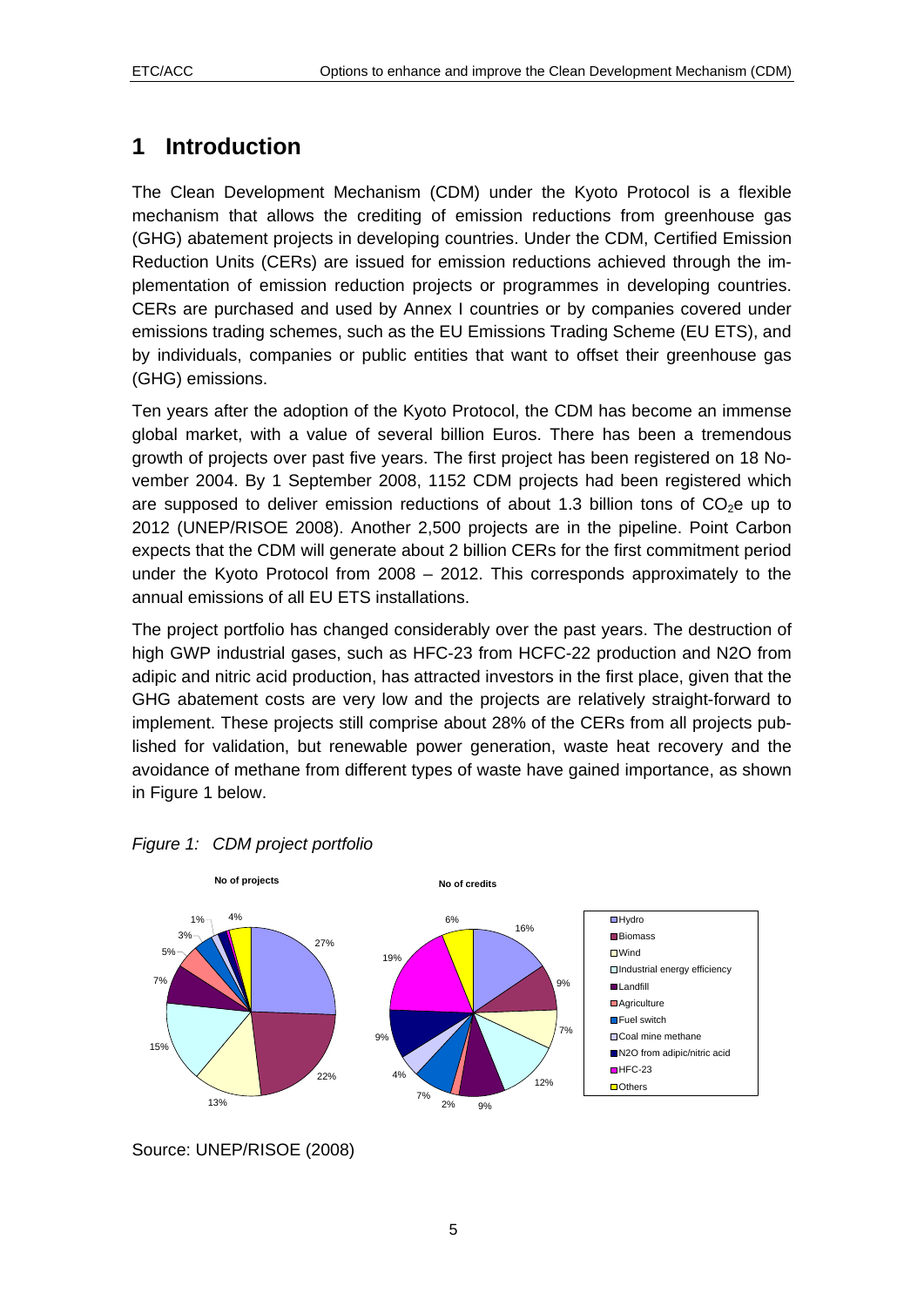<span id="page-5-0"></span>By September 2008, more than 100 baseline and monitoring methodologies have been approved, covering many project types and sectors. Three years after the endorsement of programmes of activities under the CDM, the first four programmes of activities are under validation. 17 Designated Operational Entities (DOEs) have been accredited and several others are in the process of being accredited. The largest market share of validation services has Det Norske Veritas (DNV), followed by TÜV-SÜD and Société Générale de Surveillance (SGS) [\(Figure 2\)](#page-5-0).

*Figure 2: Market share of Designated Operational Entities (DOEs) for validation services* 



Source: UNEP/RISOE (2008)

The market for project development and financial services has also seen a tremendous growth. The company Ecosecurities is with about 271 projects the market leader in the development of CDM projects, followed by Carbon Asset Management Sweden (121 projects). Several large utilities, such as EDF and RWE, have also started to build up a large portfolio of projects.

The rapid development of this new market illustrates that the CDM has been a success in developing a new and global market for GHG emission reduction projects in developing countries. The CDM is widely acknowledged as a mechanism that has changed emission trends in some industries and enabled entities in developing countries to participate in the emerging global carbon market. It has also contributed tremendously to raising awareness of public and private entities for climate change.

However, the CDM has also been criticised for various reasons. This includes the lack of transparency in the requirements and decision-making, inadequate governance structures, cumbersome procedures, poor environmental integrity, little contribution to sustainable development, an inequitable geographical distribution of CDM projects, its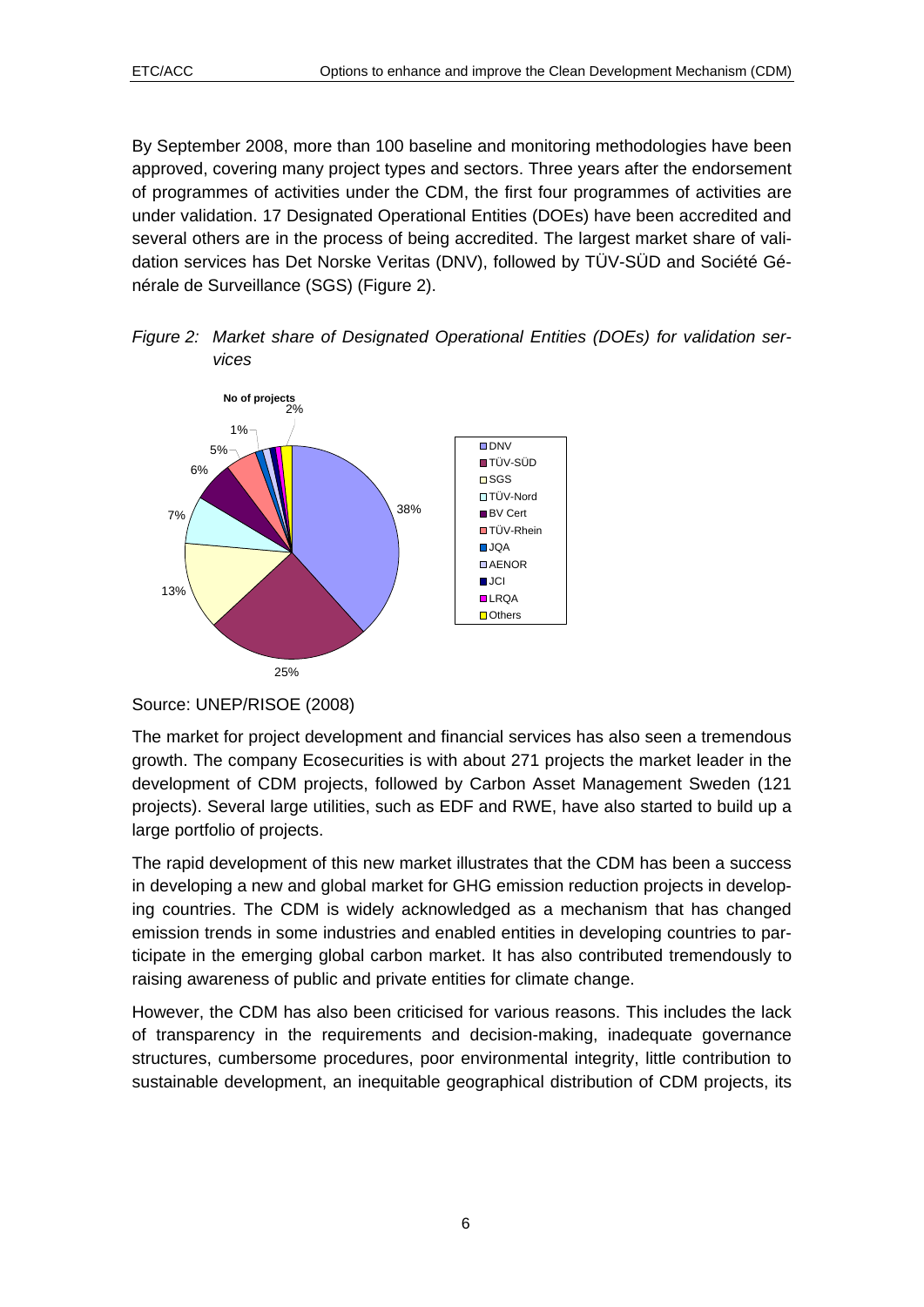1

character of an offsetting mechanism and its limited ability to address international competition concerns. These issues are being reviewed in a growing number of publi-cations.<sup>[1](#page-6-0)</sup> In the past two years, the CDM has also been heavily criticised in the media.<sup>[2](#page-6-1)</sup> These research results and the criticism in the media have put in question to what extent the CDM is working properly and fulfilling its objectives and to what extent it is sufficient to address greenhouse gas emissions in developing countries in a post-2012 climate regime.

This report provides an overview on these challenges and outlines options how the CDM can be further improved and enhanced. The report focuses on issues that have been of particular interest in the recent research and that have been subject to discussions in formal and informal consultations on a post-2012 climate regime and the review of the Kyoto Protocol under its Article 9. The report first explores how the effective functioning of the CDM can be improved by improving the governance arrangements of the CDM Executive Board (chapter [2\)](#page-7-0) and ensuring an effective validation and verification by Designated Operational Entities (chapter [3\)](#page-13-0). Chapter [4](#page-19-0) analyses how the demonstration of additionality – a key requirement for the environmental integrity of the CDM – can be improved and be based on more objective criteria. Chapter [5](#page-25-0) analyses the contribution of the CDM to sustainable development and identifies options how the sustainable development benefits of CDM projects can be enhanced. Chapter [6](#page-31-0) looks into sectors that are currently underrepresented in the CDM. Chapter [7](#page-35-0) analyses how the CDM can be transformed to a mechanism with global atmospheric benefits for a post-2012 climate regime. Finally, chapter [8](#page-42-0) provides conclusions and an outlook.

<span id="page-6-0"></span><sup>1</sup> See, for example: Wara and Victor (2008), Streck and Lin (2008), Schneider (2007), Michaelowa (2007), Olsen (2007)

<span id="page-6-1"></span><sup>2</sup> For example: The Guardian stated in an article that "the CDM (...) has been contaminated by gross incompetence, rule-breaking and possible fraud by companies in the developing world, according to UN paperwork, an unpublished expert report and alarming feedback from projects on the ground" (Davis 2007). The Herald Tribune carried the headline "Flaws in the UN antipollution program" (Bradsher 2007) and the BBC (2008) reported that it had "uncovered evidence of serious flaws" in the CDM.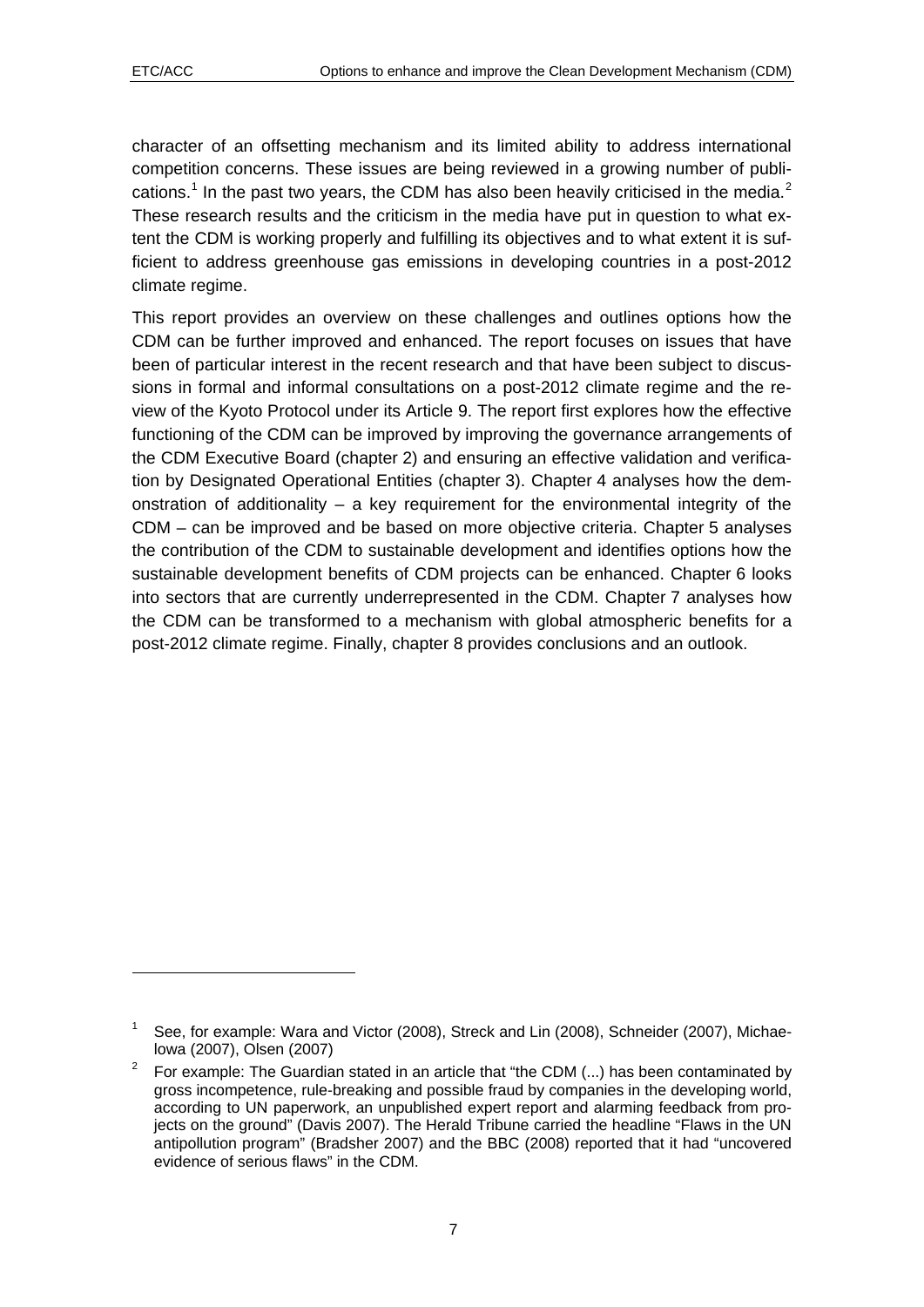# <span id="page-7-0"></span>**2 Improving governance arrangements of the CDM Executive Board**

The CDM Executive Board (EB) is supervising the CDM. The Board is composed of 10 members and 10 alternate members from Parties to the Kyoto Protocol who are nominated by the COP/MOP. While the COP/MOP is the ultimate authority of the CDM, the day-to-day supervisory work is undertaken by the  $EB.^3$  $EB.^3$ 

The success of the CDM as a market mechanism depends on the assurance in the procedures by the project participants. Transparency, consistency in decision making and impartiality in all levels are key premises for a fair and effective decision making by the CDM Executive Board. Whether these premises are achieved depends significantly on the governance arrangements of the CDM Executive Board. Moreover, the decisions of the EB play an essential role for any project participant.

This chapter describes a number of deficits of the current governance arrangements of the CDM and identifies different options for improving the governance arrangements. The individual Members of the board, the role of the board and the decision-making process are the main issues discussed in the following.

### **2.1 Competencies and conflicts of interests of members of the Board**

Individual members of the CDM Executive Board play an essential role in the governance of the CDM. Different roles and responsibilities are established in the existing rules of procedure and underline the need for a high level of independence and integrity. The rules require, for example, that "members, including alternate members, of the Executive Board shall have no pecuniary or financial interest in any aspect of a CDM project activity or any designated operational entity."[4](#page-7-2)

Any potential conflict of interests is to be avoided, whether these interests are of a financial, political, or personal nature. Members of the CDM Executive Board should act in their personal capacity and should not represent any country or constituency. However, in practice EB members often play multiple roles at the same time, including those of being UNFCCC/Kyoto protocol negotiators for their country, representing their country's DNA for the CDM, or as managers of large government CDM purchasing programmes (Streck and Lin 2008).

In the beginning of each meeting the members of the board must confirm that they do not have any interest in any project or operational entity. Despite the various interests and roles of the members, it has very rarely happened that an EB member has de-

1

<span id="page-7-1"></span><sup>3</sup> Art. 12(4) of Kioto Protocol and Annex to decision 3/CMP.1, paragraphs 2 – 4.

<span id="page-7-2"></span><sup>4</sup> Annex to decision 3/CMP.1 paragraph 8 (f)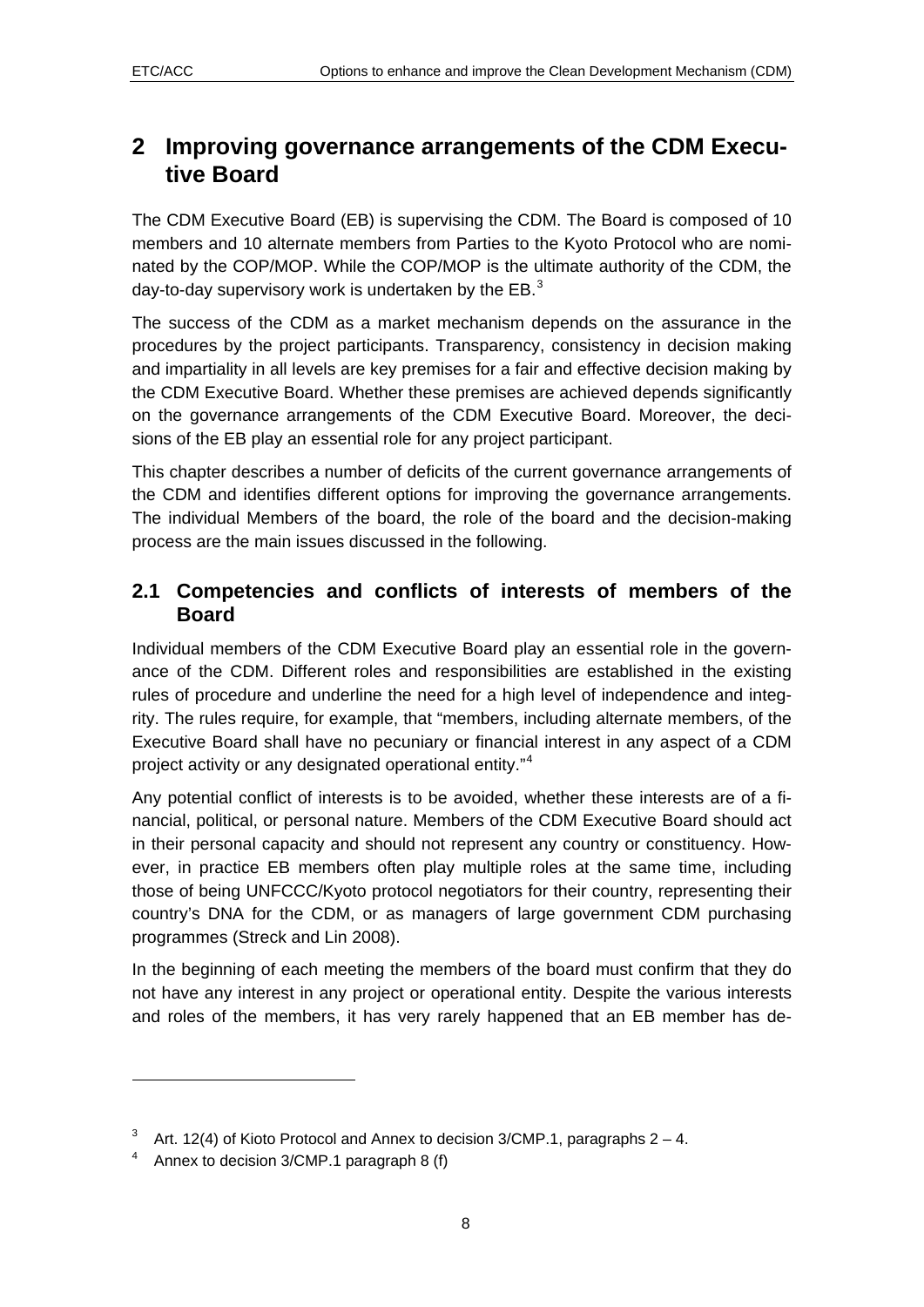clared a conflict of interest at the beginning of a meeting: a conflict of interest is only noted in 4 out of 41 meeting reports of the CDM Executive Board.

Indeed, discussions within the CDM Executive Board are sometimes driven by national interests of the members of the Board. Florens et al. (2008) have empirically evaluated whether political-economic variables, including national interests, determine the decision making of the CDM. Based on an econometric analysis of EB decisions, they come to the conclusion that the EB is strongly committed to quality criteria but that, at the same time, political-economic variables also drive decisions. For example, membership of the country involved in the EB raises the chances for a project to be approved. Similarly, the involvement of powerful players, such as the World Bank, improves the probability of success.

Another concern is that it is not fully clear whether EB members have immunity under the Kyoto Protocol. This means that if the EB rejects a project, there could be a risk that the affected party seek compensation from the individual board members. As a result, individual Board members may be hesitant to take decisions that would affect third parties financially. This is particularly of concern in case of decisions on the registration of projects or the accreditation of DOEs or on the suspension their accreditation.

The qualification of Board members has been stressed as another concern (e.g. Streck and Lin 2008). Most members of the Board have a background from international climate negotiations and not in market regulatory work. Some members do not have a professional experience with the CDM at all. A number of options are currently being discussed to improve the independency of members of the CDM Executive Board:

- **Terms of reference for members of the Board.** To avoid conflicts of interest and clarify the responsibilities and required qualifications for an EB membership, the EU suggests in its submission on the review of the Kyoto Protocol under its Article 9 to supplement the existing rules of procedure with terms of reference for board members to reinforce theses requirements. These TOR should include, for example, ob**ligations** 
	- o to declare all financial and pecuniary interests;
	- o to resign from any association with a company involved in the CDM;
	- $\circ$  to act on a personal basis and not to take instructions from any party or external body;
	- o to have at least 5 years of relevant experience in the area of climate change mitigation or the global carbon market.

Furthermore the EU suggests introducing new rules related to the nomination and election process. The EB should publish a "Code of Conduct" that require that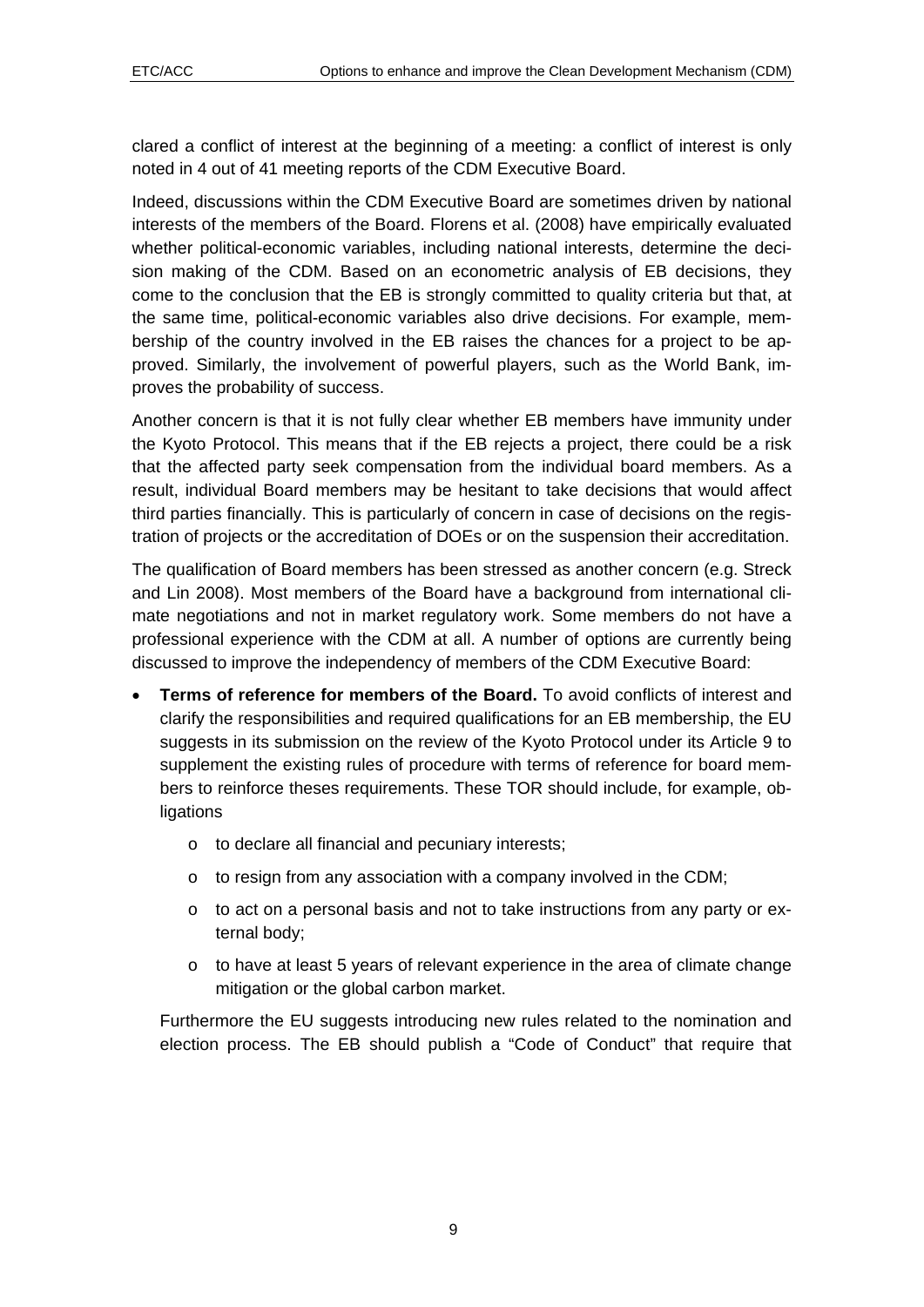$\overline{a}$ 

<span id="page-9-0"></span>members publish their CVs, along with a statement of all financial and professional interests that may impact upon their impartially with regard to any decision.<sup>[5](#page-9-1)</sup>

• **Professionalizing of the EB.** Streck and Lin (2008) highlight that the Board has de facto the role of a market regulator but is established and composed as a United Nations Committee. A professionalizing would imply the recruitment of full-time salaried Board members with special technical and market expertise related to CDM. The Board members would then formally be hired as employees of the UNFCCC. A positive side effect of a full-time salaried board is the financial independence of the board members. This could help to avoid conflict of interests. To assure this, additionally the EB membership could be limited to individuals who have not held a position that involved decision-making on CDM related matters for a defined period before serving on the board. The proposal of professionalizing the Board is to some extent also suggested by the EU in the review under Article 9. The EU suggests electing the Chair and the Vice-Chair on a full-time basis and expanding their functions. In addition to their current function, preparing and chairing the EB meetings, they should act as ambassador for the CDM and manage external relationships with stakeholders and the public.

A professionalization of the Board would require additional financial resources. To cover the administrative expenses of the CDM (SOP-Admin), the project participants currently have to pay US \$ 0.10 per CER issued for the first 15,000 tonnes of  $CO<sub>2</sub>$  equivalent per year and US \$ 0.20 per CER issued for any amount in excess of the first 15000 tonnes of CO2 equivalent. $6$  Given that the number of projects and CERs is growing rapidly over the last years it can be expected that the SOP-admin levy could be used for financing a professional board.

• **Full immunity of members of the Board.** Several Parties, including New Zealand, China, Japan, Tuvalu, Australia and the EU, have stressed that a full immunity is a key prerequisite to assure the independence of the EB members.

#### **2.2 Transparency, consistency and predictability of the decisionmaking of the Board**

The COP/MOP has repeatedly emphasized that the CDM Executive Board should have a more supervisory role and should delegate work to the extent possible.<sup>[7](#page-9-3)</sup> Nevertheless, the Board is still dealing with many case decisions. The increasing number of projects being reviewed and with it the number of case decisions lead to a high workload

<span id="page-9-1"></span><sup>5</sup> EU submission on the review of the Kyoto Protocol under its Article 9, September 2008

<span id="page-9-2"></span><sup>6</sup> Annex 35 to the Report of the 23rd Meeting of the Executive Board, Additional Guidance Related to Registration Fee for Proposed Clean Development Mechanism Project Activities , available at: http://cdm.unfccc.int/EB/023/eb23\_repan35.pdf.<br>7 Decision 7/CMD 1, personnel 12, decision 1/CMD 2, person

<span id="page-9-3"></span>Decision 7/CMP.1, paragraph 12, decision 1/CMP.2, paragraph 7 (e), decision 2/CMP.3, paragraph 9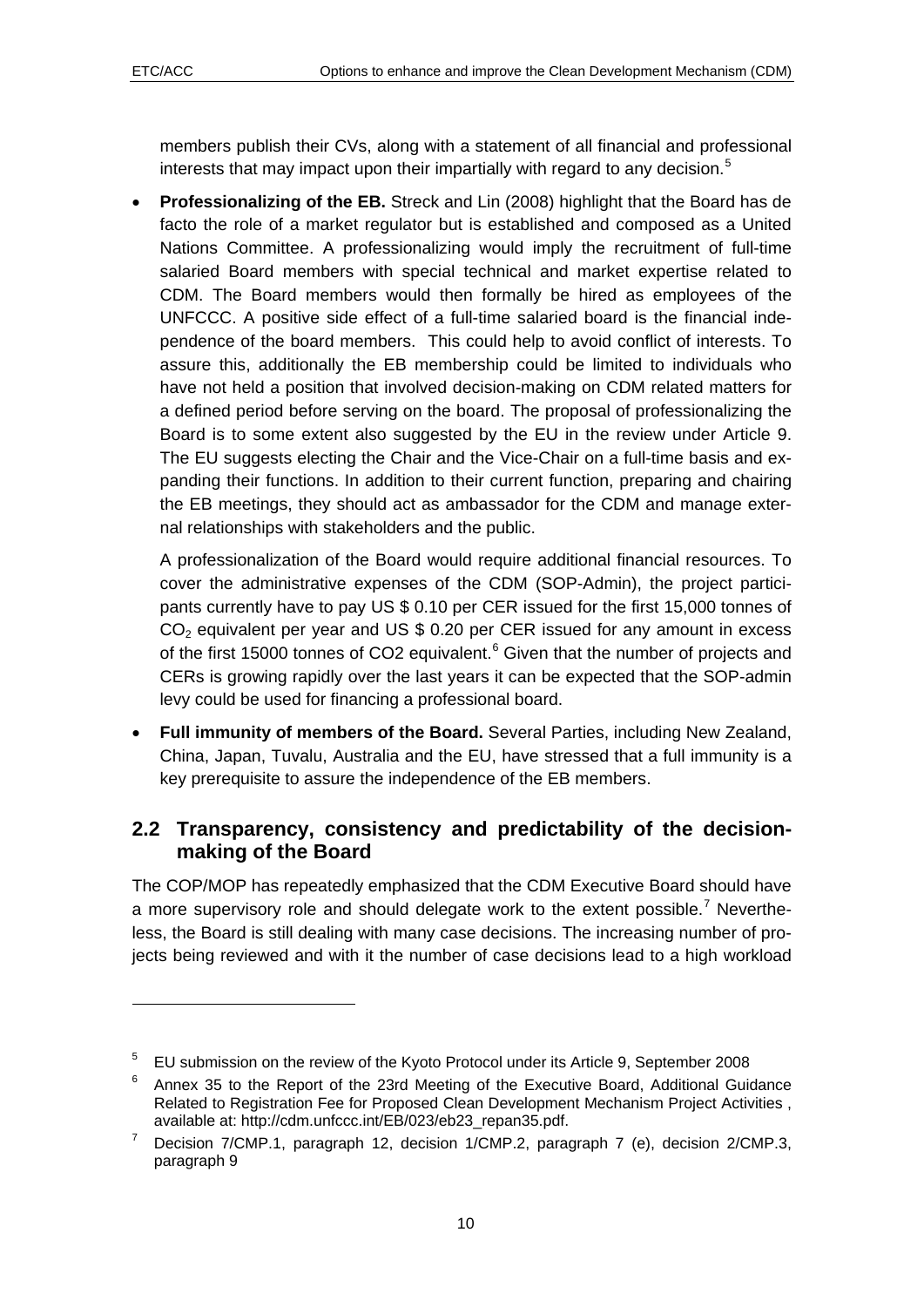of individual EB members. Although the technical assessment of projects has been largely delegated to the UNFCCC secretariat by now, EB members still have to deal with many individual reviews of projects and take final decisions on them. The discussion of individual cases often includes technical details and not only general policyrelated issues. As a result of this situation, COP/MOP3 has also encouraged the Board to "ensure a balance in applying its resources between satisfying caseload needs and making general policy and system improvements".<sup>[8](#page-10-0)</sup>

Another serious challenge is a transparent, consistent and predictable decision-making process by the Board. Some market participants have criticised the decision making process of the CDM Executive Board for not being consistent and predictable. For example, several projects that increase the share of additives in producing cement have been registered during the first years of the CDM, while more recent cement projects have been rejected despite having a similar nature. In some cases, recent decisions of the Board are partly inconsistent with previous decisions, leaving it unclear how the different decisions should be interpreted together.

The decisions taken by the Board or its support structure are sometimes not clearly substantiated. Sometimes the participants in CDM projects are left on their own in trying to understand the underlying rationale and the reasoning for a case decision (Streck and Lin 2008). For example, the reasoning in meeting reports of the Board on the registration of projects is often vague, making it difficult for other market participants to understand the deficits of the projects. As a result of these concerns, COP/MOP3 requested the Board to "further improve the substantiation of its decisions to increase the understanding of the underlying rationale by users, facilitate broader public understanding and correct misconceptions as they arise".<sup>[9](#page-10-1)</sup> The procedures and decision-making process are also perceived as too lengthy and cumbersome (Streck and Lin 2008). For example, the approval of methodologies can take up to one year. Project participants have also raised concerns about the communication channels between project participants and the EB and its support structure. There is little direct communication between the Board and project participants.

The Board has also been criticised for its practice of meeting frequently behind closed doors. In general, meetings of the Board "shall be open to attendance, as observers, by all Parties and by all UNFCCC accredited observers and stakeholders, except where otherwise decided by the Executive Board", <sup>[1](#page-10-2)0</sup> In practice, large parts of the meetings of the CDM Executive Board take place behind closed doors. This is due to a rising number of discussions on individual cases, such as requests for registration, requests for issuance or the accreditation of designated operational entities.

 $\overline{a}$ 

<span id="page-10-0"></span><sup>8</sup> Decision 2/CMP.3, paragraph 11

<span id="page-10-1"></span><sup>9</sup> Decision 2/CMP.3, paragraph 15 (e)

<span id="page-10-2"></span><sup>&</sup>lt;sup>10</sup> Decision 3/CMP.1, paragraph 16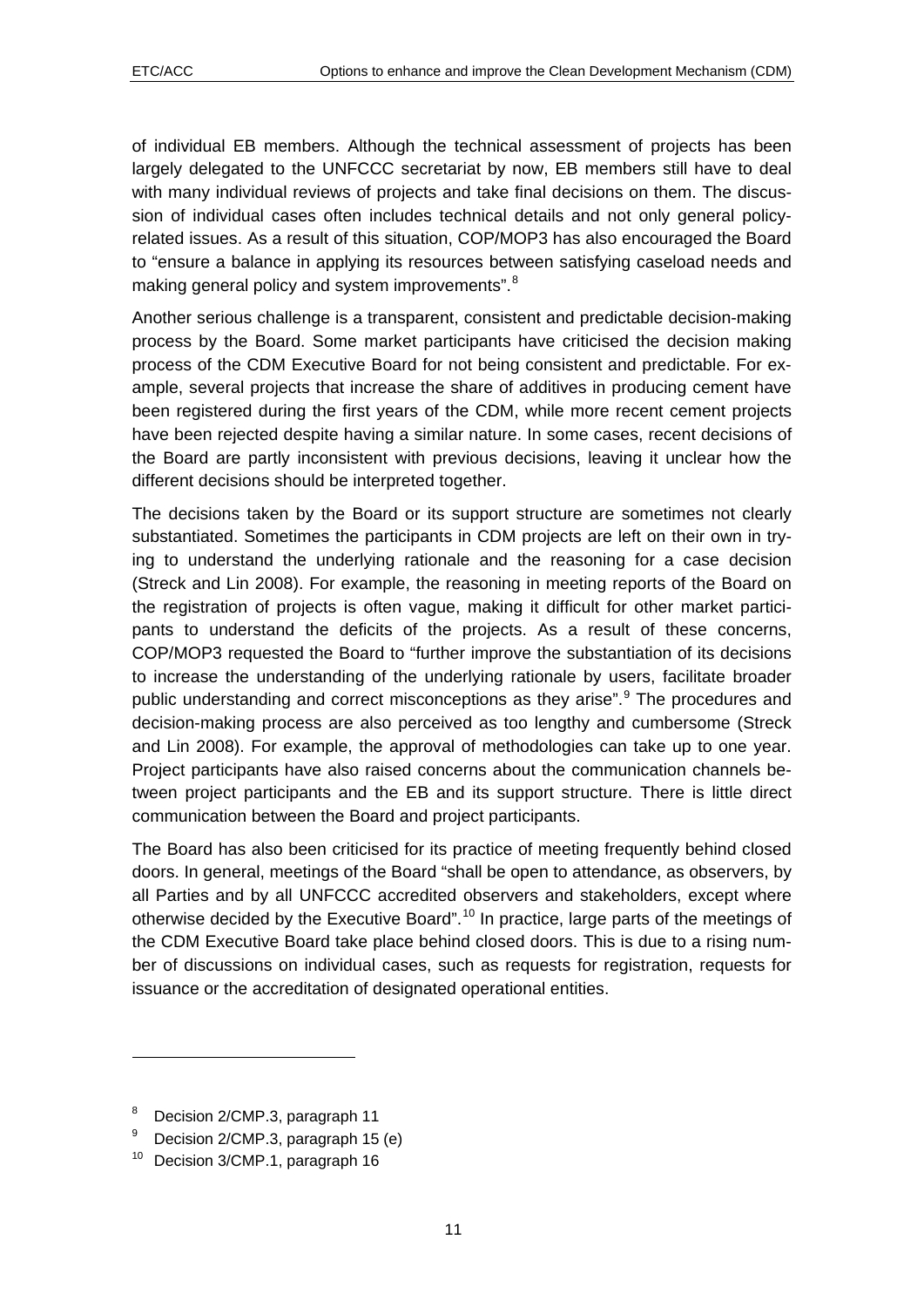A number of options are currently being discussed to improve the decision making process of the CDM Executive Board, including the following:

- **Enhanced delegation of individual case decisions.** As highlighted above, the CDM Executive Board is currently dealing with a large number of individual case decisions and only limited time is spend on general policy issues. A key means to take a more supervisory role would be a full delegation of decisions on individual cases to the support structure, including the UNFCCC secretariat, working groups and panels. This could apply to the registration, review and rejection of projects, the decisions on issuance of CERs, the accreditation or suspension of accreditation of DOEs and the approval, revision, rejection or withdrawal of baseline and monitoring methodologies. In order to ensure that the Board can still provide the necessary oversight on these decisions, the EU has suggested in its submission on the review of the Kyoto Protocol under its Article 9 that delegated matters should be considered approved unless three EB members request a consideration and that substantial new or general policy related issues are brought to the attention of the Board.
- **A systematic catalogue of EB decisions.** As a result of a request by COP/MOP, a catalogue of EB decisions has been developed by the UNFCCC secretariat. However, the current catalogue has the character of a search engine. So far, there is no systematic recording and indexing of decisions by the Board. To improve the documentation of decisions, all decisions could be indexed and recorded in a more systematic manner according to relevant areas. The system should clearly identify if new decisions by the Board overrule former decisions. Such a systematic approach would improve the access to and consistency of EB decisions.
- **Systematic justification of EB decisions.** The Board could adopt as an internal rule that all decisions should be accompanied by a proper justification. This justification could be attached the decision and be made publicly available. This would facilitate a broader understanding of the rationales of EB decisions by all relevant stakeholders.
- **Appeals procedure.** Several stakeholders have suggested the introduction of a formal appeals procedure (e.g. Streck and Lin 2008). An appeals procedure could help to ensure due process in decision-making by the EB. The appeals procedure could be open to individual case decisions in which established rules by the CDM Executive Board or the COP/MOP are applied, whereas general policy and rulemaking decisions could be excluded from an appeals procedure. A key question is the composition of an appeals chamber. In order to ensure independency and integrity, the members of the appeal chamber should not consistent the same people who have previously taken the decision in question. Secondly, clear and transparent procedures and legal knowledge of the members is necessary to ensure a due process. Thirdly, the necessary technical expertise to assess the case needs to be available to an appeals chamber, e.g. through independent technical review. Finally, it needs to be ensured that the appeals chamber will not be flooded with cases. This could be achieved through certain costs for requesting an appeal and through a pre-screening of appeals.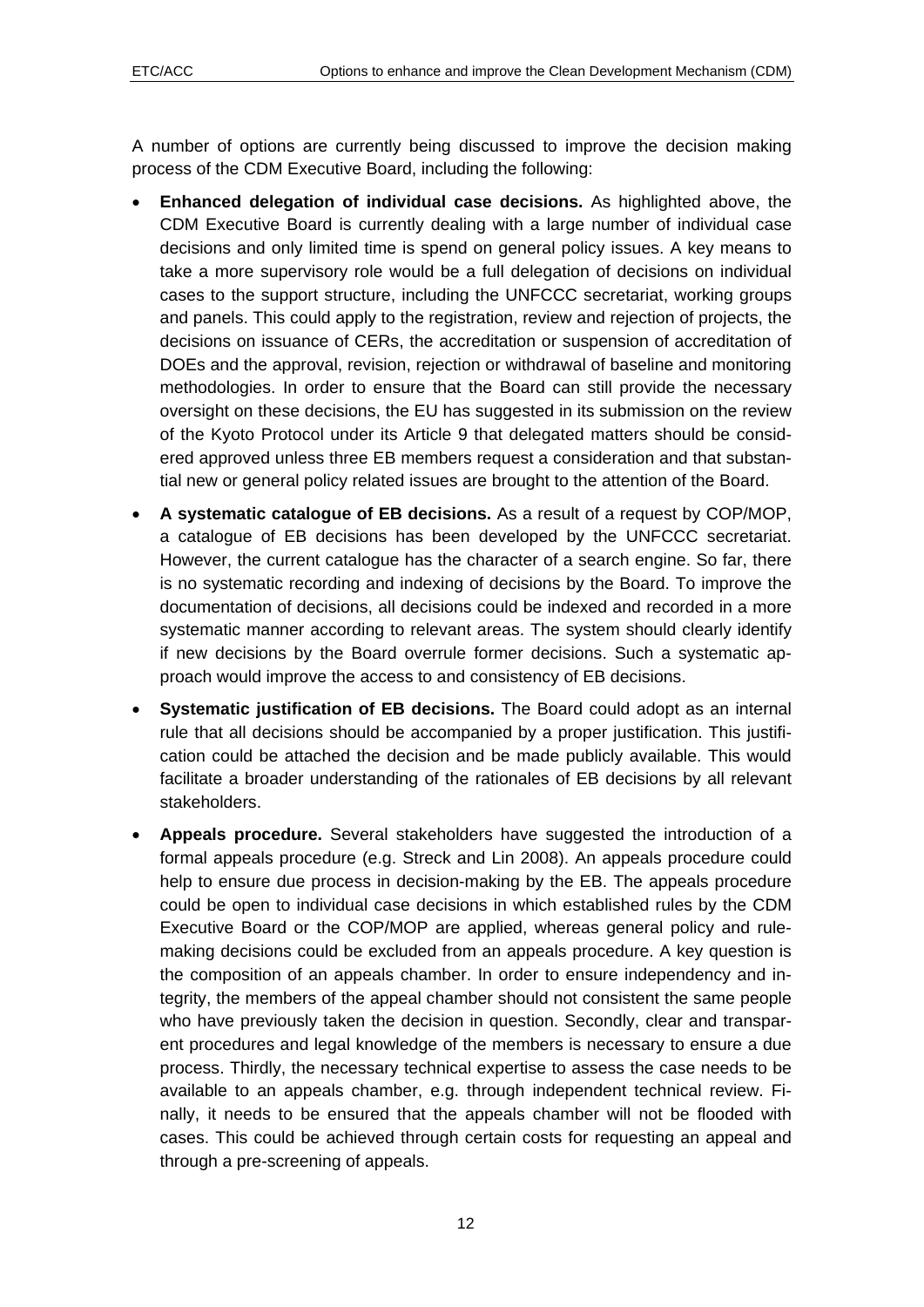#### <span id="page-12-0"></span>**2.3 Conclusions**

Several stakeholders have raised serious concerns with the current government arrangements of the CDM Executive Board. As part of the review of the Kyoto Protocol under its Article 9, the current governance arrangements could be substantially changed. Given that the CDM has grown to multi-billion dollar market, the CDM Executive Board is de facto a market regulator. To take on this role, the EB, with its nonpermanent members, should move to a truly supervisory committee and delegate decisions on individual cases to a professional support structure. The current processes should be improved, in particular with regard to the documentation and justification of decisions and possibilities for the parties involved to appeal against decisions.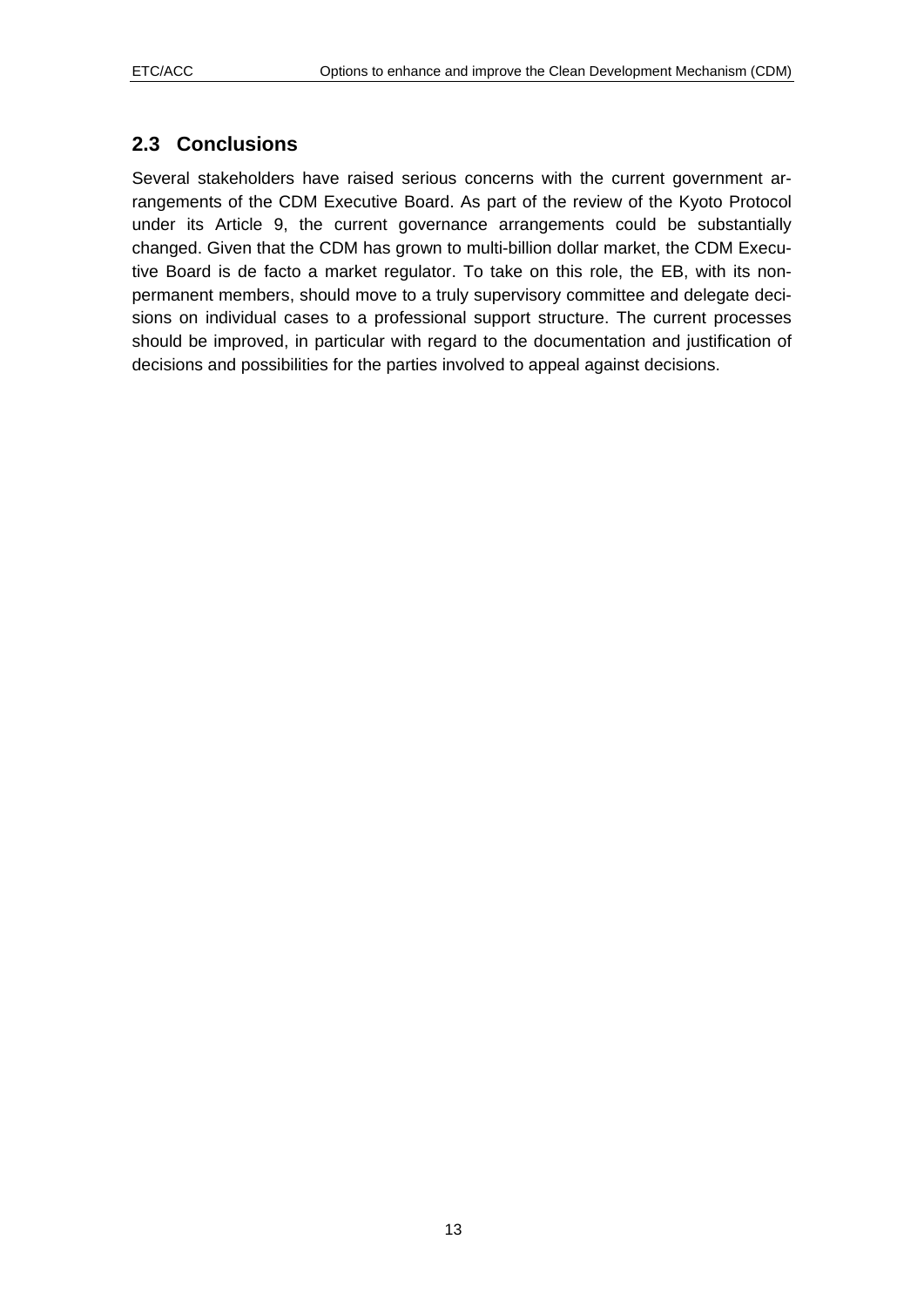# <span id="page-13-0"></span>**3 Improving the validation and verification process**

Designated Operational Entities (DOEs) are independent private sector entities that are responsible for the validation of CDM projects and the verification of emission reductions. In validating projects, the DOEs check whether all requirements by the COP/MOP and the CDM Executive Board for the registration of a CDM project activity have been met. At the end of the validation process, the DOE either accepts the project if all requirements are met and outstanding issues are solved, or rejects the project. If accepted, the DOE requests the registration of the project to the CDM Executive Board. In verifying emission reductions, the DOEs check whether the CDM project activity has achieved the emission reductions claimed in monitoring reports. The CDM Executive Board automatically accepts requests for project registration or requests for issuance of CERs – unless at least three members of the CDM Executive Board request a review.

DOEs are accredited by the CDM Executive Board according to accreditation standards adopted by the Board. However, they are paid by the project participants for their validation and verification services. The effective functioning of the validation and verification process is key to ensure the environmental integrity of the CDM. DOEs are regarded as the extended arm of the CDM Executive Board, as they should check whether all requirements are met by the project participants. In the following, the current functioning of the validation and verification process is assessed and options for improving this process are explored.

#### **3.1 Quality concerns about the validation and verification process**

The overall quality in the validation and verification process and the performance of some DOEs have raised concerns about the integrity of the CDM. The most visible indicator of the problems with the validation process is the large number of projects that are validated positively by a DOE but that are reviewed and partly rejected by the CDM Executive Board. Until September 2008, out of the 1400 projects that were submitted to the CDM Executive Board, 200 projects that were validated positively by a DOE triggered a review by the CDM Executive Board and about 70 projects were rejected by the CDM Executive Board.

These high rates of projects being reviewed and rejected were not expected by most stakeholders and not foreseen in the negotiations of the Marrakech Accords. Parties agreed in Marrakech in 2001 that CDM projects should be registered automatically after a positive validation by DOEs, unless three members of the CDM Executive Board request for a review. Clearly, the idea was that the CDM Executive Board should only intervene in exceptional cases and that DOEs have the main responsibility for ensuring that CDM projects meet all requirements. However, the Board spends currently considerable time of its meetings on the assessment of individual requests for registration and a considerable support structure at the UNFCCC secretariat is dedicated with the assessment of projects that were already validated positively by DOEs. This problem has also been recognized by COP/MOP3 which encouraged the Board to "take action that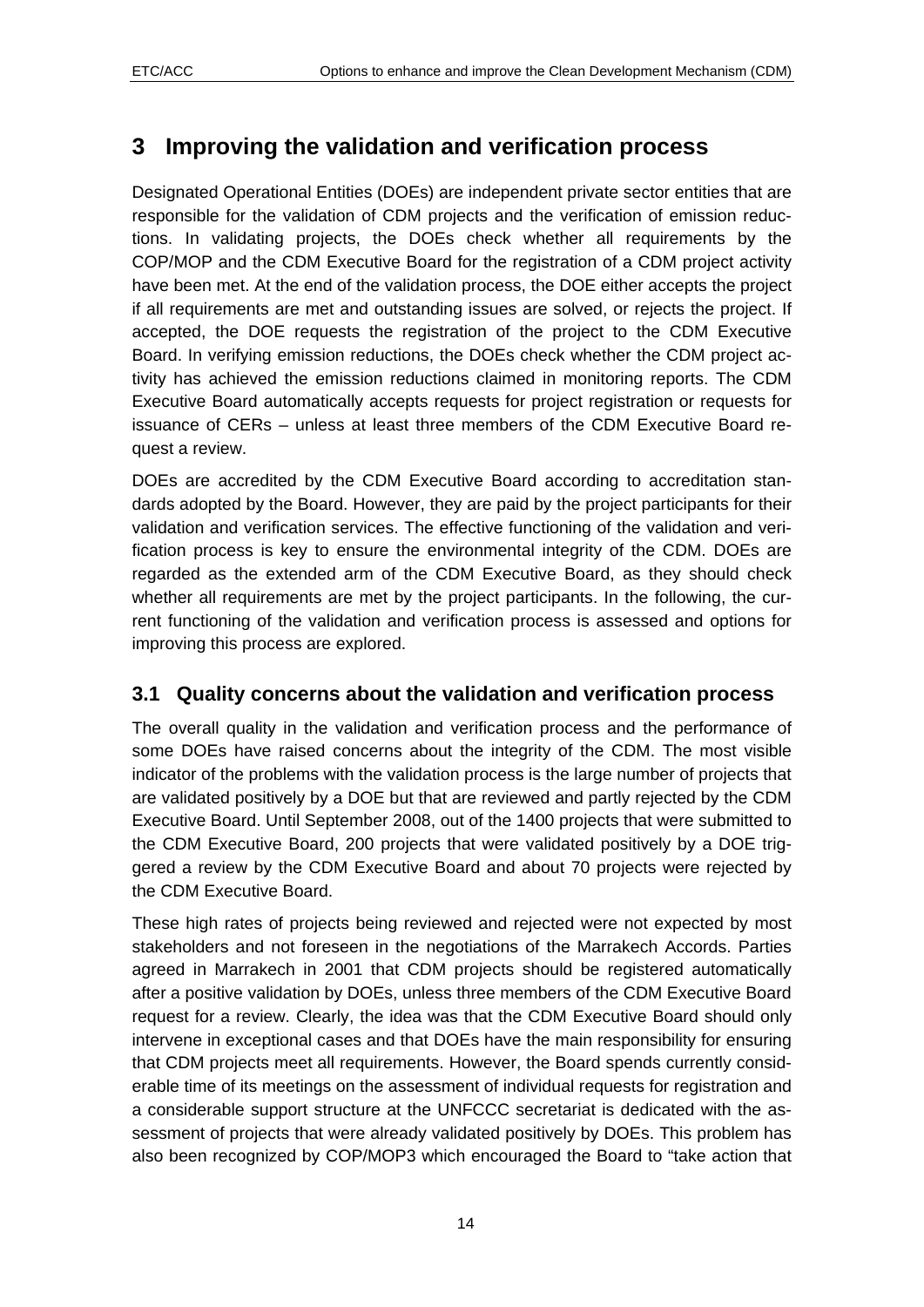allows it to further emphasize its executive and supervisory role by, inter alia, (...) strengthening the role of designated operational entities" and to "ensure a balance in applying its resources between satisfying caseload needs and making general policy and system improvements".<sup>[11](#page-14-0)</sup>

The large number of projects that are reviewed or rejected indicates that the DOEs do not perform or document the validation in the way the CDM Executive Boards expects them to do. Indeed, spot checks undertaken by the CDM Executive Board at various DOEs revealed serious shortcomings. Several non-conformities of DOEs were identified, including those with regard to:

- "competencies to perform validation and verification functions";
- "quality assurance and quality control mechanisms";
- "compliance with CDM requirements";
- "procedural and operational requirements, such as its management and operational structure, contract control, assurance of competencies to perform validation and verification functions and compliance with its own stipulated procedures".[12](#page-14-1)

In 2006, the Methodological Panel under the CDM Executive Board assessed how the "tool to demonstrate and assess additionality" was applied in practice and came to the following conclusions: "From review of available documentation it appears that current methodological guidance from the Board is either not applied or, if applied, is not always documented. (...) Validation reports for some registered CDM projects indicate that efforts to corroborate additionality claims were undertaken, other cases with no such indications were found. (...) The available documentation provides little evidence of external validation by DOEs of key assumptions and data used for additionality as-sessment, though such evidence may exist elsewhere." <sup>[13](#page-14-2)</sup> In February 2007, the Board stated that "the experiences gathered recently in validation and verification work by DOEs as well as the accreditation process including spot-checks, re-emphasises the need for the DOEs to work towards the best practices of validation and verification".[1](#page-14-3)4 Similarly, COP/MOP3 encouraged DOEs to "continue to build their capacity to perform their functions under the clean development mechanism".<sup>[15](#page-14-4)</sup>

Independent assessments also question the quality of the validation and verification process. Schneider (2007) evaluated systematically 93 projects that were registered before 18 July 2007 and found that some validation reports hardly contain any information on whether and how issues have been examined. The non-governmental organiza-

1

<span id="page-14-0"></span><sup>&</sup>lt;sup>11</sup> Decision 2/CMP.3, paragraphs 9(a) and 11

<span id="page-14-1"></span> $12$  Paragraphs 17 and 20 of the report of the twenty-ninth meeting of the CDM Executive Board

<span id="page-14-2"></span><sup>&</sup>lt;sup>13</sup> Meeting report of the twenty-third meeting of the Methodological Panel

<span id="page-14-3"></span><sup>&</sup>lt;sup>14</sup> Paragraph 12 of the report of the twenty-ninth meeting of the CDM Executive Board

<span id="page-14-4"></span><sup>&</sup>lt;sup>15</sup> Decision 2/CMP.3, paragraph 14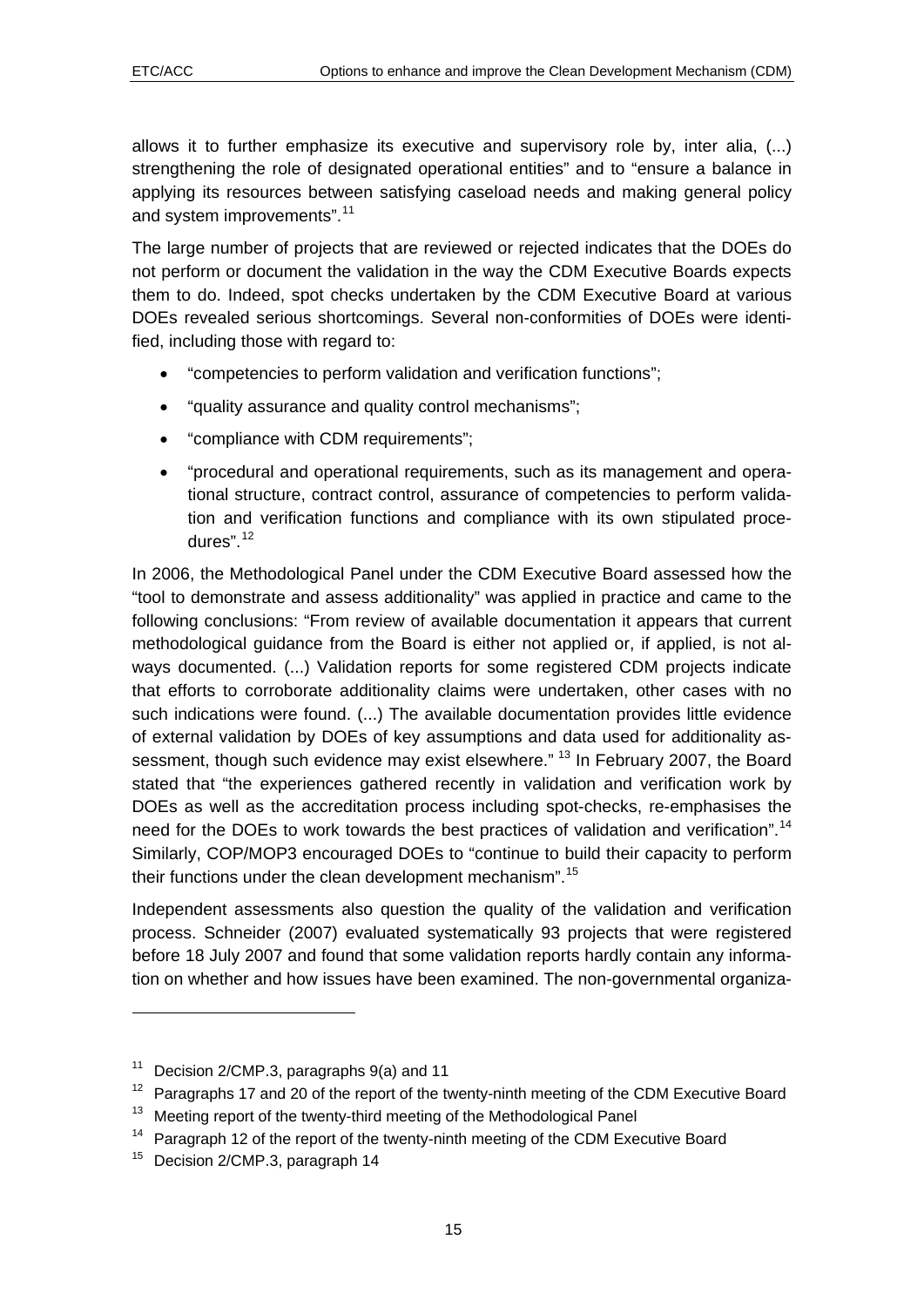tion International Rivers Network (IRN 2008) even comes to the conclusion that "DOEs have repeatedly shown themselves willing to rubberstamp project documents containing unverifiable and highly dubious claims".

Altogether, this shows that there are considerable problems in the validation and verification process. Systematic improvements to this process are needed to fulfil its objectives. The problems with the validation and verification process have several reasons:

- **Lack of detailed validation and verification instructions.** For several years, DOEs did not have detailed instructions by the CDM Executive Board how validation and verification functions should be fulfilled. The modalities and procedures for the CDM and available guidance by the Board were relatively general and vague. Finally, nearly two years after a request by COP/MOP, the CDM Executive Board adopted a Validation & Verification Manual (VVM) in November 2008. The VVM provides instructions to DOEs as to how they should perform validation and verification functions.
- **Competition among DOEs.** DOEs are paid for their services by the project participants. This competition avoids high prices for validation and verification services. However, it also creates an inherent conflict of interest, as DOEs serve the CDM Executive Board by checking that all requirements by the Board are fulfilled, but are paid by the project participants who have an interest in a positive outcome of the validation or verification. Project participants can deliberately choose any DOE. In doing so, they have an interest to keep validation and verification costs low, want a fast validation or verification process and a positive outcome. This can put considerable pressure on DOEs. If DOEs want to maintain or increase their market share, they have to offer their services at low costs, have to carry out the validation or verification quickly and can thus only spend limited time on the validation or verification. These market conditions do not favour a high scrutiny in validation and verification services. Moreover, project participants can contact several DOEs to validate their project. If one DOE refuses to validate a project due to concerns whether the project meets some requirements, the project participants can still hire other DOEs. If DOEs want to maintain a high market share, this puts considerable pressure on them to accept projects which may otherwise be accepted by their competitors.
- **Ineffective sanctions for DOEs.** Despite the problems with the performance of some DOEs, the CDM Executive Board has up to November 2008 not applied any sanctions to DOEs, other than conducting spot checks. In cases where spot checks were undertaken, the names of the DOEs were not made public. This questions to what extent DOEs have to fear financial consequences if they do not perform according to the expectations of the CDM Executive Board. In November 2008, the CDM Executive Board suspended the accreditation of DNV, the largest DOE, and made the names of DOEs public that were subject to spot checks.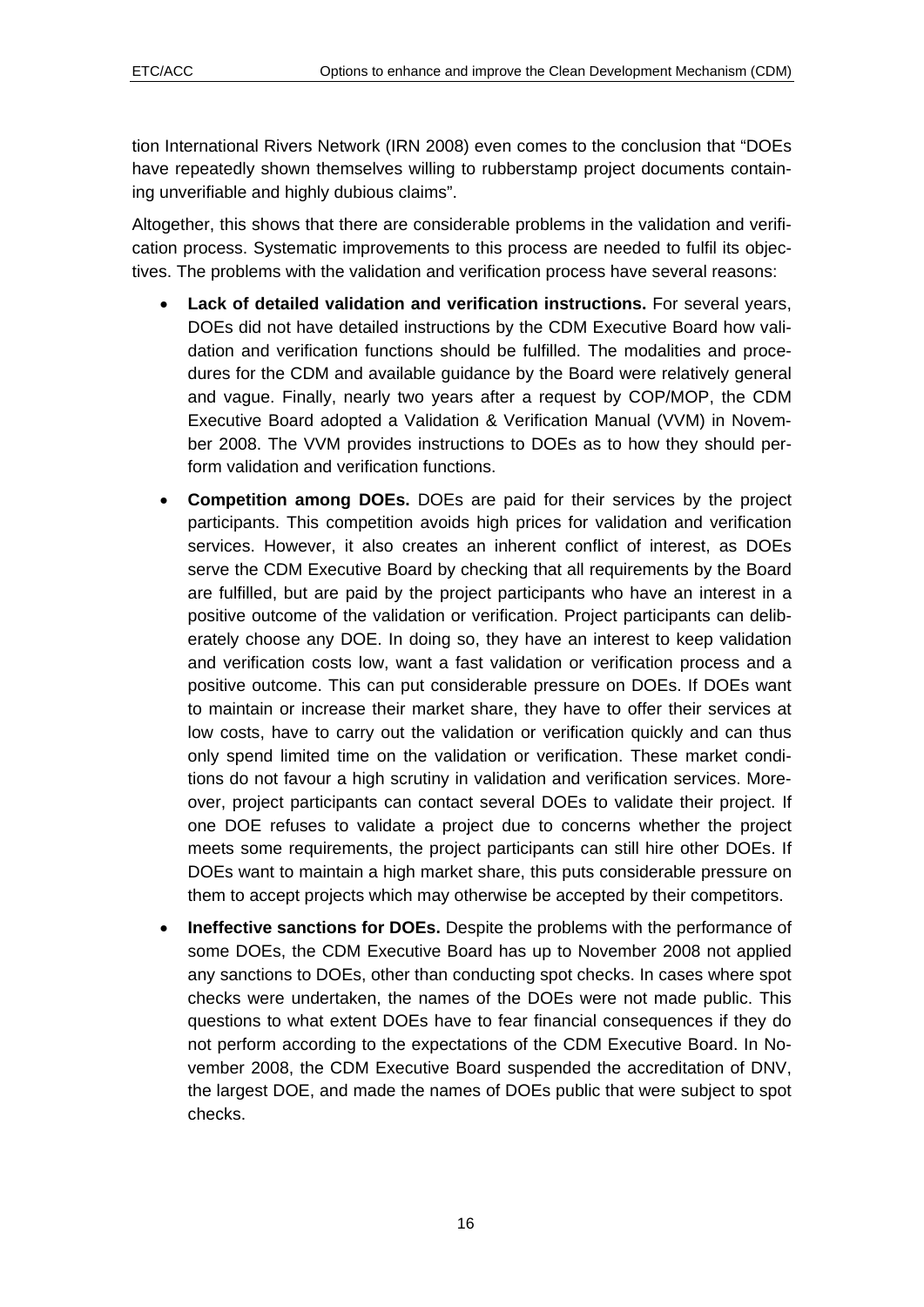<span id="page-16-0"></span>• **Lack of adequately trained personnel.** Some DOEs have reported about difficulties to hire and keep qualified personnel. Currently, many market participants urgently search CDM experts and DOEs have to compete with project developers and banks which may be willing to pay higher salaries.

Based on this analysis of the current shortcomings, the following chapter explores options for improving the validation and verification process.

## **3.2 Options for improving the validation and verification process**

#### **3.2.1 Verification and Validation Manual (VVM)**

As a result of the quality concerns described above, COP/MOP3 requested the CDM Executive Board finalize the validation and verification manual (VVM) as its highest priority. A first version of the VVM has finally been adopted by the CDM Executive Board in November 2008. The VVM should provide a standard for DOEs and clarify what exactly the Board expects them to do in validations and verifications.

#### **3.2.2 Trainings and exams for personnel of DOEs**

To enhance the knowledge of the personnel involved in validation and verification, the CDM Executive Board could request the UNFCCC secretariat to develop training programs for the personnel involved in validation and verification services at DOEs. This could include on-line courses or even regional trainings in host countries. Similar trainings and courses have been developed by the UNFCCC secretariat for experts reviewing GHG inventories and national communications. Experiences from these courses could be used to develop trainings for DOEs. In a longer-term perspective, the participation in such trainings and the successful completion of exams could be become a prerequisite for validating projects and verifying emission reductions.

#### **3.2.3 Selection and payment of DOEs by UNFCCC**

Several stakeholders have proposed that DOEs be selected and paid by the UNFCCC secretariat instead of the project participants. This would avoid the current conflict of interests that DOEs are serving the CDM Executive Board but are paid by the project participants. The UNFCCC secretariat could receive the necessary resources by increasing the existing administrative share of proceeds that is charged to the issuance of CERs or by directly charging the project participants a validation fee. In this way, the validation and verification would still be financed by the project participants, but the DOEs would be contracted by and be accountable to the UNFCCC secretariat.

The overall costs for validation and verification would not be increased. Small-scale projects would benefit from a payment of DOEs through the administrative share of proceeds, since large projects with many CERs being issued would contribute overproportionally to the overall financial needs to pay for validation and verification.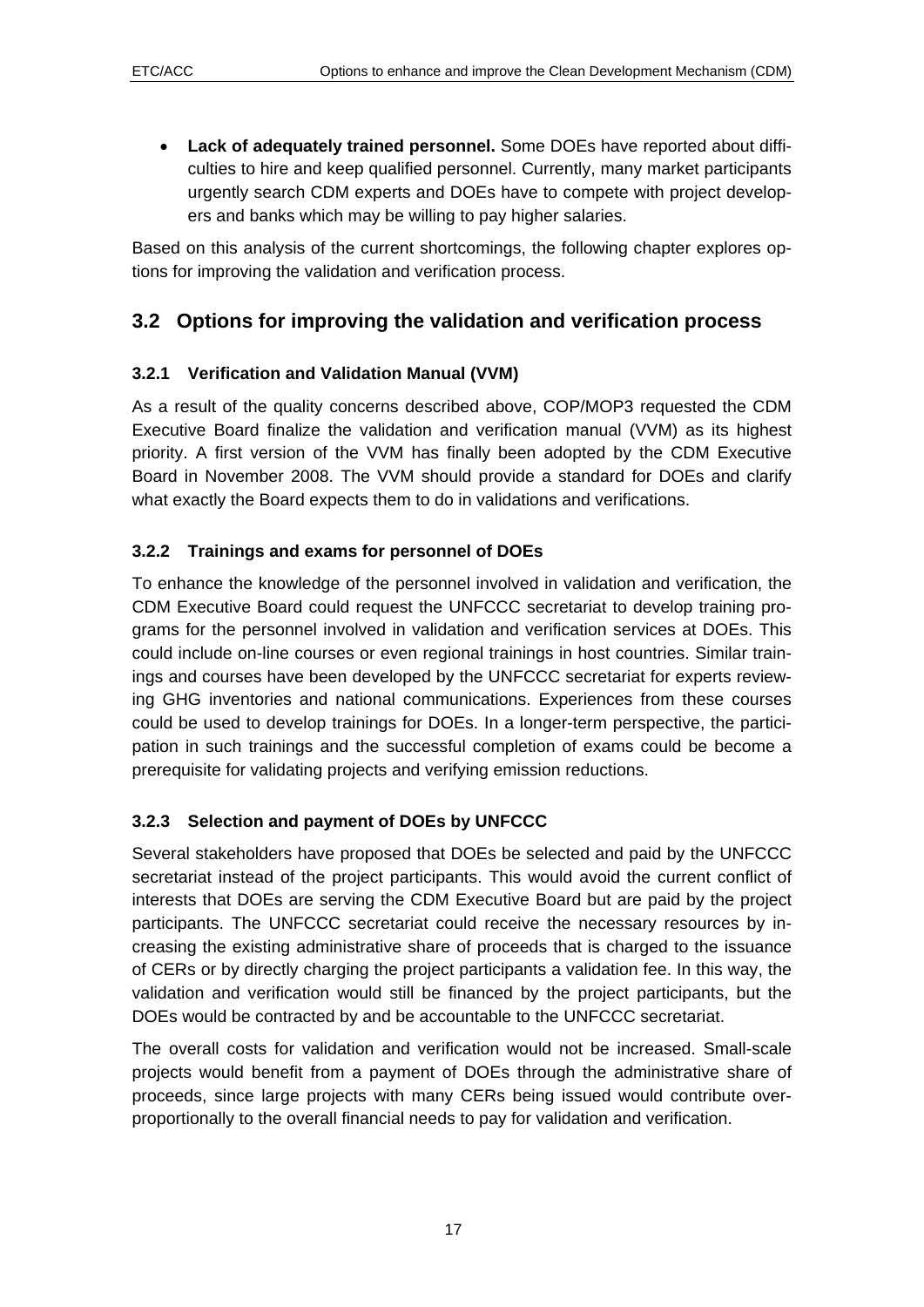<span id="page-17-0"></span>A challenge of this option is the development of a fair and simple procedure for selecting DOEs. The selection could be based on a simple bidding process that considers the costs for the service, the experience of the DOE with the specific project type and the previous performance of the DOE.

#### **3.2.4 Sanctions in case of non-conformities**

The CDM Executive Board has not applied any sanctions to DOEs so far. The modalities and procedures for the CDM allow the suspension or withdrawal of the accreditation of DOEs. However, it is not clear in which cases a suspension or withdrawal should be triggered. Moreover, a set of weaker sanctions could be applied. In July 2007, the CDM Executive Board announced the development of a "specific policy framework to address non-compliance issues by DOEs in a systematic manner".[1](#page-17-1)6 However, up to now, the EB has not adopted such a framework, published a draft or reported on any further work on this matter.

The development of a policy framework to address non-compliance by DOEs could provide considerable incentives to DOEs to implement internal procedures that ensure that validations and verifications are undertaken as required by the CDM Executive Board. Such a framework could include rigorous criteria for suspension or withdrawal of the accreditation. For example, a DOE could be suspended automatically if it failed three times to meet a key requirement of the CDM. A spot check at the DOE could be triggered automatically if one or three reviews have been requested by the Board. The CDM Executive Board could also introduce financial penalties for DOEs if they fail to meet requirements.

#### **3.2.5 Enhanced liability for DOEs**

1

The modalities and procedures for the CDM provide for a procedure in which DOEs have to replace CERs issued in excess if the CDM Executive Board has identified significant deficiencies in the validation or certification report and if the accreditation of the DOE has been suspended or withdrawn. In the case of programs of activities, a similar provision applies, however, the withdrawal or suspension of the accreditation is not a prerequisite for the replacement of CERs. Instead, the CDM Executive Board can directly decide to exclude an activity from the programme if an error has been identified that disqualifies the activity from inclusion in the programme. In this case, the DOE has an immediate obligation to replace the CERs. $17$  $17$ 

A similar approach with a stronger liability for DOEs to replace CERs could also be envisaged for the project-based CDM. For example, there could be a general require-

<span id="page-17-1"></span><sup>&</sup>lt;sup>16</sup> Meeting report of the 33rd meeting of the CDM Executive Board, Paragraph 12

<span id="page-17-2"></span> $17$  Paragraphs 12, 13 and 14 of the "procedures for registration of a programme of activities as a single CDM project activity and issuance of certified emission reductions for a programme of activities", included in Annex 39 of the thirty-second report of the CDM Executive Board.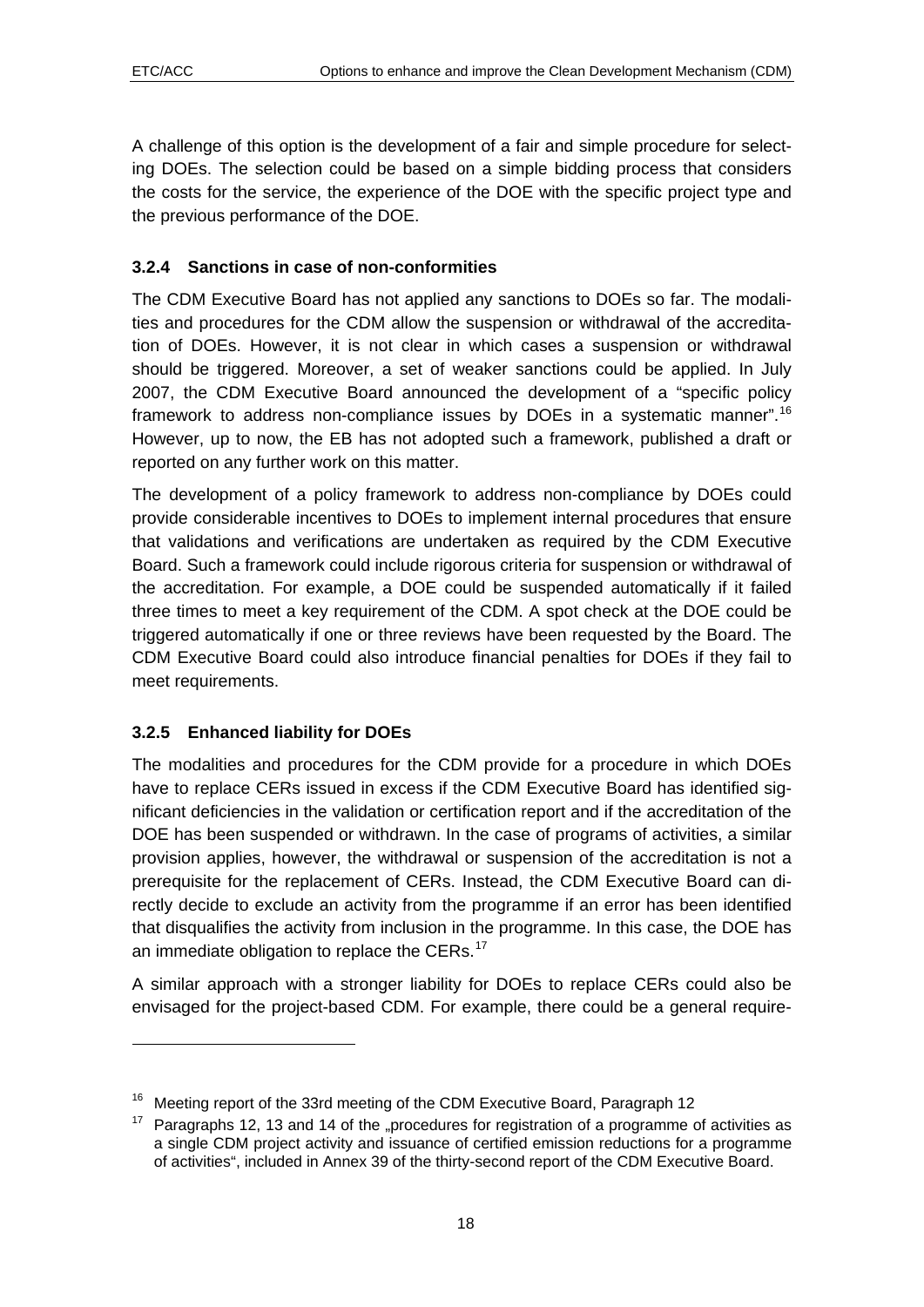<span id="page-18-0"></span>ment for DOEs to replace CERs issued in excess if non-conformities in the validation or verification process are detected after the registration of the project or after the issuance of CERs. As validation and verification is undertaken by different DOEs, this would require a clear identification whether the non-conformity is related to the validation or verification of emission reductions and instructions on how the verifying DOE should deal with requirements that were not met at validation.

## **3.3 Conclusions**

The varied performance of DOEs is a key bottleneck of how the CDM is functioning. To improve the environmental integrity of the CDM DOEs need clear instructions and economic incentives to undertake validation and verification functions thoroughly and in full compliance with the requirements by the CDM Executive Board. Next to the introduction of the Validation & Verification Manual (VVM), several other measures are necessary, including mandatory trainings for the staff of DOEs and sanctions in the case of non-compliances. Should these measures not show the necessary improvements the conflict of interest of DOEs in their function of serving the CDM Executive Board but being paid by project participants should be addressed by paying DOEs through the UNFCCC secretariat.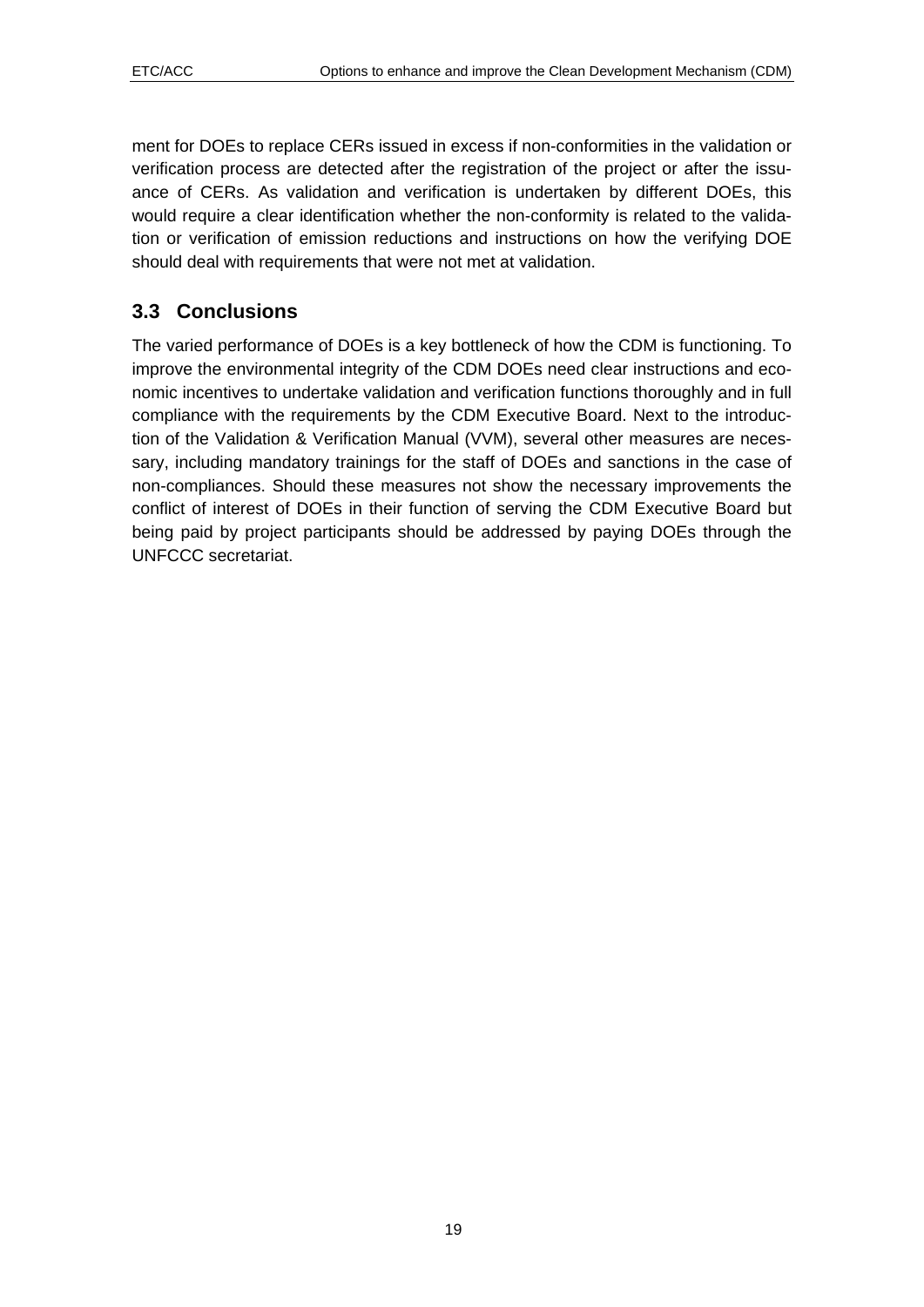# <span id="page-19-0"></span>**4 Objective criteria to demonstrate additionality**

The demonstration of the additionality of a CDM project is a key requirement to qualify for the CDM. The modalities and procedure for the CDM define that a CDM project is additional if "anthropogenic GHG emissions are reduced below those that would have occurred in the absence of the registered CDM project activity".<sup>[18](#page-19-1)</sup> The meaning of this sentence was further specified by the CDM Executive Board in two tools that can be applied to demonstrate the additionality of a CDM project: the "Tool for the demonstration and assessment of additionality" and the "Combined tool to identify the baseline scenario and demonstrate additionality". These tools require that the proposed project would not be implemented without being registered under the CDM. In other words: demonstrating additionality means showing that the project can only proceed with the incentive from the CDM and would not be implemented anyhow.

The demonstration of additionality is a key requirement to maintain environmental integrity. If a CDM project is not additional but nevertheless registered as a CDM project, this results in an *increase* of global GHG emissions: the CERs from the project then allow Annex I countries to increase their GHG emissions whereas the emission reductions from the project in the non-Annex I country would have occurred anyhow.

How to demonstrate the additionality of a CDM project is a controversial issue and has been discussed since the establishment of the CDM. The fundamental challenge is that the question as to whether a project would also be implemented without the CDM is hypothetical and counter-factual – it can never be proven with absolute certainty. This makes the assessment of additionality difficult, subjective and uncertain. The challenge is to find transparent and objective criteria that avoid a high number of non-additional projects and do not result in a high number of "lost opportunities" (projects that are additional but do not meet the requirements used for the additionality test).

In the following, first an overview of the practical experiences with demonstrating additionality is provided. Then recent action by the CDM Executive Board to improve the assessment of additionality is summarized. Finally, alternative approaches to demonstrating additionality are highlighted.

## **4.1 Practical experiences with additionality demonstration**

Baseline and monitoring methodologies contain a procedure to assess the additionality of the proposed CDM project. More than 100 methodologies have been approved by the CDM Executive Board. Most large-scale methodologies refer to one of the two available tools to demonstrate additionality. Small-scale methodologies use a barrier analysis. The tools and most methodologies use the following three generic approaches to demonstrate additionality:

1

<span id="page-19-1"></span><sup>&</sup>lt;sup>18</sup> Paragraph 43 of decision 3/CMP.1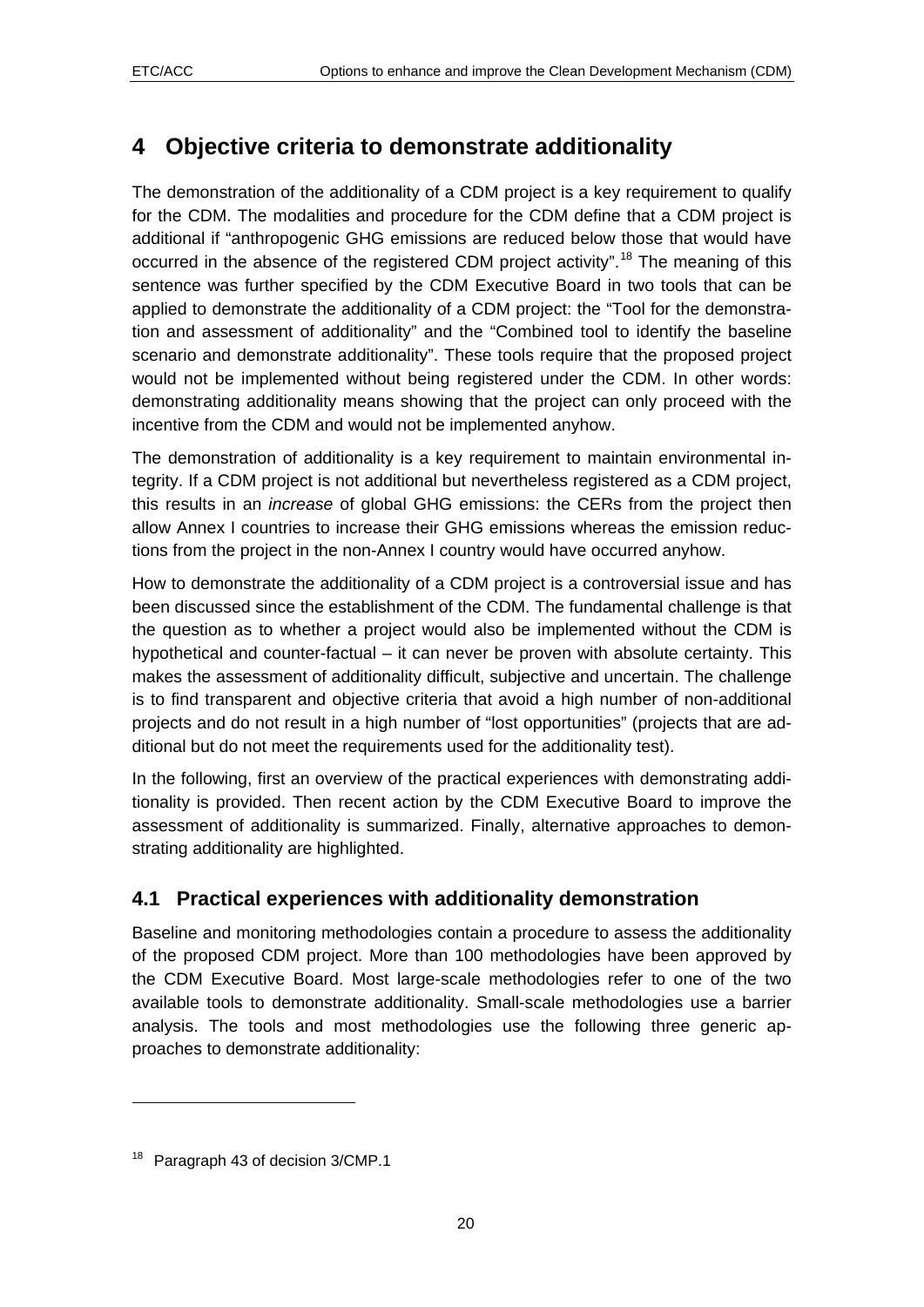- A *barrier analysis* requires demonstrating that barriers exist that would prevent the proposed project from being carried out if the project activity was not registered as a CDM activity.
- An *investment analysis* requires demonstrating that the proposed project activity is economically or financially less attractive than at least one other credible alternative.
- A *common practice analysis* requires an assessment of the extent to which the proposed project type (e.g. technology or practice) has already been deployed in the relevant sector and region.

Essentially, the current approach to demonstrate additionality requires project participants to demonstrate under which conditions they would be able to proceed with the project activity. This approach has been criticised as "intention-based" and "highly subjective" by some stakeholders. For example, the International Emissions Trading Association (IETA 2005) stated in a position paper for COP/MOP1: "Proving intent is an almost impossible task that is clear-cut only in rare cases (...) Business perception is that in its current form the test for additionality (...) exposes every project to a highly subjective assessment of its CDM eligibility and allows for second-guessing by the EB." Industry representatives raised concerns that the current approach results in a situation where good story-tellers can get a project registered whereas bad story-tellers may fail even if the project is really additional.

The practical experiences with the current approaches suggest that they are not distinguishing additional from non-additional projects in a reliable manner. Schneider (2007) has systematically evaluated how additionality was demonstrated in 93 registered projects. The report concludes that there are serious problems in the way in which additionality has been assessed over the first three years in which CDM projects were registered. In many cases barriers used to demonstrate additionality were very subjective and not very credible. Many projects used general financial or policy risks, such as, for example, the "risk of currency exchange rate" or the "risk of possible future decrease of feed-in tariff". Often barriers were very subjective: In some projects the management itself was declared unable to manage a project; others just stated that the "project would go bankrupt without CERs". Many projects used "costs" as a barrier, sometimes without indicating the magnitude of the costs or ignoring revenues from the project. Also the application of the barrier that a project is "first of its kind" was found to be problematic. Sometimes the project technology was defined so narrowly that the project is declared to be the "first of its kind" although many similar plants have already been constructed. In many cases, no evidence for the barriers was mentioned or provided in the project design documents.

Several stakeholders have also criticised that projects are still being registered which started operation many years ago and which did not make any attempt to get carbon credits for a number of years. For such projects it seems not credible that the CDM was seriously considered in the decision to proceed with the project.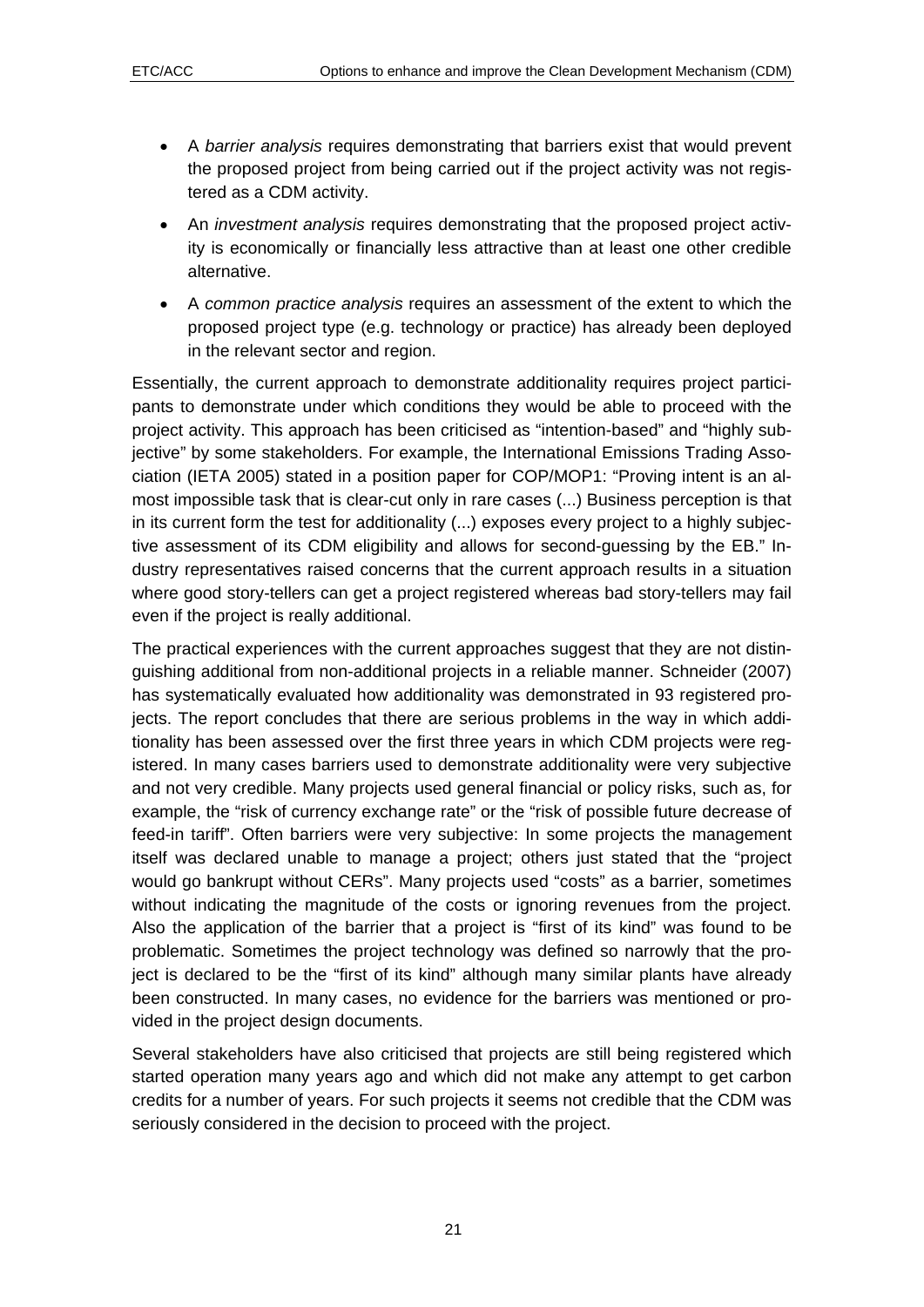<span id="page-21-0"></span>Several reports indicate that a significant number of projects are not additional. In a Delphi survey, 71% of the participants agreed with the statement that "many CDM projects would also be implemented without registration under the CDM" and even 86% of the participants affirmed that "in many cases, carbon revenues are the icing on the cake, but are not decisive for the investment decision" (Cames et al. 2007). In their analysis of 52 Indian registered CDM projects, Michaelowa and Purohit (2007) came to the conclusion that at least two registered projects were clearly not additional. 19 projects were assessed in more detail and five out of these "provide doubtful arguments that should have triggered rejection by the validators". Based on a comparison of investment costs and revenues from CERs, Ellis and Kamel (2007) come to the conclusion that "for many project types, CER revenue is more likely to be the 'icing on the cake' than the reason for undertaking the CDM project in the first place". Schneider (2007) estimates that for roughly 40% of the projects that were registered from the start of the CDM until July 2007 the additionality is unlikely or questionable. Victor and Wara (2008) come to the conclusion that "much of the current CDM market does not reflect actual reductions in emissions, and that trend is poised to get worse". In interview with the Guardian<sup>[1](#page-21-1)9</sup>, Victor estimated that "between one third and two thirds" of the CDM credits do not represent additional emission reductions. All in all, the available reports suggest that there have been considerable problems with the way how the additionality of CDM projects is assessed in practice.

#### **4.2 Recent actions to improve the additionality assessment**

Over the past year, the CDM Executive Board has taken several actions in order to improve the assessment of additionality, including:

- the adoption of the validation & verification manual (VVM) which contains general guidance for DOEs how validation and verification services should be undertaken as well as specific guidance on how the assessment of additionality should be validated;
- the adoption of guidance on how the investment analysis should be applied, including how the calculation should be performed, what data should be used and how the benchmarks should be selected; $^{20}$  $^{20}$  $^{20}$
- the adoption of quidance on how it should be demonstrated that the CDM was seriously considered in the decision to proceed with the project activity.<sup>[21](#page-21-3)</sup>

These decisions are important to improve and clarify the current approaches to demonstrate additionality. As a result of these decisions, a number of banks and market analysts have adjusted their expectations of CER delivery until 2012 downwards. This

 $\overline{a}$ 

<span id="page-21-1"></span><sup>&</sup>lt;sup>19</sup> The Guardian, May 26, 2008

<span id="page-21-2"></span><sup>&</sup>lt;sup>20</sup> Meeting report of EB39, Annex 35

<span id="page-21-3"></span><sup>&</sup>lt;sup>21</sup> Meeting report of EB41, Annex 46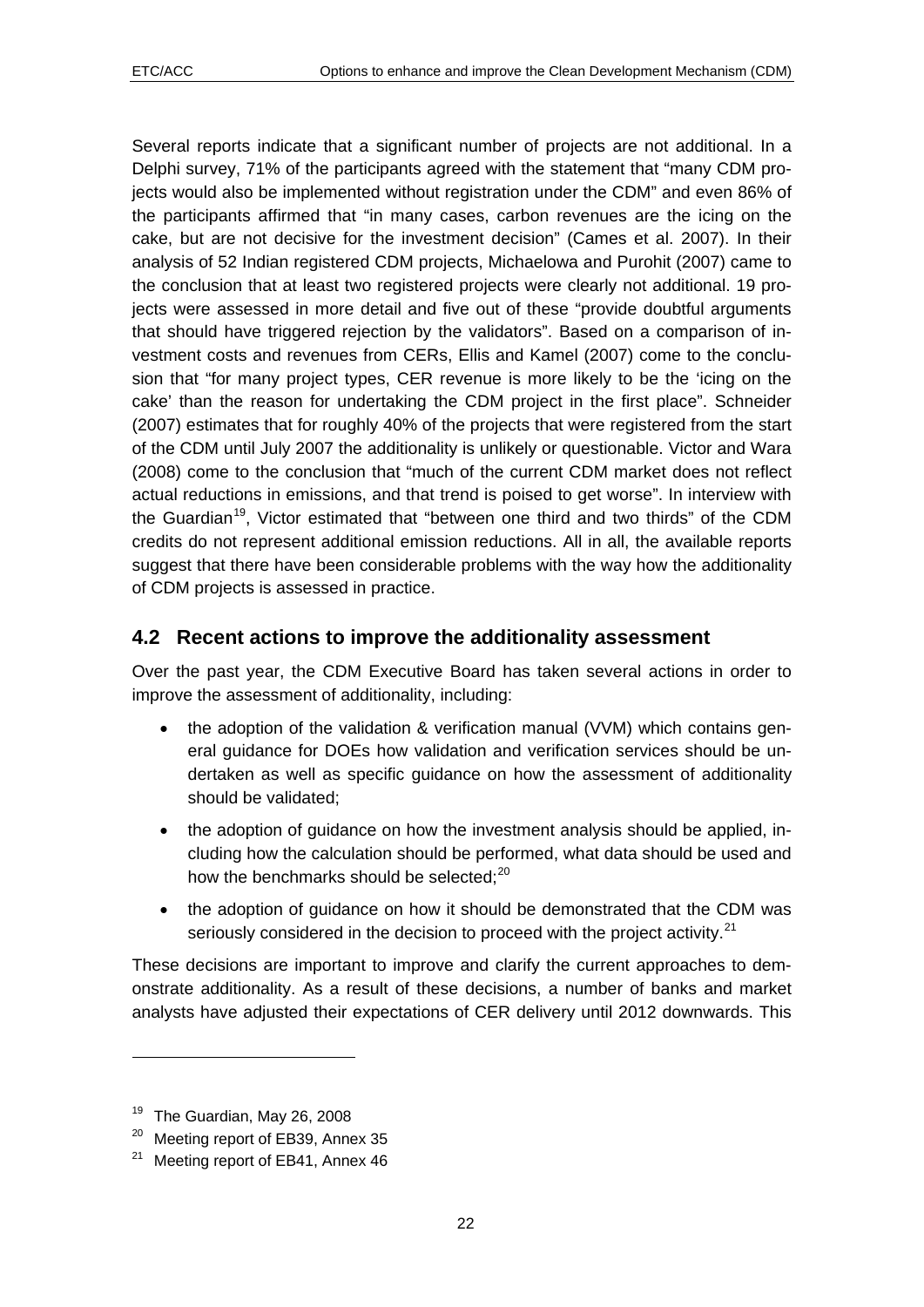1

<span id="page-22-0"></span>further supports the doubts on the additionality of some of the CDM projects in the pipeline.

#### **4.3 New approaches for demonstrating additionality**

Many stakeholders, including Parties, environmental non-governmental organisations and industry associations, have called for more robust and objective criteria to establish additionality. COP/MOP1 requested the Board to consider, based on a public call for inputs, new proposals to demonstrate additionality and proposals to improve the "tool for the demonstration and assessment of additionality" and encouraged project participants to submit new proposals to demonstrate additionality to the Board. Similar requests have been reiterated by COP/MOP2 and COP/MOP3.

Despite the encouragements by COP/MOP, no new approaches to demonstrate additionality have been submitted to the CDM Executive Board for approval up to September 2008. However, recently the CDM Executive Board adopted for the first time the use of an emissions benchmark to demonstrate additionality in a methodology for introducing efficient appliances. $^{22}$  $^{22}$  $^{22}$  The methodology uses as benchmark the lower value between the historic efficiency of appliances produced by the manufacturer and a market benchmark for the efficiency of appliances sold in the country based on the top 20% performers in the market. One single benchmark is used for both the baseline emissions and the demonstration of additionality. The benchmark of the top 20% performers has been defined in the modalities and procedures for the CDM and is already used in a number of other approved methodologies for the determination of baseline emissions – but not yet for the demonstration of additionality. The cement industry is also preparing a methodology that uses emission benchmarks to establish additionality and to determine baseline emissions.

More objective approaches to demonstrate additionality are also being discussed in the literature. For example, Kartha et al. (2005) discuss market penetration rates as more objective approaches to demonstrate additionality. Benchmarks or market penetration rates would provide simple and transparent criteria for CDM eligibility and avoid the subjective and counter-factual analysis of the specific investment circumstances of a project. However, establishing benchmarks or market penetration rates is challenging. Firstly, the ambition of the benchmark or penetration rate is an arbitrary policy choice. It requires a careful balance between the number of free-riders and the lost opportunities. Moreover, the use of benchmarks and market penetration is methodologically challenging. The data to establish benchmarks is often not available or confidential. The definition of the installations or technologies to be included in the benchmark or market penetration analysis is in some sectors difficult. For some sectors that undergo rapid transformation, benchmarks based on historical data may not be very reliable. In some sectors, it is difficult to use benchmarks at all. For example, in the electricity sector a

<span id="page-22-1"></span> $22$  Approved methodology AM0070: "Manufacturing of energy efficient domestic refrigerators"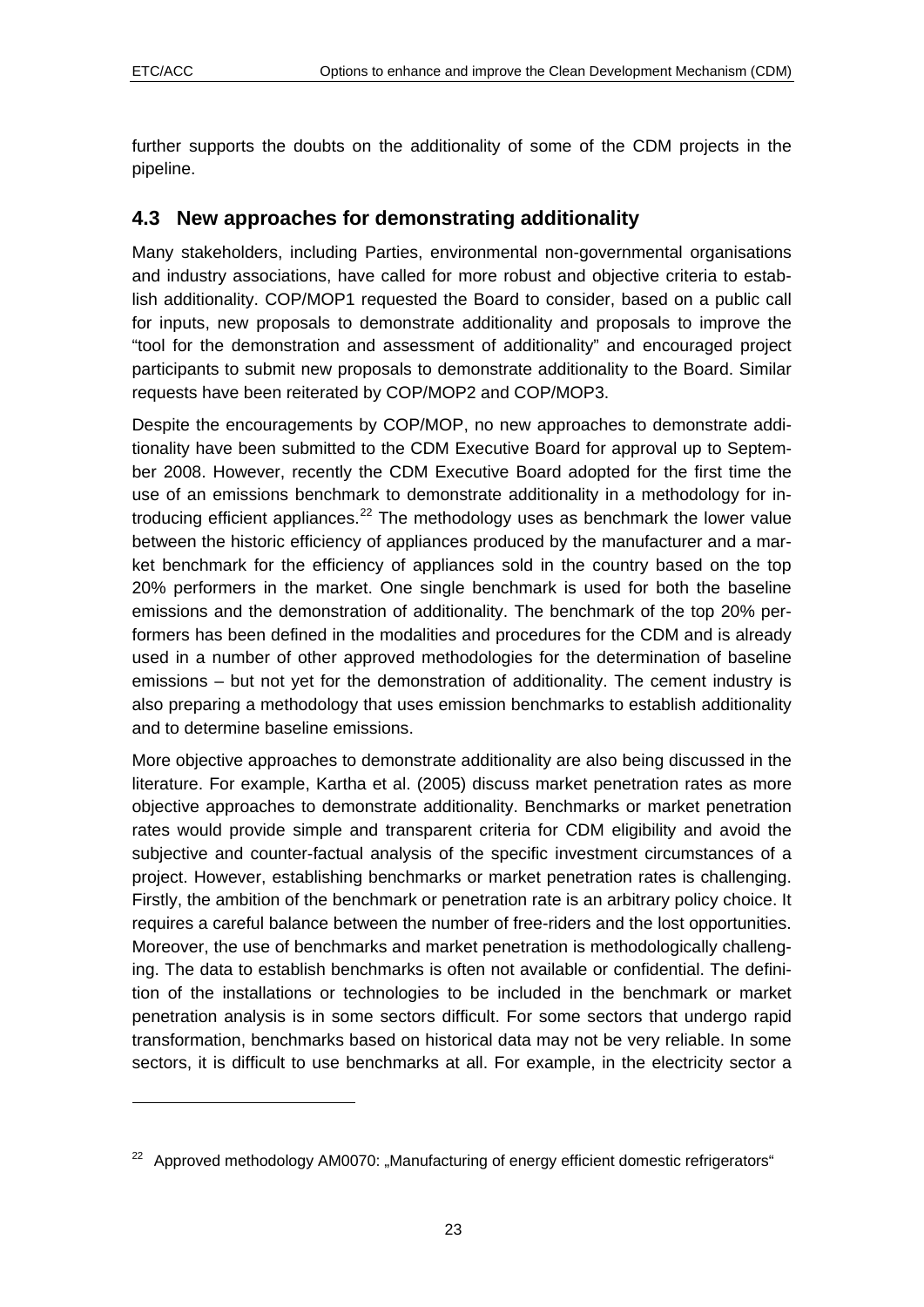$\overline{a}$ 

<span id="page-23-0"></span>grid emission factor as benchmark is clearly insufficient to address additionality, since this would apply that all renewable power installations would automatically qualify as being additional.

#### **4.4 Conclusions**

The current problems with the demonstration of additionality are substantial and increasingly recognised. Given that the CDM has grown to a global multi-billion dollar market with about 1.5 to 2 billion CERs being issued up to 2012, a significant amount of non-additional projects can considerably harm the overall integrity of the Kyoto system. Improving the environmental integrity of the CDM is also important because most Parties want the mechanism to continue and play an important role in a post-2012 climate regime. This has been recognised by Parties in the post-2012 negotiations by requesting that "in considering possible improvements to the mechanisms, due attention should be paid to promoting, inter alia, the environmental integrity of the Kyoto Protocol  $(...)^{n}$ .  $^{23}$  $^{23}$  $^{23}$ 

A combination of approaches is necessary to achieve this objective. Firstly, clearer guidance is necessary how the current approaches to assess additionality should be interpreted and validated by DOEs. The guidance on application of the investment analysis adopted by the Board provides a good example. Secondly, DOEs need clear incentives to validate the assessment of additionality in a critical manner (see chapter [3\)](#page-13-0). Thirdly, the current approaches should partly be replaced by more objective approaches. It seems, for example, questionable whether a barrier analysis is a reasonable approach to distinguish additional from non-additional CDM projects, given that practically all projects face some barriers to their implementation. This applies in particular to very large investments where costs play a major role and where barriers to these investments can be easily reflected in costs. Benchmarks and possibly penetration rates, if chosen in a cautious and conservative manner, could for some sectors be more objective means to decide on the eligibility for CDM credits.

However, even with more objective criteria, such as benchmarks or penetration rates, a number of projects that would happen anyhow will qualify under the CDM. Whatever the procedures and criteria to demonstrate additionality, a certain amount of "freeriding" projects will always be part of the CDM. In practice, it is impossible to fully comply with the additionality requirement. As a consequence, the environmental integrity of a full offsetting mechanism is always lower than for cap-and-trade systems. The current problems with additionality can thus be improved but not be solved. This should be kept in mind when discussing the role of the CDM in a post-2012 climate regime.

<span id="page-23-1"></span><sup>&</sup>lt;sup>23</sup> Analysis of means to reach emission reduction targets and identification of ways to enhance their effectiveness and contribution to sustainable development. Draft conclusions by the Chair. FCCC/KP/AWG/2008/L.2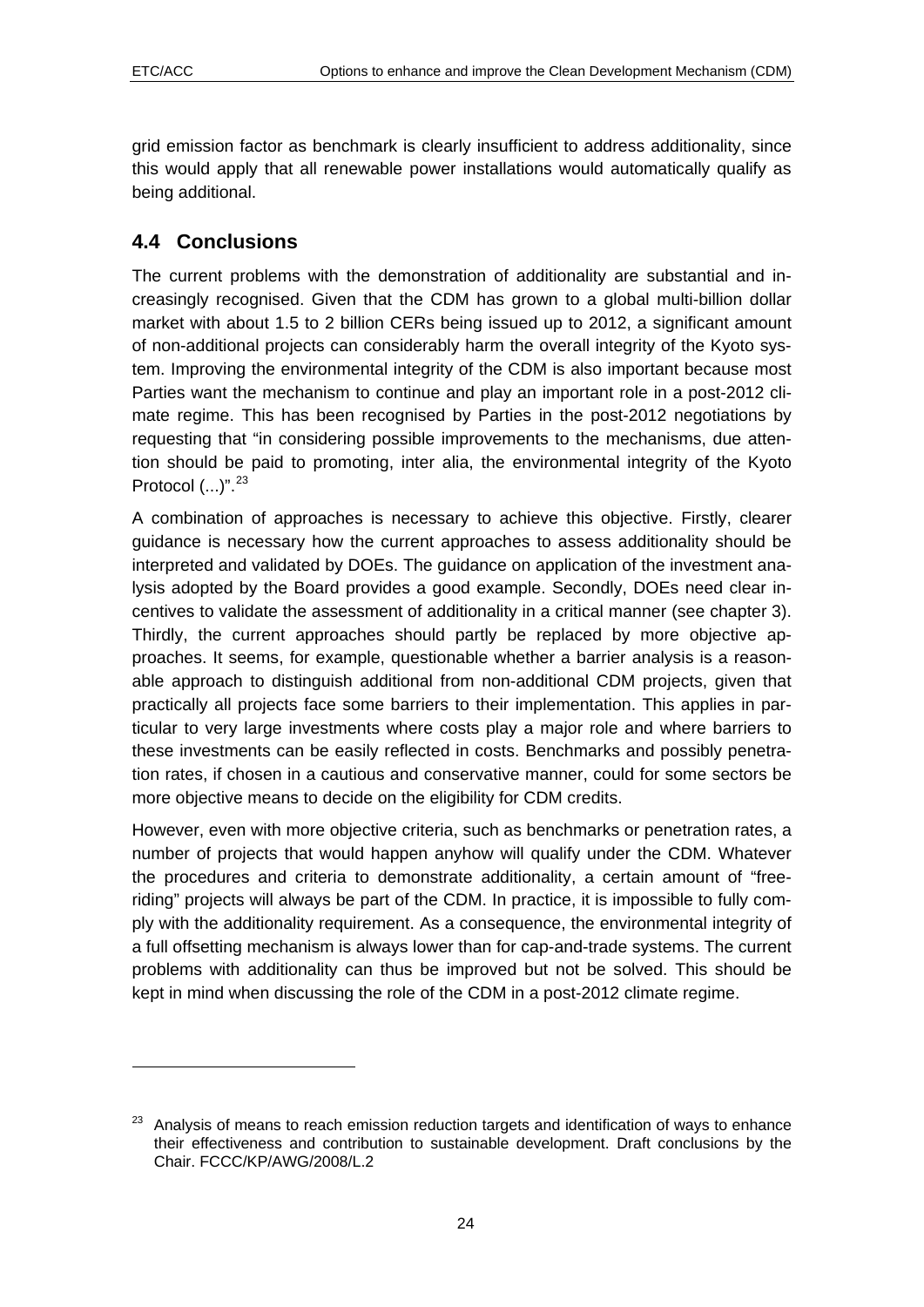One way to tackle the lower environmental integrity of the CDM compared to cap-andtrade is to move the CDM beyond an offsetting mechanism by crediting only part of the emission reductions (see chapter [7\)](#page-35-0). The replacement of the CDM by other mechanism, such as cap-and-trade systems and sectoral approaches, could be another way to deal with the problem. Under a sectoral CDM or sectoral no-lose targets the counterfactual and hypothetical assessment of the additionality of individual projects could be circumvented with the establishment of a baseline for the whole sector and the inclusion of all applicable installations in the mechanism.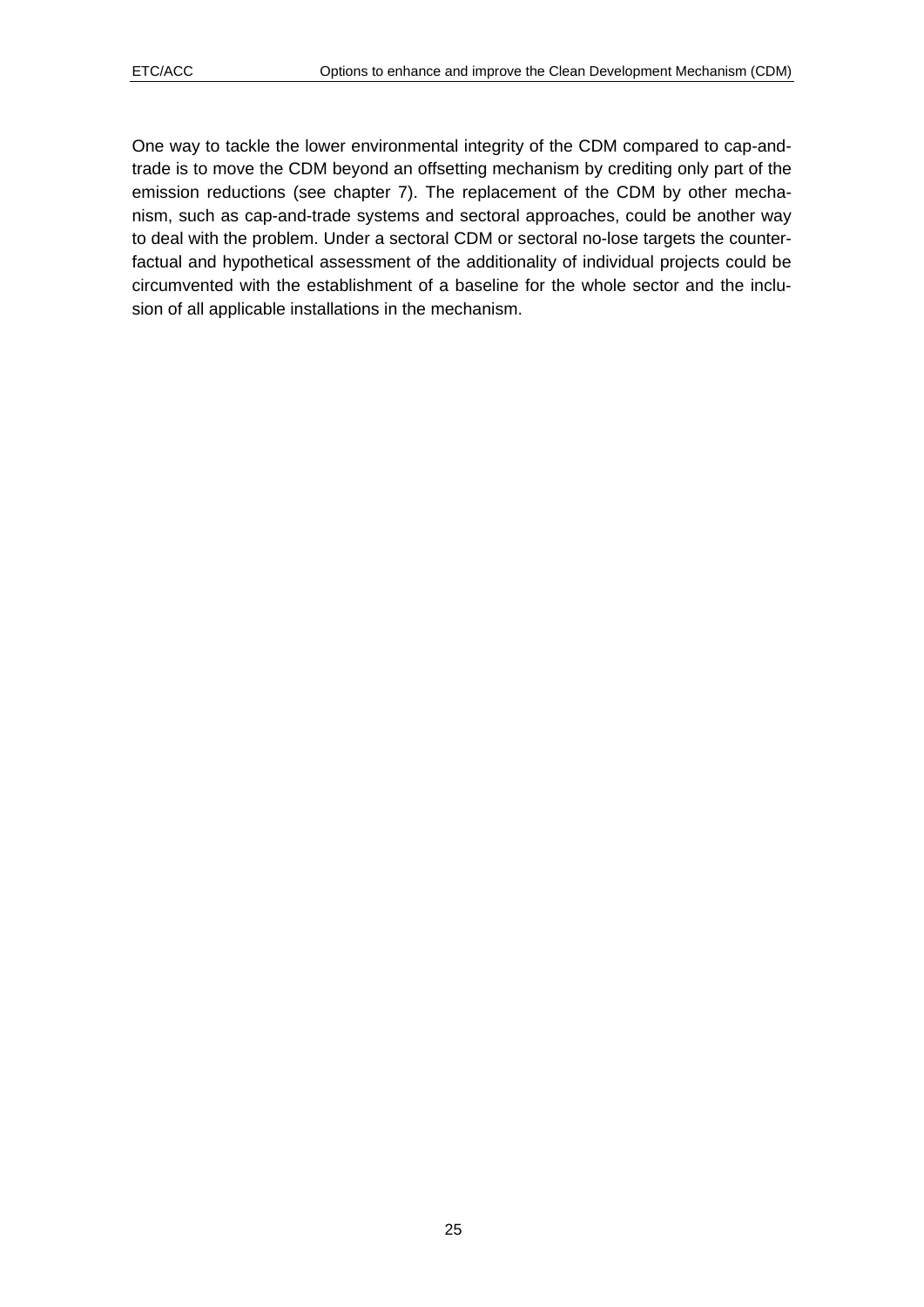## <span id="page-25-0"></span>**5 Improving the contribution of the CDM to achieving sustainable development**

One of the two objectives of the CDM is to assist developing countries in achieving sustainable development. Different from other provisions under the CDM, the assessment whether a CDM project contributes to sustainable development is the prerogative of the host country government and not under the supervision of the CDM Executive Board. The Designated National Authority (DNA) of the host country – the institution designated by the host country government with the governmental approval of CDM projects – has to confirm in its letter of project approval that the project contributes to achieving sustainable development. In the negotiations towards Marrakech, the host countries argued that each country has its own priorities for sustainable development and that consequently criteria to assess this objective can not be agreed upon at UNFCCC level.

#### **5.1 Current practice of host countries in assessing projects**

Many countries have established and published criteria to assess whether a project contributes to sustainable development. The criteria and procedures to assess projects vary from country to country. In most countries, the criteria include in some form environmental, social, economic and technological aspects. Some countries emphasize particular aspects, such as the contribution to poverty alleviation, the reduction of unemployment, technology transfer or benefits for rural population. Other countries have only limited requirements. For example, Chile requires only that the project complies with all laws and regulations Chile.

Despite rather ambitious criteria for sustainable development in some countries, it can in practice not be observed that projects are rejected by a DNA for not contributing sufficiently to sustainable development. It has only been reported in very few cases that a project was rejected by a DNA for its lack of contributing to sustainable development. Apparently, host countries do not prioritize projects with high sustainable development impacts by rejecting projects with little or no sustainable development impact.

An illustrative example is India. India's sustainable development criteria include many ambitious aspects, such as, inter alia, the contribution of the project to poverty alleviation, the impact of the project on resource sustainability and resource degradation, biodiversity friendliness and on human health. Nevertheless, all types of projects, including the destruction of HFC-23 and  $N<sub>2</sub>O$ , have been approved by the host country so far. Apparently, projects do not need to comply with all or the majority of the criteria, but only with one or few of them.

The current situation in which host countries approve practically all CDM projects has resulted in a situation in which the CDM project portfolio is mainly determined by the economic attractiveness and potential and risk of the mitigation options. In a global CER market, host countries may indeed be reluctant to reject projects with little or no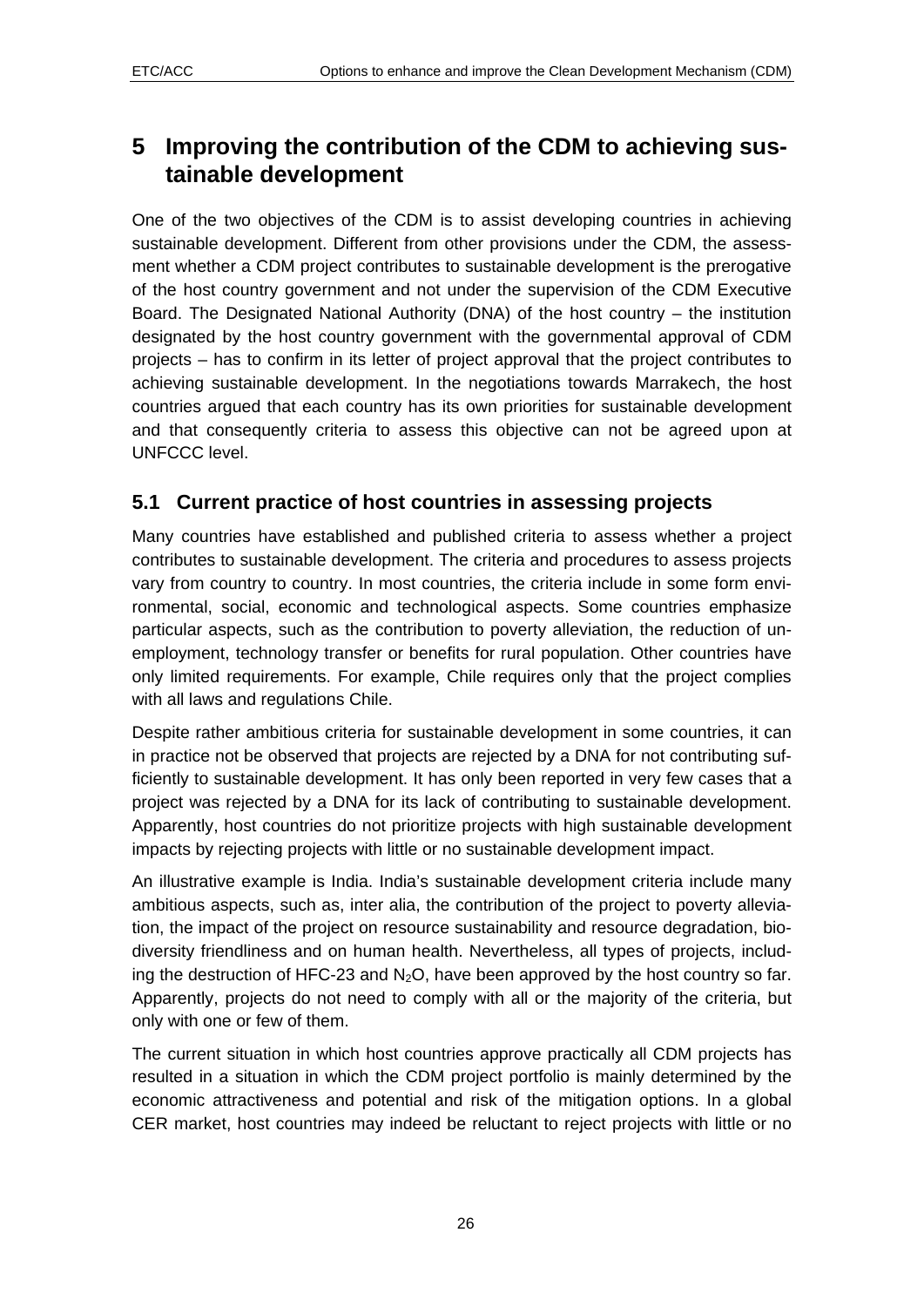<span id="page-26-0"></span>positive impact for the sustainable development, as this will lower their overall CDM market share and thus result in less income for the country.

#### **5.2 Is the CDM contributing to sustainable development?**

Several studies have analysed to what extent the CDM is fulfilling its objective of achieving sustainable development in developing countries. They all arrive at a similar conclusion: the current contribution of the CDM to sustainable development is very low. Olsen (2007) has evaluated the sustainable development benefits of the CDM by reviewing the literature and comes to the conclusion that "left to market forces, the CDM does not significantly contribute to sustainable development". She identifies as a key problem that the objective of sustainable development is left out of the market. The benefits for sustainable development are only rhetorically mandated in the Kyoto Protocol, but not monetised and therefore play a limited role in directing investments. As a consequence, a trade-off between the two objectives of the CDM has been observed in several studies (Kolshus et al. 2001; Sutter 2003; Olsen 2007). Projects with cheap emissions reductions are preferred over more expensive projects with a higher contribution to sustainable development. Olsen and Fenhann (2008) conclude that "at the heart of the CDM's inability to achieve sustainable development is the existence of trade-offs between carbon benefits valued in the carbon market and non-carbon benefits such as sustainable development benefits that are not monetized in the carbon market".

Similarly, Michaelowa and Michaelowa (2007) conclude that "projects addressing the poor directly are very rare and that even small renewable energy projects in rural areas tend to benefit rich farmers and the urban population". However, a number of projects have indirect benefits for the overall economy, as many projects create employment, indirectly improve the infrastructure or at least provide CER revenues to the economy. Sutter and Parreño (2007) have evaluated quantitatively the sustainable development impact of the 16 projects that were registered by August 2005, using the contribution to employment, the distribution of the CER returns and the improvement of local air quality as criteria for achieving sustainable development. They come to the conclusion that only 1-2% of the CERs come from projects that are likely to have a contribution to sustainable development. They have also identified another type of trade-off: Projects for which it is more likely that the emission reductions are additional have lower benefits for sustainable development, whereas the additionality is more unlikely for projects that have higher benefits for sustainable development.

In conclusion, the current contribution of the CDM to sustainable development appears to be low. However, recently, projects with a potentially larger contribution to sustainable development, such as energy efficiency improvements in rural households or rural renewable electricity generation are gaining some importance. The implementation of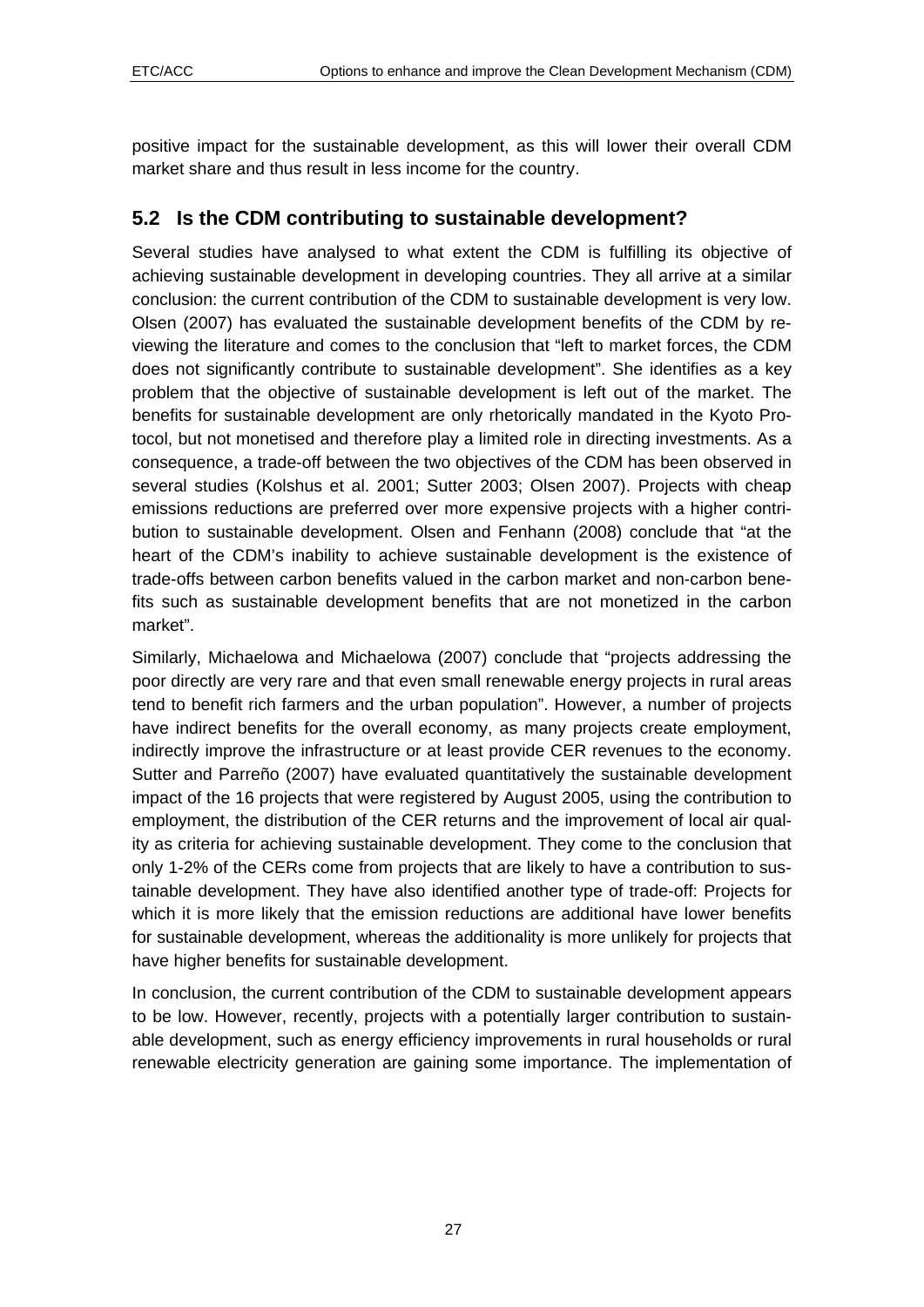<span id="page-27-0"></span>CDM programmes of activities could potentially help towards achieving this objective.  $24$  $24$ Nevertheless, as long as the contribution to sustainable development is not given any market value, the trade-off between the two objectives of the CDM – cost-effective emission reductions and achieving sustainable development – will not be addressed.

#### **5.3 Approaches to improve the sustainable development benefit of the CDM**

#### **5.3.1 Premium markets**

Premium markets for projects with high benefits for sustainable development can help to give an additional value to sustainable development benefits, as buyers of CERs have an interest in purchasing high quality projects. The "Gold Standard", a quality assurance label for CDM projects and credits endorsed by 44 NGOs from all around the world, is currently the only established label for high quality CDM projects. It contains particular requirements to ensure that projects actually have sustainable development benefits.<sup>[2](#page-27-2)5</sup>

CERs from Gold Standard projects are being sold at higher prices than CERs from other projects, thereby giving projects with high sustainable development benefits a higher market value. The Gold Standard Foundation said that Gold Standard CERs had been trading at a 15-20 per cent premium compared to normal CERs in the past but that the price difference is shrinking recently (Point Carbon 2008a). A number of companies are specialising in the development of Gold Standard projects. Nevertheless, the market for Gold Standard projects is with 9 registered projects and 20 projects in the development stage still rather small, but developing rapidly.<sup>[26](#page-27-3)</sup> The Gold Standard Foundation estimates that there is potential for about 9 million Gold Standard CERs from 102 CDM projects (Point Carbon 2008b).

#### **5.3.2 Development of a methodological standard for assessing the sustainable development benefit of CDM projects**

Some authors have proposed the introduction of an internationally agreed methodological standard for the assessment of the sustainable development benefit of CDM projects (Olsen and Fenhann 2008). The need for such a standard arises from the lack

 $\overline{a}$ 

<span id="page-27-1"></span>Under a programme of activity (PoA), a coordinating entity implements many disperse CDM programme activities (CPAs). In contrast to single project activities, PoAs are particularly suitable for projects which are dispersed, have high individual transaction costs, small generated amounts of emission reductions and a medium- to long-term perspective of implementation, such as energy efficiency projects in households. Small countries that have not yet benefited from the CDM because they do not own large emitting facilities could implement PoAs which involve many small users.

<span id="page-27-2"></span><sup>&</sup>lt;sup>25</sup> For more information, please see:  $\frac{www.cdmgoldstandard.org}{8}$ <br><sup>26</sup> Status: 10 September 2008

<span id="page-27-3"></span>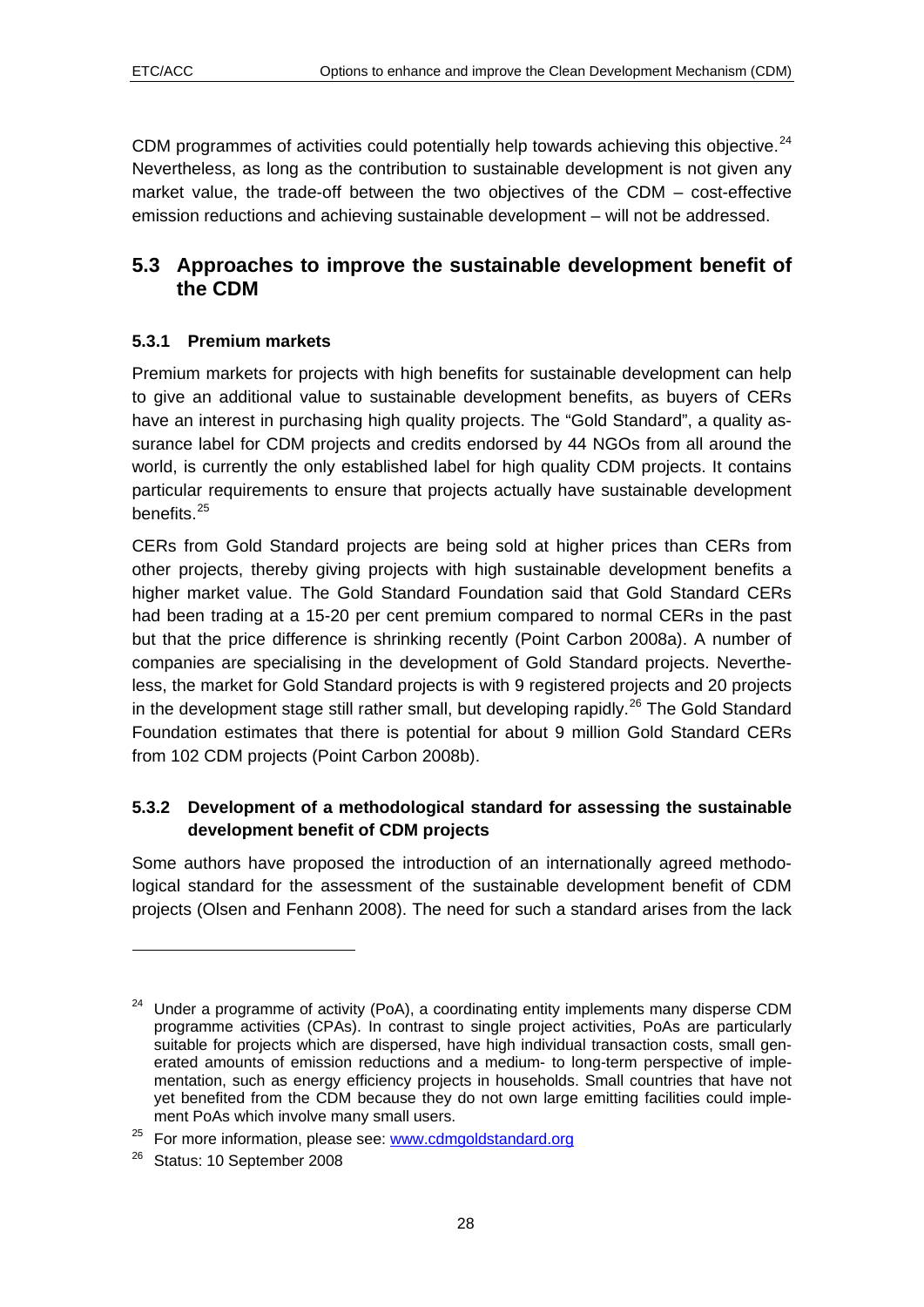<span id="page-28-0"></span>of a commonly accepted methodological approach to evaluate benefits of CDM projects for sustainable development. Several methodological approaches have been proposed in the literature (e.g. Sutter 2003, SouthSouthNorth 2004; Olhoff et el. 2004, Olsen and Fenhann 2008). Most of the approaches use check-lists, multi-criteria assessments or a combination of both (Olsen 2007). Check-lists are simple but do not allow for a quantitative evaluation of the contribution to sustainable development. Multiple criteria require the selection of specific criteria and indicators and a weighting of the indicators in order to arrive at an overall score of a project activity. The most elaborated approach for a multi-criteria assessment is the multi-attribute assessment methodology (MATA-CDM) developed by Sutter (2003). Olsen and Fenhann (2008) have developed a qualitative methodology based on text analysis of PDDs and proposed this methodology as the basis of an international verification protocol for DOEs. They applied the methodology 744 PDDs and ranked project types according to their benefits to sustainable development. However, as the methodology is qualitative, it mainly determines how CDM projects contribute to sustainable development and not how much.

A key challenge of this proposal is agreeing internationally on one methodological approach to assess the contribution of projects to sustainable development. Apart from methodological challenges, it could be politically difficult to endorse such a standard at UNFCCC level, given that developing countries have insisted in UNFCCC negotiations that preferences for sustainable development should be the prerogative of the host country governments.

#### **5.3.3 Exclusion of projects with less benefits for sustainable development**

In this regard, an alternative approach to introducing an internationally agreed methodology for assessing the sustainable development benefits could be the negotiation of a list of project types that are regarded to have higher benefits for sustainable development and that receive some form of preferential treatment. The Gold Standard Foundation followed this approach by limiting the standard to renewable energy generation projects and demand-side energy efficiency projects.

Despite the prerogative of the host country to determine whether a project contributes sufficiently to achieving sustainable development, there is less disagreement what project types have little or no benefits for sustainable development and what project types have high benefits. The different approaches to assess the sustainable development benefit of CDM projects show similar trends: in most studies, demand-side energy efficiency and renewable energy generation projects rank high and industrial gas projects rank low. Industrial gas projects, such as the destruction of HFC-23 from HCFC-22 production or the destruction of  $N<sub>2</sub>O$  from nitric or adipic acid production, do not have ancillary environmental benefits (e.g. reduction of air or water pollution, saving resources, avoiding the degradation of soils, increasing biodiversity, etc), little or no social benefits (e.g. no significant employment opportunities) and use mostly state-of-theart technologies that do not have any spill-over effects for technological innovation.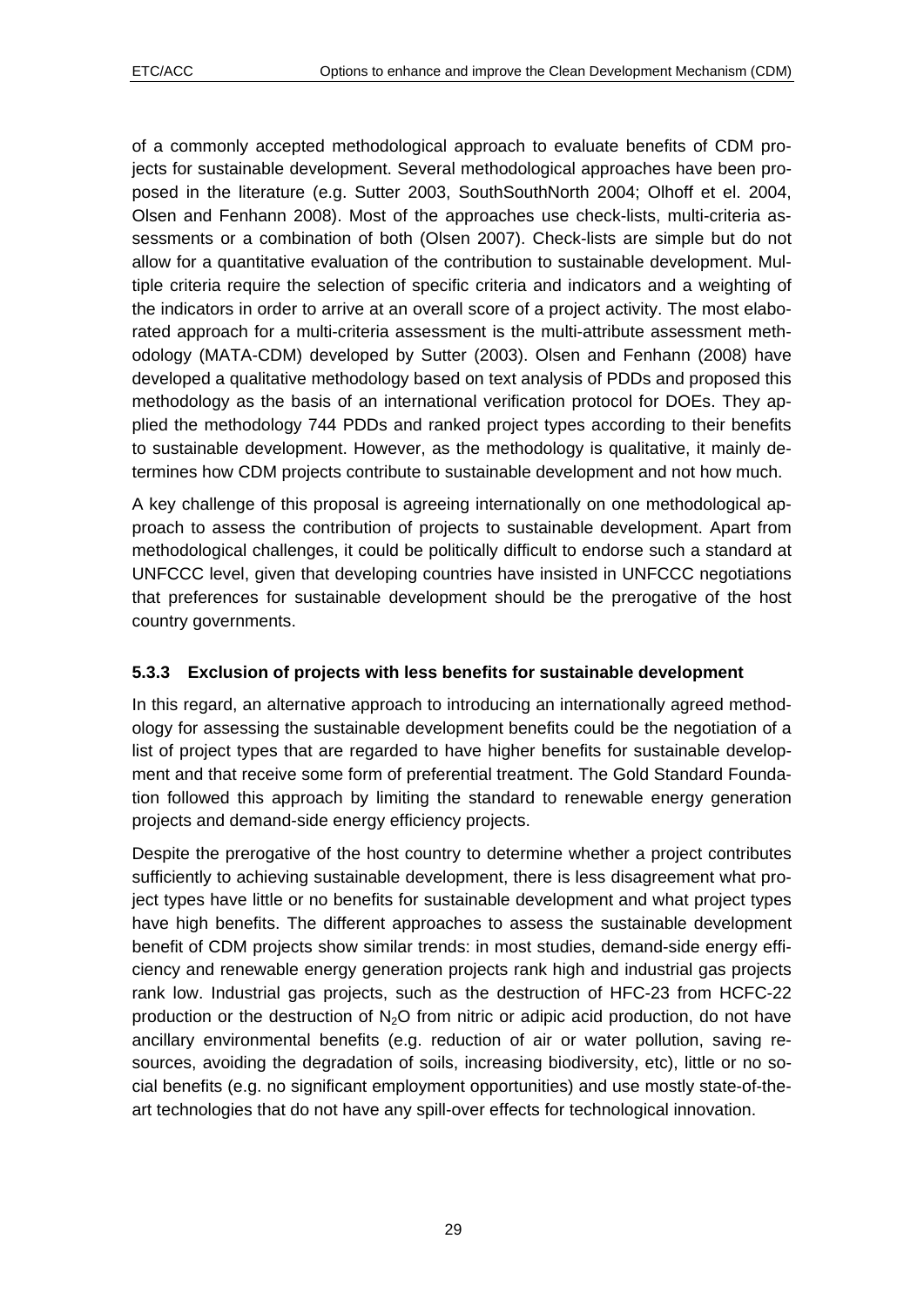<span id="page-29-0"></span>Excluding these project types from the CDM could be a simple way to increase the share of projects with a higher benefit for sustainable development. However, given that these projects provide for GHG abatement opportunities with very low abatement costs, it should be ensured that these gases are abated through other incentives and not emitted to the atmosphere.

The exclusion of other project types from the CDM could be more controversial. This holds in particular for project types that can substantial positive or negative implications for local stakeholders, such as forestry projects or hydro power projects.

#### **5.3.4 Discounting of CERs from projects with less sustainable development benefits**

As an alternative to excluding project types with fewer benefits for sustainable development, projects with high sustainable development benefits could be favoured over projects with few benefits by discounting emission reductions from projects with less benefits for sustainable development (see also chapter [7\)](#page-35-0). This would lend projects with higher benefits for sustainable development a higher market value and consequently change the project portfolio due to reduced supply from less sustainable projects. At the same time, all types of projects could continue to benefit from the CDM.

As for the exclusion of some project types, this option would require that Parties agree on which projects have high benefits for sustainable development and which have less benefits.

#### **5.3.5 Quotas for projects with sustainable development benefits**

As a similar option, all or several Annex I countries could commit to purchase a minimum quota of projects with high sustainable benefits in their portfolio, for example, by requiring that X% of the CERs portfolio come from projects with high sustainable development benefits. Such a quota could result in two different CER prices, a higher price for CERs that can be used to fulfil the quota and a lower price for other CERs, thereby giving projects with high sustainable development benefits a higher market value.

## **5.4 Conclusions**

The CDM has two objectives – achieving cost-effective emission reductions and achieving sustainable development in the host countries – but has been designed as a market mechanism that only gives GHG emission reductions a monetary value. This has resulted in a trade-off between the two objectives, with cheap emission reductions being preferred over projects with high sustainable development benefits. Under the current scheme, host countries do not have incentives to reject projects with fewer sustainable development benefits as this lowers their revenues and overall market share. In the literature, the overall contribution of the CDM to sustainable development is commonly considered as low.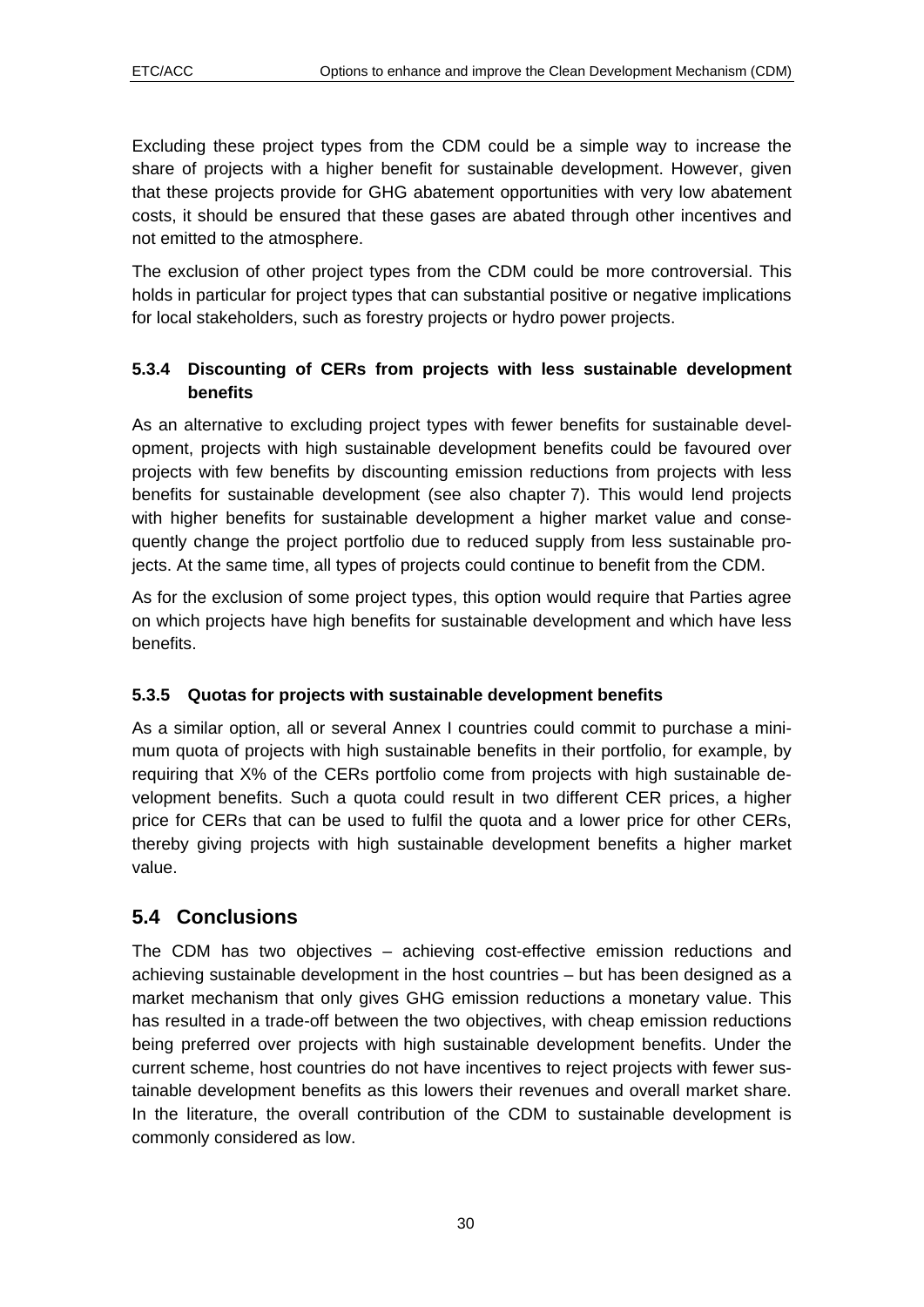The sustainable development benefits of the CDM can be enhanced most effectively if projects with high sustainable development benefits have a higher market value. This could be achieved through different mechanisms, such as a differentiated CER discounting scheme, quotas for industrialized countries or even the exclusion of project types with few sustainable development benefits. However, all these instruments requires a political agreement how the sustainable development benefits should be assessed or which project types are regarded to have higher benefits.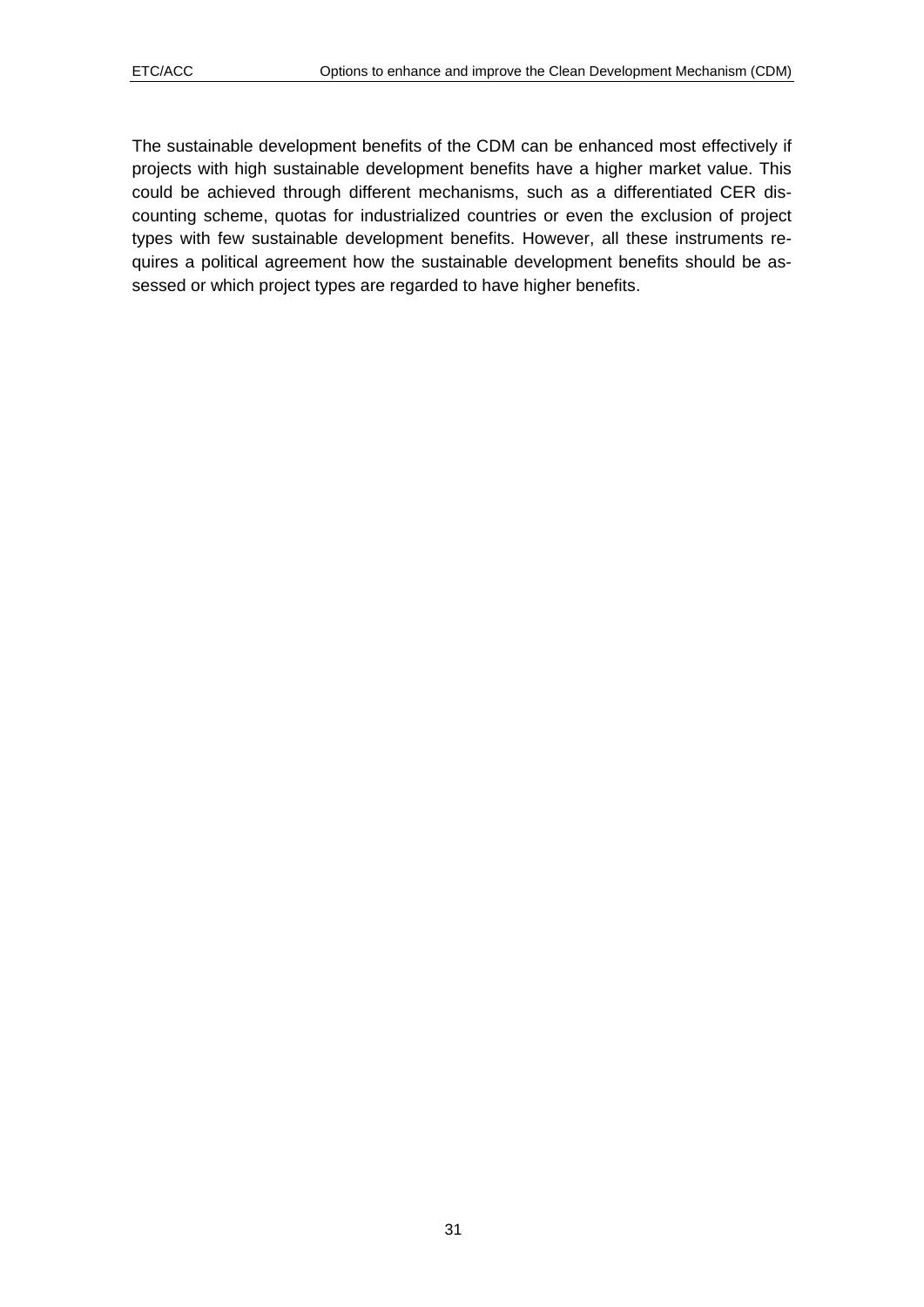## <span id="page-31-0"></span>**6 Addressing sectors and countries that are underrepresented in the CDM**

The current CDM project portfolio is dominated by few project categories (see [Figure](#page-4-0)  [1](#page-4-0)). Power generation is the largest category, with mainly renewable power generation but also natural gas power plants and waste heat recovery projects. Other projects mainly destroy industrial gases ( $N<sub>2</sub>O$  and HFC-23) or reduce methane emissions from organic wastes (landfill projects, waste water treatment projects, manure management projects) and from coal mines.

Some sectors with large emissions and a large mitigation potential have not attracted CDM projects. This applies in particular to energy efficiency of appliances and buildings and the transport sector, despite the large GHG abatement potential. The fourth assessment report by the IPCC, for example, has identified buildings as the sector with the largest mitigation potential globally (IPCC 2007). Nevertheless, only very few CDM projects address GHG emissions from this sector.

Similarly, the geographical distribution of CDM projects favours few countries. About 2/3 of the CDM projects and CERs come from China and India. The remainder of the projects are mostly developed in emerging economies, including Brazil, Mexico, Chile, Thailand and South Korea. About 2% of the projects come from Africa and even less from Least Developed Countries.

There are many different reasons for the current geographical and sectoral distribution of the CDM project portfolio. Ellis and Kamel (2007) assessed barriers to the implementation of CDM projects and identified several reasons for the current distribution of CDM projects.

The regional distribution of CDM projects is strongly related to the GHG mitigation potential. As the CDM has been designed as a market mechanism, it searches for the cheapest emission reductions – and not for geographically balanced mitigation opportunities. The largest abatement opportunities are indeed in China and India and in this regard it is not surprising that most CDM projects come from these countries. Whether the development of CDM projects is attractive in a country depends also on the general policy and legislative framework for investments and on the specific framework for the approval of CDM projects. Without an established DNA and transparent criteria and procedures for the approval of projects, investors face a high uncertainty whether their CDM project will be approved. Moreover, the international rules and limitations for the CDM projects favour some countries over others. Clearly, countries with a large potential in the LULUCF sector can not fully benefit from the CDM, as it is has been limited to afforestation and reforestation for which the demand for credits is low due to their temporary nature.

The distribution of CDM projects across sectors partly related to methodological reasons and has partly to do with the limitation of the CDM to a project-based mechanism or programmes of activities where the implementation of policies can not be directly credited. Economic reasons play also a role. Some project types have particularly low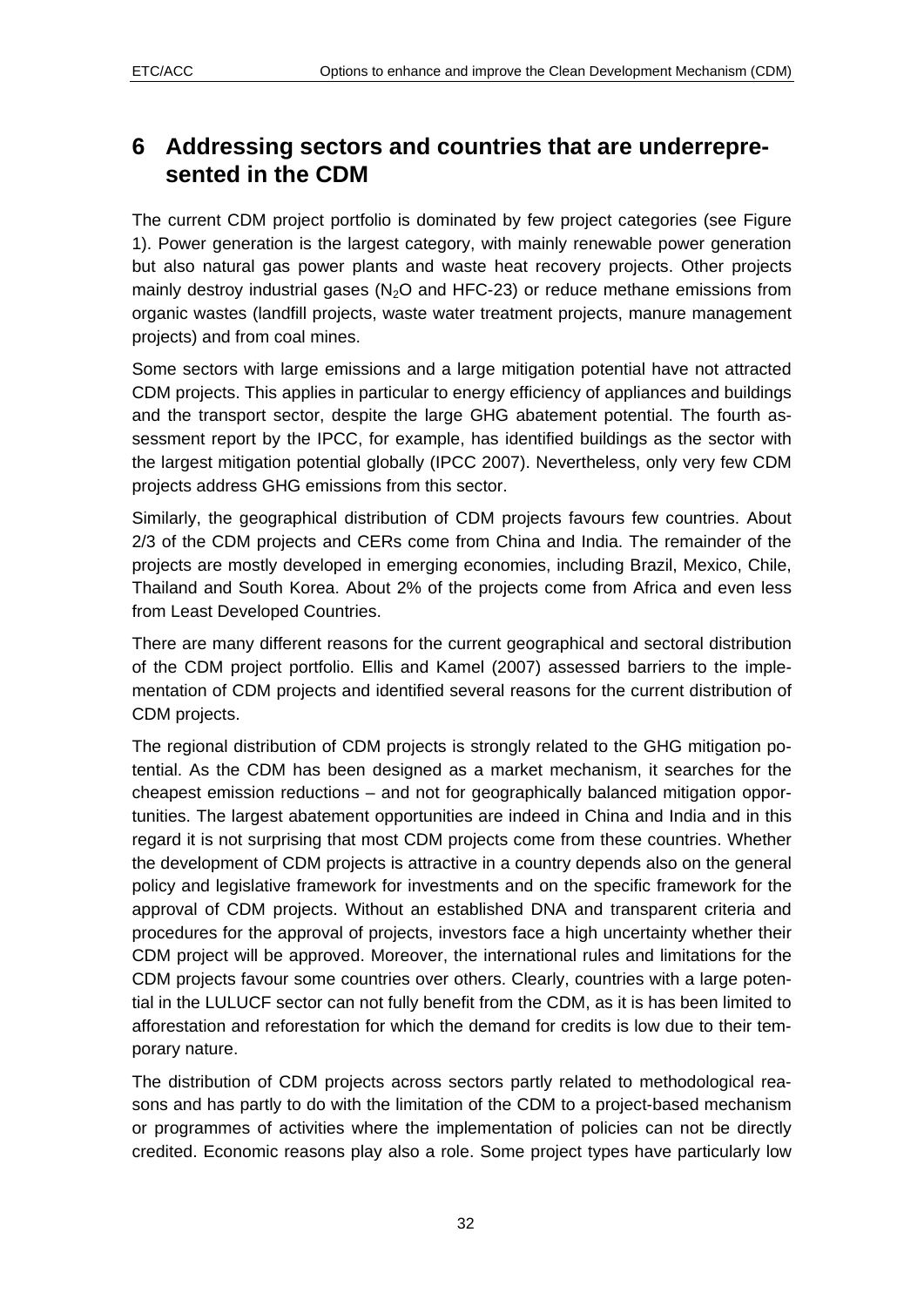<span id="page-32-0"></span>GHG abatement costs (e.g. HFC-23 from HCFC-22 production and  $N<sub>2</sub>O$  from adipic and nitric acid production) and are therefore favoured over other project types. The calculation of emission reductions and the demonstration of additionality are straightforward for these project types. Projects in the transport sector or energy efficiency improvement projects face considerable methodological challenges. It is, for example, often difficult to distinguish the emission reductions as a result of the project activity from other factors, such as changes in energy prices, that affect emissions but that are not under the control of the project participants and thus not a result of the project activity. In addition, many dispersed emission sources exacerbate the monitoring of emissions. Moreover, the additionality of some project types is questionable, in particular in the transport sector, where public investments in transport infrastructure are in most cases driven by other factors than the CDM.

#### **6.1 Addressing underrepresented countries**

Overcoming the barriers which result in an underrepresentation of some countries is challenging due to the various factors affecting the geographical distribution of CDM projects. The issue has been extensively debated before and at COP/MOP2 and resulted in a COP/MOP decision addressing the issue through several requests to Parties and the CDM Executive Board and in the adoption of the Nairobi Framework.

The Nairobi Framework was initiated by the United Nations Development Programme (UNDP), United Nations Environment Programme (UNEP), World Bank Group, African Development Bank, and the Secretariat of the United Nations Framework Convention on Climate Change (UNFCCC) with the objective of helping developing countries, especially those in sub-Sahara Africa, to improve their level of participation in the CDM. A number of activities have started under the Nairobi Framework, in particular in the field of capacity building, promotion of CDM projects and information sharing. Two years after its adoption, the framework has not yet changed the overall picture; however, a number of African countries saw their first CDM projects at validation, including the Congo, Ivory Coast, Madagascar, Mauritius, Mozambique, Mali and Senegal. However, projects have only been registered in South Africa, Tanzania and Uganda so far.

While capacity building for CDM in sub-Sahara African countries and least developed countries has increased and shows some effects, the CDM could also be promoted in these countries through other, partly fundamental changes to the mechanism:

- The access to CDM could be limited for more advanced developing countries. This would automatically increase the share of CDM projects from sub-Sahara African countries and least developed countries. The reduced CER supply could result in higher CER prices which make the development of CDM projects economically more attractive.
- Discounting of CERs from other developing countries is another option (see chapter [6](#page-35-0)). This would give emission reductions from sub-Sahara African countries and least developed countries a higher value in the market and thus favour project development in these countries.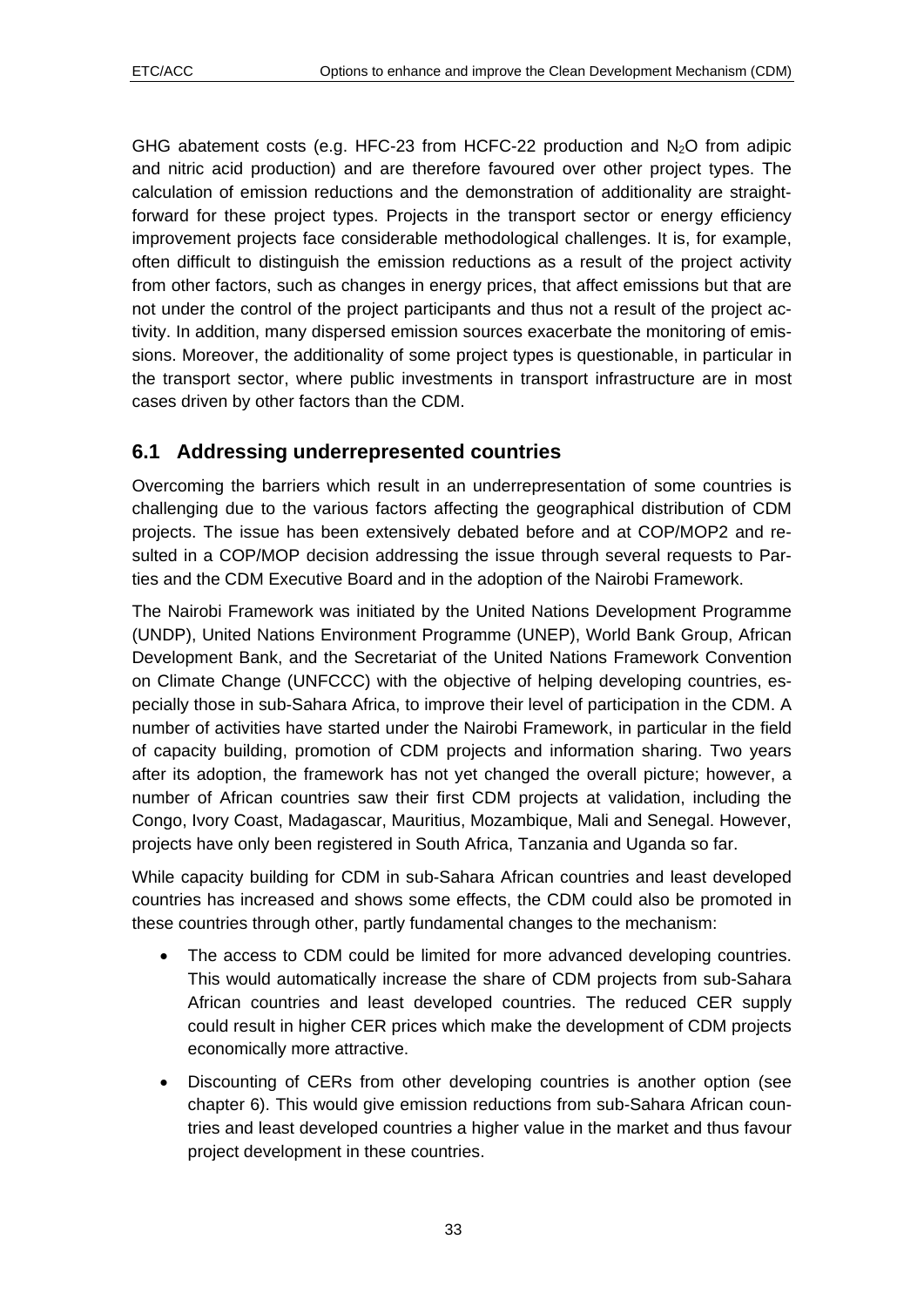- <span id="page-33-0"></span>• Industrialized countries could commit to purchase a minimum quota of CDM projects from sub-Sahara African countries and least developed countries. This could potentially result in a higher market price for CERs from these countries, thereby favouring the development of projects.
- The rules for projects in sub-Sahara African countries and least developed countries could be further simplified, including the financing of validation and verification through the UNFCCC secretariat or the development of further simplified baseline and monitoring methodologies for these countries.

## **6.2 Addressing underrepresented sectors**

The CDM has some limits in overcoming the barriers to implementation of CDM projects in currently underrepresented sectors. At COP/MOP1 in Montreal, programmes of activities were allowed under the CDM with a view to enable CDM projects in sectors with dispersed emission sources. However, it took considerable time – about one and a half years – before the CDM Executive Board agreed upon rules for programmes of activities. Several programmes of activities are currently being developed; however, even three years after the decision from Montreal no programmes has yet been registered. One barrier to the development of programmes of activities is the requirement that the selection of the baseline, the demonstration of additionality and the calculation of emission reductions has to be performed for each individual activity separately. In practice, programmes of activities are very close to a bundle of CDM projects. So far, this has not facilitated the development of projects with dispersed emission sources significantly. This development is unfortunate given that initially several project developers proposed new programmatic baseline and monitoring methodologies which handled methodological challenges on a more aggregated level. However, these methodologies were rejected by the CDM Executive Board, as the Board did not want to introduce a new type of programmatic methodologies. One option to promote projects in this area could be a review of the rules governing programmes of activities, with a view to address key methodological requirements, including the selection of the baseline, the demonstration of additionality and the calculation of emission reductions on a programme level.

In some sectors, a sectoral approach, such as sectoral CDM or sectoral no-lose targets may be better suited to address GHG emissions. This applies in particular to sectors with many dispersed emissions sources and to mitigation opportunities where policies and regulations are key to reduce emissions. The introduction and implementation of energy efficiency standards could, for example, be promoted through such a new mechanism.

## **6.3 Conclusions**

The current distribution of CDM projects among countries and sectors has several different reasons. Most of them are difficult to address within the current framework of the CDM. The CDM has been designed as a project-based global market mechanism and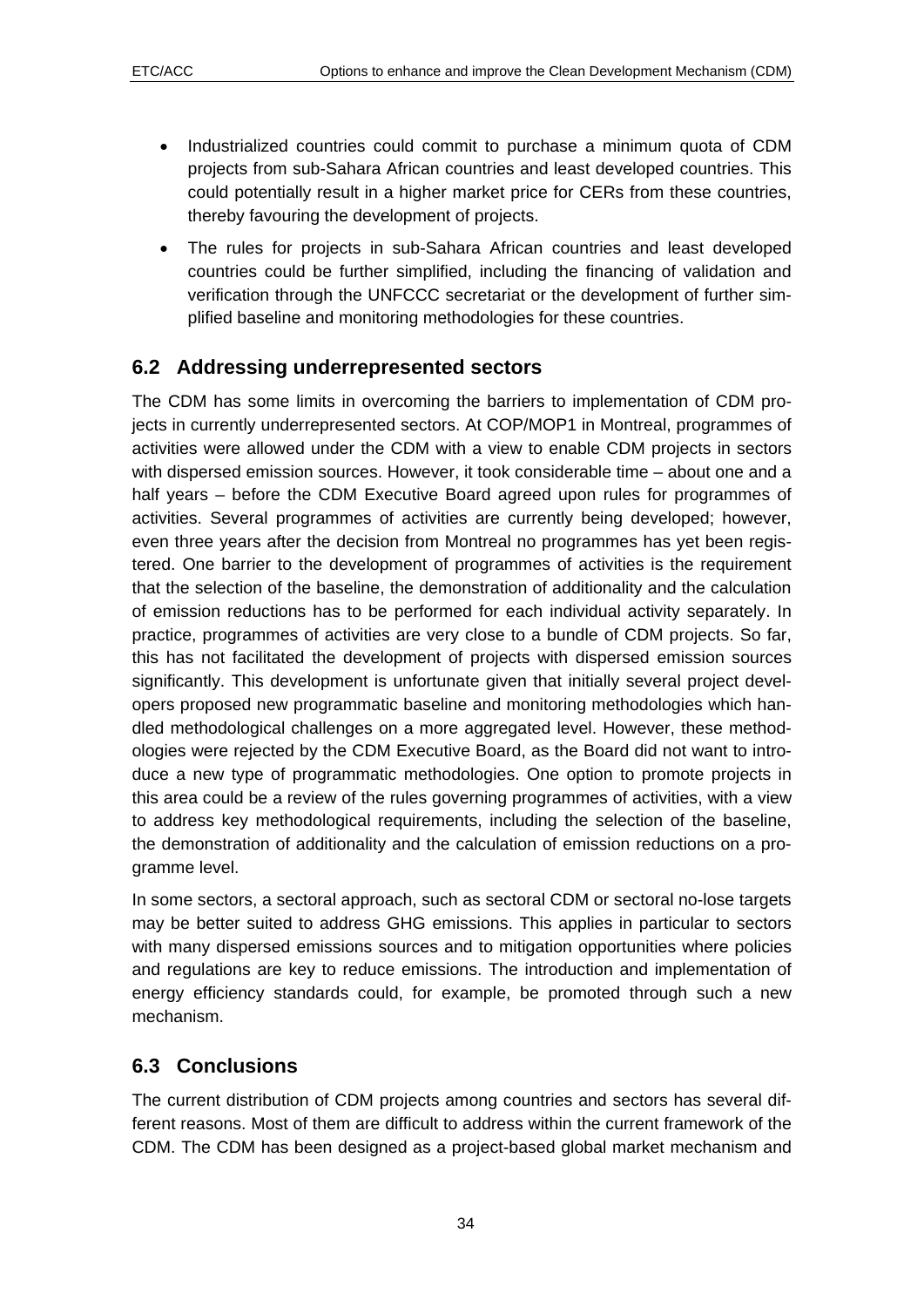can as such not achieve multiple objectives and only address emissions in some countries and sectors effectively. Efforts to improve the distribution of CDM projects among sectors and countries will therefore have strong limits. Other means to address emissions in currently underrepresented sectors or to help sub-Sahara African countries and least developed countries to cope with climate may be more affective. Focussing on adaptation and mitigation opportunities with large co-benefits for sustainable development is a priority for sub-Sahara African countries and least developed countries. A market based mechanism, such as the CDM, may not be the most effective instrument to achieve these objectives. Similarly, in some sectors, such as transport and buildings, policies and regulations are key to reducing emissions. Such policies may be implemented in the context national mitigation efforts of developing countries or within a sectoral crediting mechanism.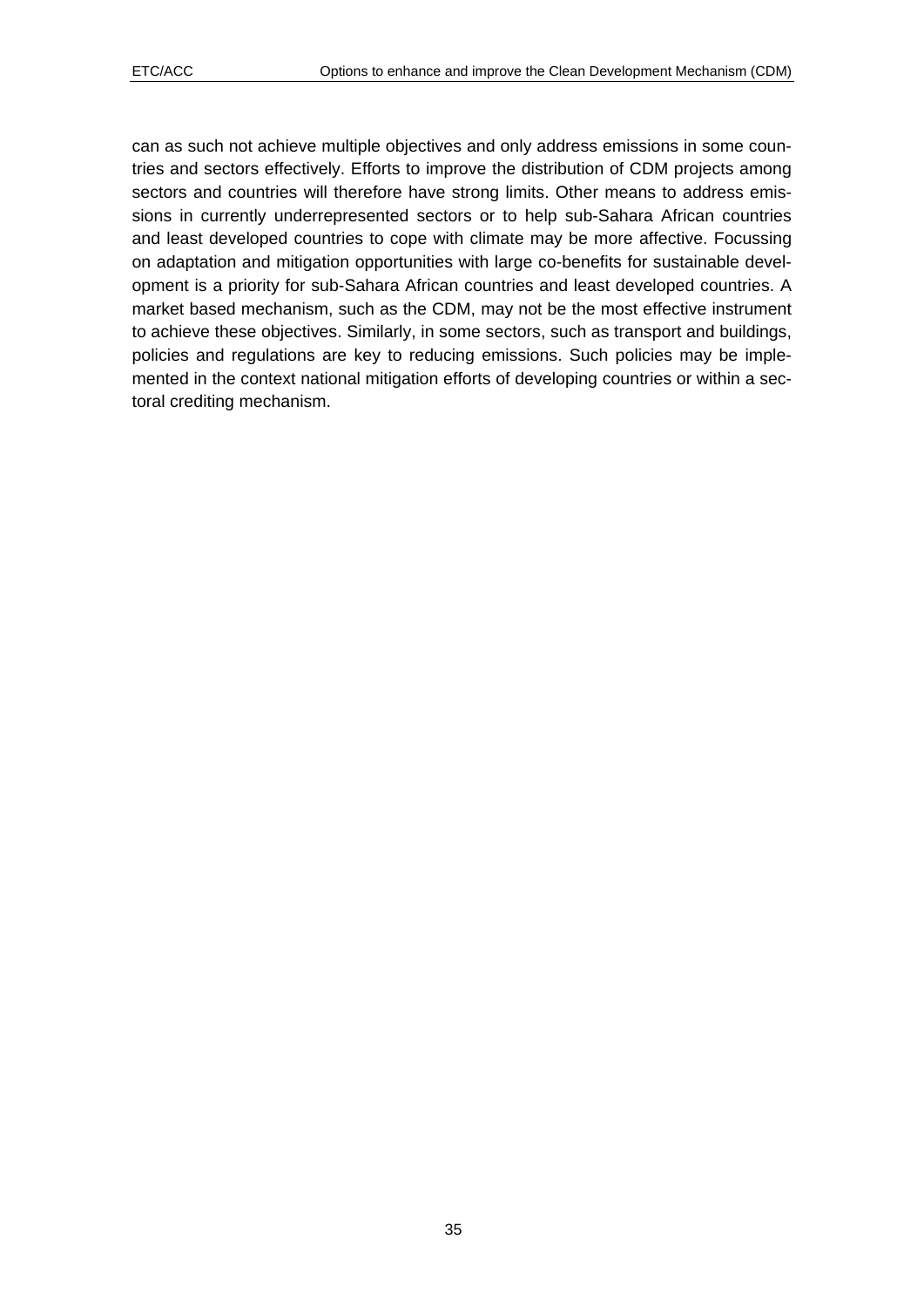## <span id="page-35-0"></span>**7 Transforming the CDM into a mechanism with net atmospheric benefits**

The current CDM is an offsetting mechanism. This means that emission reductions achieved through CDM projects in developing countries enable industrialised countries to increase their emissions above their assigned Kyoto targets. In this regard, the CDM does not reduce global GHG emissions but is, in principle, a zero sum game to the atmosphere. The CDM contributes only indirectly to global climate mitigation by lowering the mitigation costs of Annex I Parties. However, given that GHG emissions of developing countries have already exceeded emissions from industrialised countries, a pure offsetting mechanism, such as the current CDM, has considerable limits in addressing GHG emissions in developing countries.

Transforming the CDM into a mechanism with net atmospheric benefits could be one approach to further enhance global climate mitigation beyond given targets by industrialised countries. With such a reform to the CDM, the emission reductions achieved through the CDM would not be fully used to allow increased emissions in industrialised countries; rather a share of the emission reductions would not credited. For example, for a project that brings about two tons of emission reductions, only one CER may be issued. The use of the CER allows an Annex I country to increase its emissions only by one ton, resulting in a net benefit of one ton for the atmosphere. In this way, the implementation of CDM projects would directly provide for a global emission reduction.

Another argument for introducing a CDM with atmospheric benefits is the inherent problem of an offsetting mechanism of demonstrating the additionality of individual projects (see chapter [4](#page-19-0)). In this context, a reduced crediting of emission reductions from CDM projects could be seen as applying a conservative adjustment to address the uncertainty involved in assessing the additionality of CDM projects.

Several stakeholders have called for a CDM with atmospheric benefits in a future climate regime: The EU has stressed at UNFCCC negotiations that moving the CDM beyond an offsetting mechanism should, next to new types of carbon market mechanisms, be a key element in a post-2012 agreement. During consultations under the UNFCCC on a post-2012 climate regime, South Korea has proposed the discounting of credits as part of a new mechanism to credit "nationally appropriate mitigation actions" by developing countries (Chung 2008). Chung had earlier proposed a CER discounting scheme as a key element of a post-2012 climate regime to engage developing countries (Chung 2007). Meng (2007) has proposed a "value-added CDM" where part of the emission reductions are discounted and retired to the atmosphere. The German emissions trading association BVEK has proposed a CDM discounting scheme where the level of discounting depends on per capita emissions and per capita gross domestic product of the host country (BVEK 2008). Schneider (2008) has assessed implications and options of introducing a CDM with atmospheric benefits. The Climate Action Network, a network of environmental non-governmental organisations, has pointed out in its position paper for the COP/MOP3 in Bali in December 2007 that it is "imperative to ensure that the CDM in the future moves beyond offsetting and in fact yields a proper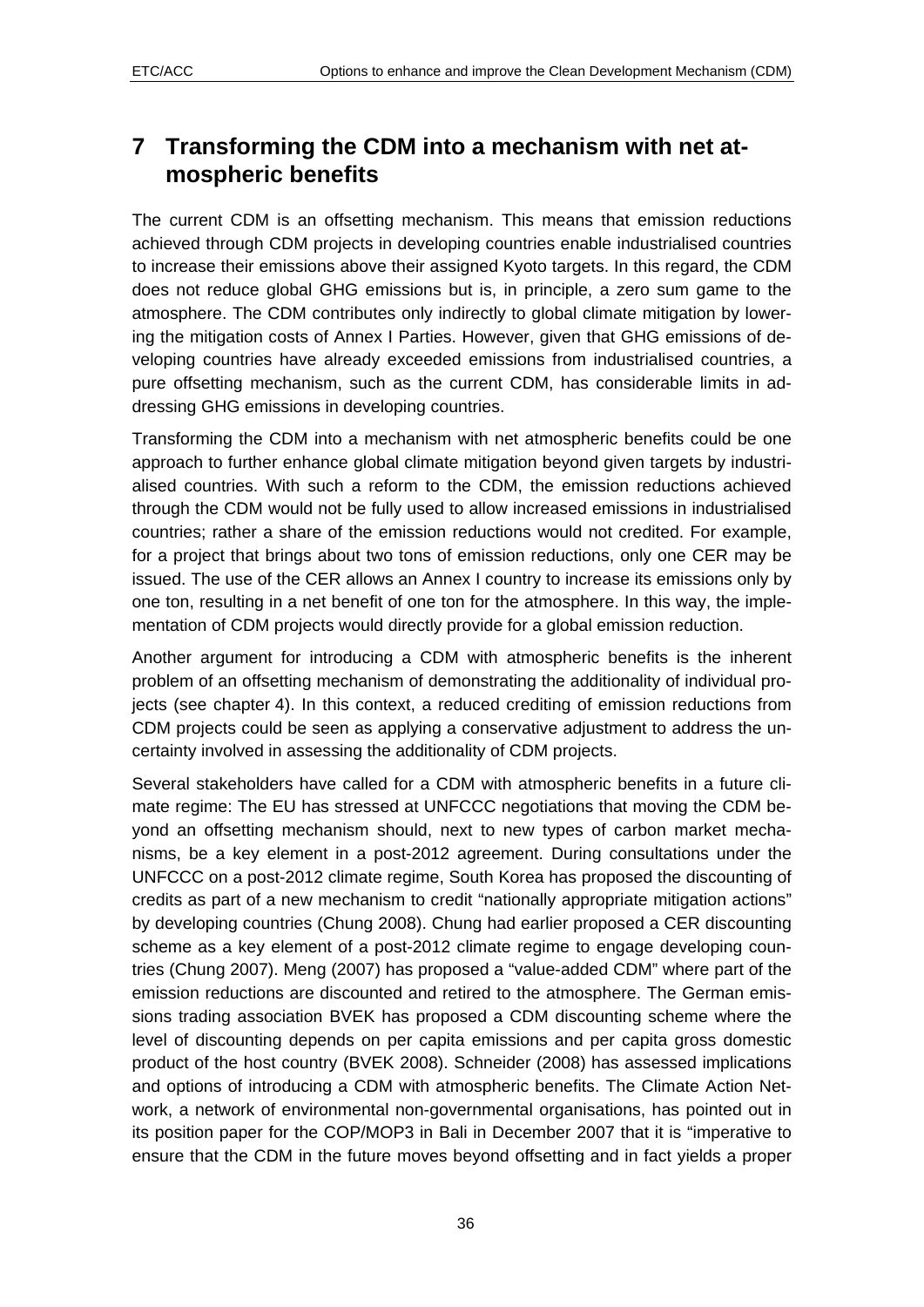1

<span id="page-36-0"></span>net reduction in global emissions and does not permit developed countries to evade emission reduction responsibilities and obligations" (CAN 2007).

In the following, first two options to introduce a CDM with atmospheric benefits are explored: discounting of emission reductions and setting baseline below the level of business-as-usual emissions. Then implications on the carbon market are summarized and conclusions are drawn.

#### **7.1 Discounting emission reductions**

Discounting emission reductions implies that not all of the emission reductions achieved by a CDM project can be used in the carbon market but that a part is not credited, providing a net global GHG emission reduction.

Discounting can be implemented on the supply side or the demand side of the CDM:

- On the supply side, only a certain percentage of the calculated emission reductions are issued as CERs. For example, with a discount rate of 50% for two tons of emission reductions by a CDM project activity, only one CER is issued.
- On the demand side, only a certain percentage of the CERs can be used for compliance purposes and the remainder must be "retired to the atmosphere". For example, with a discount rate of 50%, an Annex I country or company would need to demonstrate that for each CER used for compliance purposes it has transferred another CER to a cancellation account.

In the case of the supply side, the discounting would automatically apply to the whole CDM market. This option would require an agreement at UNFCCC level. With discounting on the demand side, different users (e.g. different regional emissions trading schemes) could potentially also choose different discount rates. This would complicate the linking of emissions trading schemes considerably.

Another key question is whether discount rates should be varied between projects types or whether one discount rate should be applied to all projects. A differentiation between project types has been proposed by Chung (2007) and in the negotiations under the AWG-KP.<sup>[2](#page-36-1)7</sup> The main advantage of one single discount rate would be its simplicity and the avoidance of any market distortion between project types. A strong differentiation between project types could reduce the cost effectiveness of the CDM as some GHG emission reductions are favoured over others. Besides, one single discount rate is much easier to negotiate than many differentiated discount rates.

A variation of the discount rate between project types would have the advantage that some project types could be politically favoured over others. If the favoured project types have a lower discount rate than others, they have larger CER revenues and it becomes economically more attractive to develop them. This will then increase their

<span id="page-36-1"></span><sup>&</sup>lt;sup>27</sup> See Option M in FCCC/KP/AWG/2008/L.12 and FCCC/TP/2008/2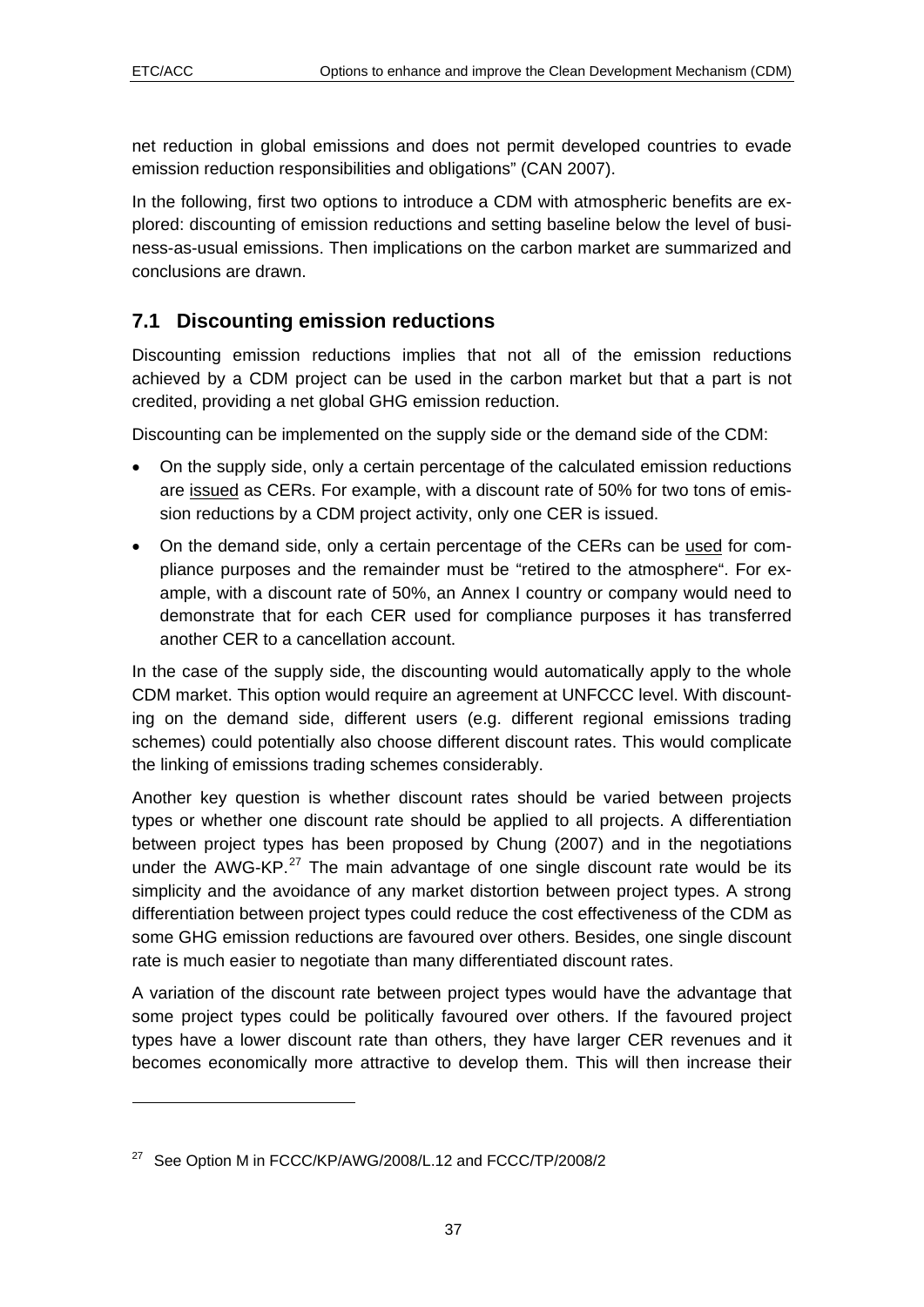market share in the overall CDM portfolio. For example, Chung (2007) has suggested a heavy discount rate for HFC-23 projects in order to improve the competitiveness of renewable energy or energy efficiency CDM projects. Similarly, lower or no discount rates for projects with large benefits for sustainable development could help to address the problem that the CDM currently does not contribute significantly to sustainable development. Lower discount rates for such projects would make them economically more attractive than projects with fewer benefits for sustainable development (see chapter [5\)](#page-25-0). However, a variation between project types could be very challenging to agree upon at UNFCCC level. In addition, it is currently the prerogative of the host countries to determine which projects contribute to sustainable development.

Similar to the differentiation among project types or sectors, the discount rates could also vary between countries. As for the differentiation among project types, an argument against such a differentiation is that the cost effectiveness of the CDM would be reduced if the value of emission reductions differs between countries. Moreover, a differentiation among developing countries is politically sensitive and difficult to negotiate.

There could be different rationales to differentiate between countries: The capacity and responsibility to mitigate GHG emissions varies among the group of developing countries. Higher discount rates for more advanced developing countries could reflect this responsibility and capability. For example, Chung (2007) views different discount rates for country groups as a way to address the principle of common but differentiated responsibility under the UNFCCC. He suggests that CERs from high-income developing countries could be substantially discounted while those of low-income countries could be discounted at a minimum rate. Similarly, BVEK (2008) proposed to base the discount rates on the per capita emissions and per capita gross domestic product of the host country as an indicator for the responsibility of the country. Another rationale for differentiating between countries could be to address the current regional distribution of CDM projects (see chapter [6](#page-31-0)).

Since a differentiation within the group of developing countries will not be achieved easily, a simple approach could be to make use of the only established differentiation under the UNFCCC: the differentiation of the group of Least Developed Countries. For example, discounting could be introduced for all developing countries except for the group of Least Developed Countries.

Determining the level of discounting is a key challenge. The choice of the discount rate(s) is arbitrary and clearly depends on policy preferences. One rationale for introducing a CDM with atmospheric benefits is the need for enhanced global mitigation action. From this perspective, one could try to arrive at discount rates in the light of the necessary contribution of a CDM with atmospheric benefits to global climate change mitigation. Such an approach would be based on many assumptions that are uncertain, including the level of binding GHG mitigation targets by industrialised countries, the level of emission reductions from "nationally appropriate mitigation actions" by develop-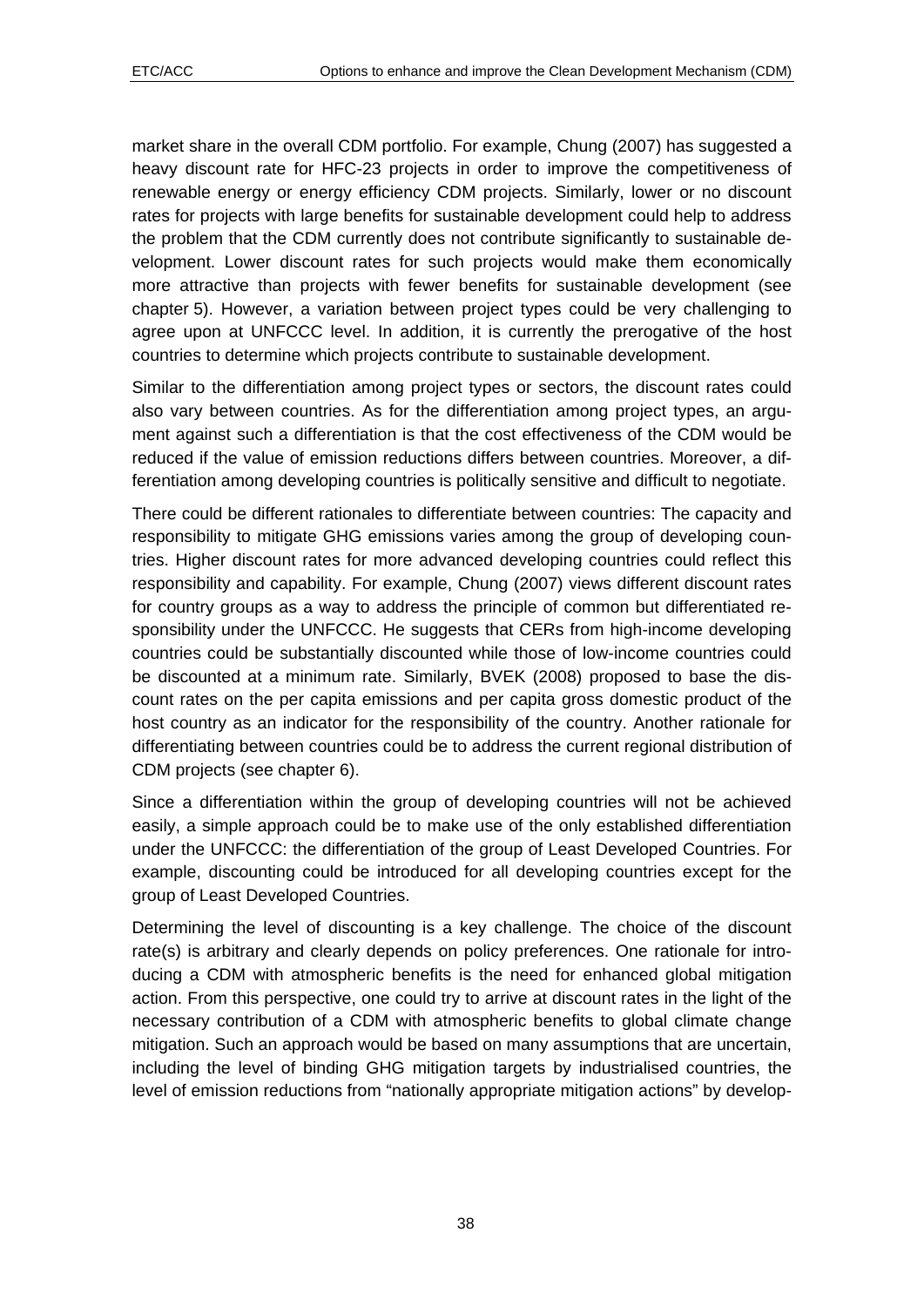1

<span id="page-38-0"></span>ing countries, the extent to which the CDM and possibly other mechanisms will and can be used<sup>[2](#page-38-1)8</sup> and the extent to which such emission reductions are real, measurable and additional. At the very least, different scenarios could be developed and modelled to assess the global mitigation contribution of the CDM for different discount rates. Another rationale for introducing a CDM with atmospheric benefits is addressing the fact that the additionality requirement can never be fully complied with in practice and that a certain amount of "free-riding" projects will always be part of the CDM. From this perspective, one could try to arrive at estimates of the level of free-riding projects in the CDM. Discount rates above the higher end of the uncertainty range would provide reasonable confidence that the CDM actually moves beyond offsetting and provides net atmospheric benefits.

#### **7.2 Setting baselines below business-as-usual emissions**

Selecting baselines that are below the business-as-usual level of emissions could be another way of transforming the CDM into a mechanism with global atmospheric benefits. If a lower baseline emission level than the emissions that would occur without the CDM project activity is assumed, then a part of the emission reduction achieved by the CDM project activity is not issued as CERs but provides a net benefit to the atmosphere.

This option would work in a similar manner to the discounting of emission reductions. The difference is that discounting reduces the amount of credits issued for a given abatement effort, i.e. the difference between baseline emissions, project emissions and any leakage sources, whereas a lower baseline only affects the baseline emissions. A practical implication is that the calculation of leakage effects is not affected by this option, whereas leakage emissions would also be discounted for the option of discounting overall emission reductions. This could potentially punish projects with larger leakage emission sources and favour projects without leakage emission sources.

Another difference is that the level of discounting of emission reductions can be based on policy preferences, whereas the level of baselines below business-as-usual may be based on more technical criteria, such as the performance of certain technologies or practices that go beyond what is common practice in the market.

For some sectors, it can be difficult to determine a reasonable baseline below business-as-usual. In the case where only two technologies are available – a low carbon technology and a business-as-usual technology – it would be difficult to find a rationale for a baseline that is between the two technologies. If the low carbon technology is used as baseline, no carbon credits would be generated at all. If the business-as-usual

<span id="page-38-1"></span> $28$  This depends on constraints for the demand of CERs (supplementarity) and constraints for the supply of CERs due to various factors, including, inter alia, the eligibility of host countries to use the CDM (see option J in FCCC/KP/AWG/2008/L.12), the potential of the CDM and the available of baseline and monitoring methodologies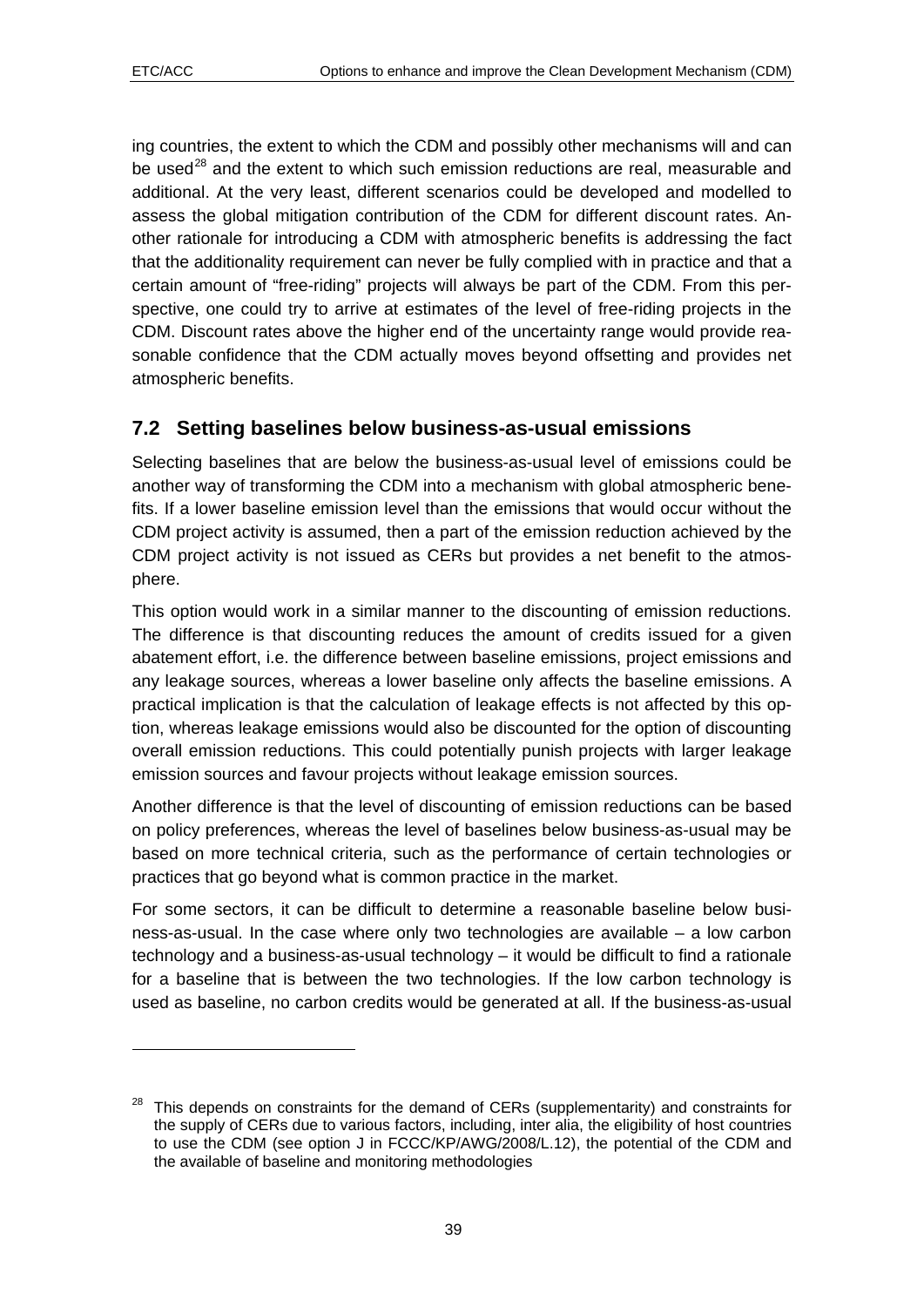<span id="page-39-0"></span>technology is used, the objective of choosing a baseline below business-as-usual is not achieved. This situation applies to many sectors, including, inter alia, the replacement of incandescent lamps by energy efficient light bulbs, landfill management (either recovery of  $CH_4$  or no recovery), waste water treatment (either anaerobic or aerobic). waste heat recovery in the industry (either recovery or no recovery).

Moreover, defining new baselines could be technically more complicated and administratively more cumbersome than discounting emission reductions.

## **7.3 Implications for the carbon market**

Introducing a CDM with atmospheric benefits would have considerable implications for the carbon market. It would affect the CER supply, the level of GHG abatement in industrialised and developing countries, the price of allowances in the carbon market, the global costs of GHG abatement and the rents from suppliers and users of CERs.

Schneider (2008) has analysed these effects qualitatively for a carbon market without any limitations on the use of the CDM and a carbon market where the use of the CDM is limited to adhere to the principle established in the Kyoto Protocol that the use of the mechanisms shall be supplemental to domestic action. Key results of the analysis are:

The three cases show that the effects on carbon market prices and the level of global GHG abatement are slightly different. However, the three cases have several important aspects in common, in particular if compared to the situation where a CDM with atmospheric benefits is introduced in a carbon market without any limitations on the use of the CDM:

- The introduction of a CDM with atmospheric benefits can considerably enhance the global GHG mitigation. However, *where* the enhanced GHG abatement occurs depends on several factors but most importantly on whether the use of the CDM is limited in the carbon market. In a carbon market without any limitation on the use of the CDM, the enhanced GHG abatement occurs mainly in industrialised countries. In contrast, in a carbon market with a limitation on the use of the CDM, the enhanced GHG abatement occurs mainly in developing countries.
- The introduction of a CDM with atmospheric benefits increases the global mitigation costs. These increased costs are financed by the users of the CERs (i.e. industrialised countries) through the purchase of CERs at higher prices and increased domestic GHG abatement. The rents of CER suppliers (i.e. project developers and host countries) are not affected strongly in a carbon market without any limitation on the use of the CDM and may even increase in carbon market with a limitation on the use of the CDM.
- The introduction of a CDM with atmospheric benefits results in higher prices for CERs. As a consequence of higher CER prices, the volume of the CDM market may not be reduced significantly and may even increase if a CDM with atmospheric benefits is introduced in carbon market with a limitation on the use of the CDM.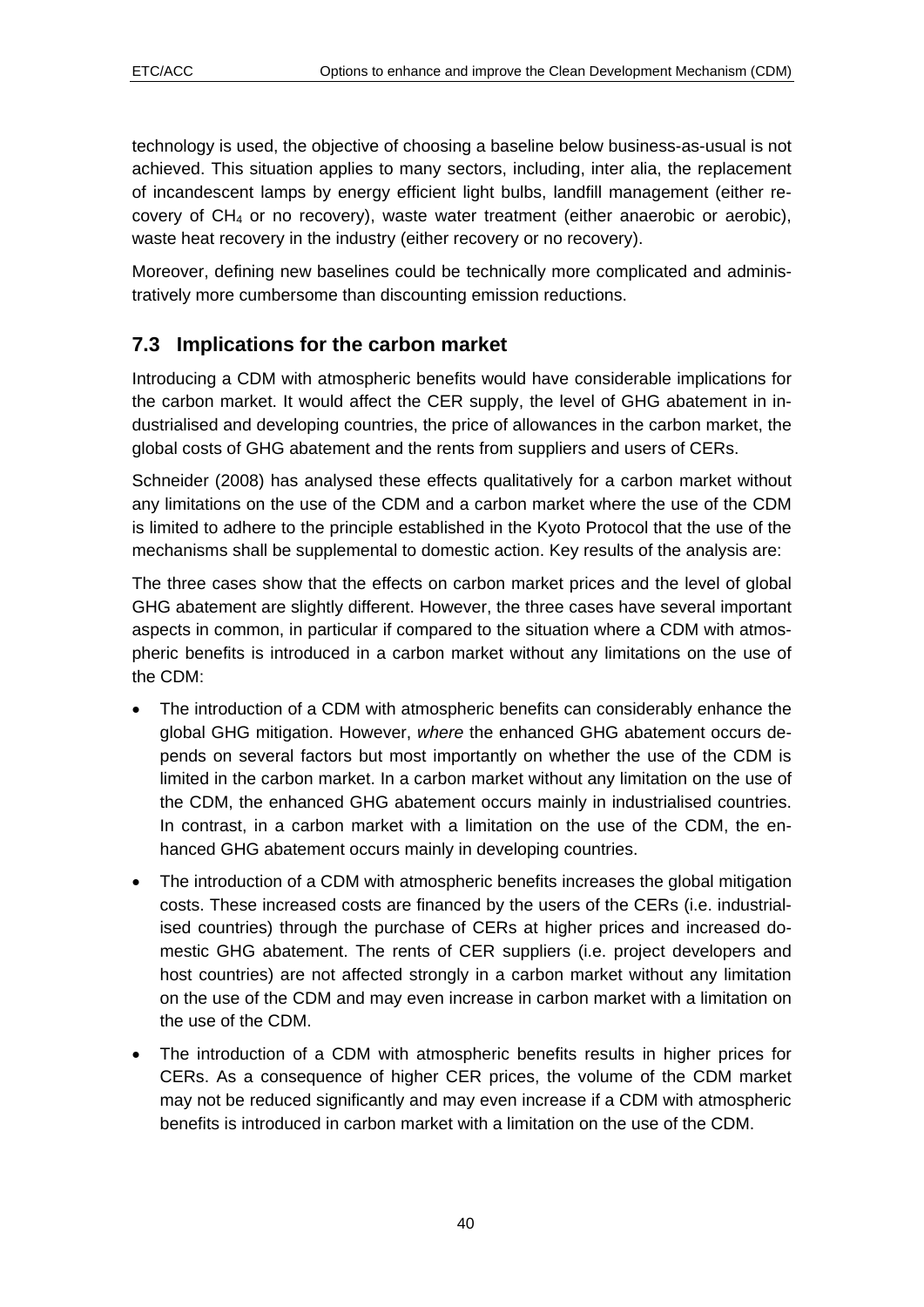## <span id="page-40-0"></span>**7.4 Conclusions**

Introducing a CDM with atmospheric benefits could be an option for a post-2012 climate regime, and is already under discussion. The introduction of a CDM with atmospheric benefits would increase the global GHG abatement efforts. Transforming the CDM into a mechanism beyond pure offsetting could also help enhance the environmental integrity of the CDM, which has been identified by Parties to the UNFCCC as a key objective for any reforms to the CDM.

An important advantage of a CDM with atmospheric benefits is that it allows for the continuation of an established mechanism with an established public and private infrastructure. The voluntary nature of a CDM with atmospheric benefits and the financing of the enhanced GHG abatement through the carbon market could make the introduction of this instrument in 2013 politically acceptable for many developing countries. However, the users of the CERs, i.e. industrialised countries, have to be willing to accept higher prices for allowances. A considerable practical challenge is achieving a policy agreement on the level of crediting emission reductions from CDM projects and whether and how differentiation between countries, sectors and projects should be introduced.

Among the options discussed, discounting of emission reductions appears the most promising approach. It is technically easy to implement and it also allows for key positions of Parties under the UNFCCC for a reform of the CDM to be addressed, such as the prioritisation of projects with large benefits for sustainable development or address-ing the unequal geographical distribution of CDM projects.<sup>[29](#page-40-1)</sup>

If introducing a CDM discounting scheme, the level of discounting should be sufficiently high to ensure a net benefit to the atmosphere, taking into account that a certain amount of projects qualifies for the CDM but would happen anyhow. The introduction of a CER discounting scheme should preferably be agreed upon at UNFCCC level. This avoids the introduction of different discounting approaches by different emissions trading schemes or industrialised countries which would create market distortions and hinder the linking of company-based emissions trading schemes. The level of discounting could be differentiated in a simple manner between countries. The same level of discounting could be introduced to all developing countries, except for the group of Least Developed Countries (LDCs) which could be exempted from discounting. This would favour project development in LDCs and help to address the concerns with the geographical distribution of CDM projects. A differentiation between projects types appears promising in terms of achieving some key interests of some Parties to the UNFCCC, but is difficult to negotiate. In the light of the emphasis in UNFCCC negotiations on improving the sustainable development benefits of the CDM, the possibility of introducing a lower discount rate for projects with large co-benefits for sustainable development seems most promising.

1

<span id="page-40-1"></span><sup>&</sup>lt;sup>29</sup> See options K and L in FCCC/KP/AWG/2008/L.12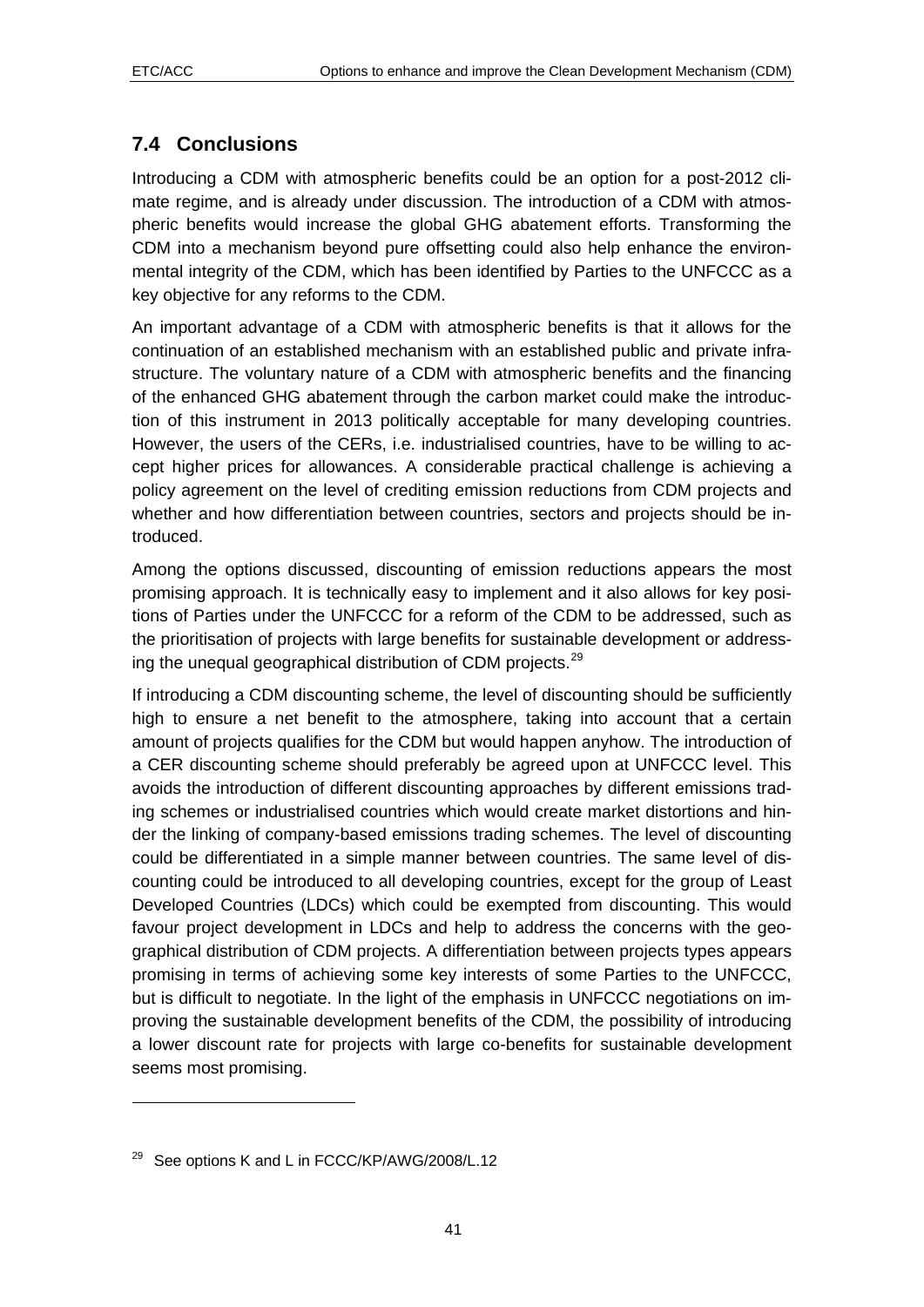Clearly, a CDM with atmospheric benefits has considerable limitations and can therefore be regarded only as one potential building block in a future climate regime. In particular, it should be further assessed in the light of other reforms to the CDM that are discussed in international negotiations, such as positive and negative lists to address additionality, limitations in the eligibility to use the CDM, the introduction of a sectoral CDM or sectoral no-lose targets and the introduction of new project categories<sup>[30](#page-41-0)</sup>, which lies outside of the scope of this paper.

A CDM with atmospheric benefits can hardly be regarded as a "nationally appropriate mitigation action" by developing countries, as envisaged in the Bali Action Plan, because the mitigation costs are still fully paid by the users of CERs. In a longer term perspective, even a CDM with atmospheric benefits will not be sufficient to address GHG emissions in developing countries. It also does not address concerns about carbon leakage as a result of international competition. Other mechanisms, such as company-based emissions trading or sectoral no-lose targets, may thus be more suitable approaches in some sectors.

1

<span id="page-41-0"></span><sup>&</sup>lt;sup>30</sup> FCCC/KP/AWG/L.12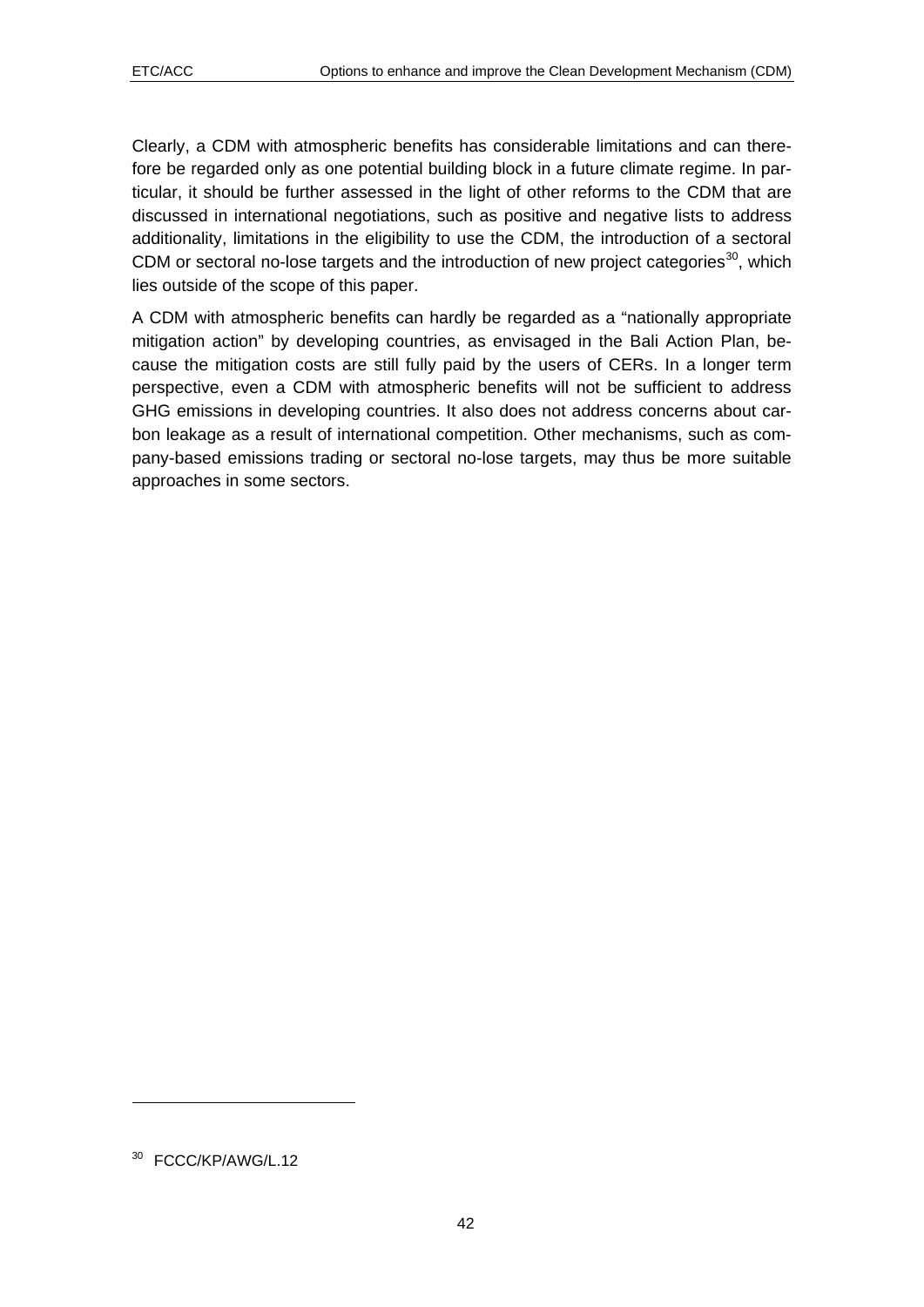# <span id="page-42-0"></span>**8 Overall conclusions and outlook**

The CDM has, unexpectedly, grown to one of the most important instruments of the Kyoto Protocol, with more than 1,000 already registered projects and many more in the pipeline. This is a great success but has also posed considerable challenges on the functioning of the mechanism.

The lack of financial resources at the start of the CDM and, as a consequence, a limited support structure for the CDM Executive Board was a clear bottleneck getting the CDM started. In practice, the envisaged "prompt start" of the CDM resulted in a rather slow take-off which has gained a lot of speed later on. The CDM Executive Board still faces a growing work load requiring an effective support structure and delegation of its decision-making. In the development of the CDM rules, the independent validation and verification by Designated Operational Entities (DOEs) was considered as a key means to ensure the environmental integrity of the mechanism. In practice, this approach has not yet worked: as a result of serious concerns with the performance of some DOEs, the UNFCCC secretariat re-assess all projects that were already validated positively by a DOE and a large fraction of projects are undergoing a review by the CDM Executive Board. The concept of additionality was already debated controversially in the negotiations of the Marrakech Accords. Several reports have questioned the additionality of many CDM projects. This re-opens the debate how the environmental integrity of the mechanism can be maintained. Evaluations in the literature came to the conclusion that the CDM does currently not fulfil its objectives of helping developing countries to achieving sustainable development. The geographical distribution of projects has been of concern to least developed countries and sub-Sahara African countries which merely benefit from the CDM. Finally, some publications have criticised the CDM more fundamentally for its design as a market mechanism and for using neoliberal market approaches to address the challenge of climate change. These different critics to the CDM have resulted in many calls for reforms to the CDM, with sometimes rather diverging suggestions.

The call for reform is a consequence of many expectations that were placed on the CDM. The Kyoto Protocol already defines several objectives, including that the CDM should contribute to the ultimate objective of the Convention, that it should reduce the costs of achieving emission targets, that it should assist developing countries in achieving sustainable development and that emission reductions credited should be real, measurable and additional. In designing the mechanism, Parties to the Kyoto Protocol have formulated further objectives, including that the mechanism should contribute to technology transfer, that it should work in an efficient and transparent manner, that there should be a – not further defined – geographical balance in the distribution of the CDM projects around the globe and that the CDM should preferably address emissions in all sectors. It is obvious that there are trade-offs in achieving these diverse objectives. Hence, next to reforms to the CDM, one could also call for a review of the objectives of the CDM and think about whether other instruments may not be more suitable to achieve some of the objectives of the CDM.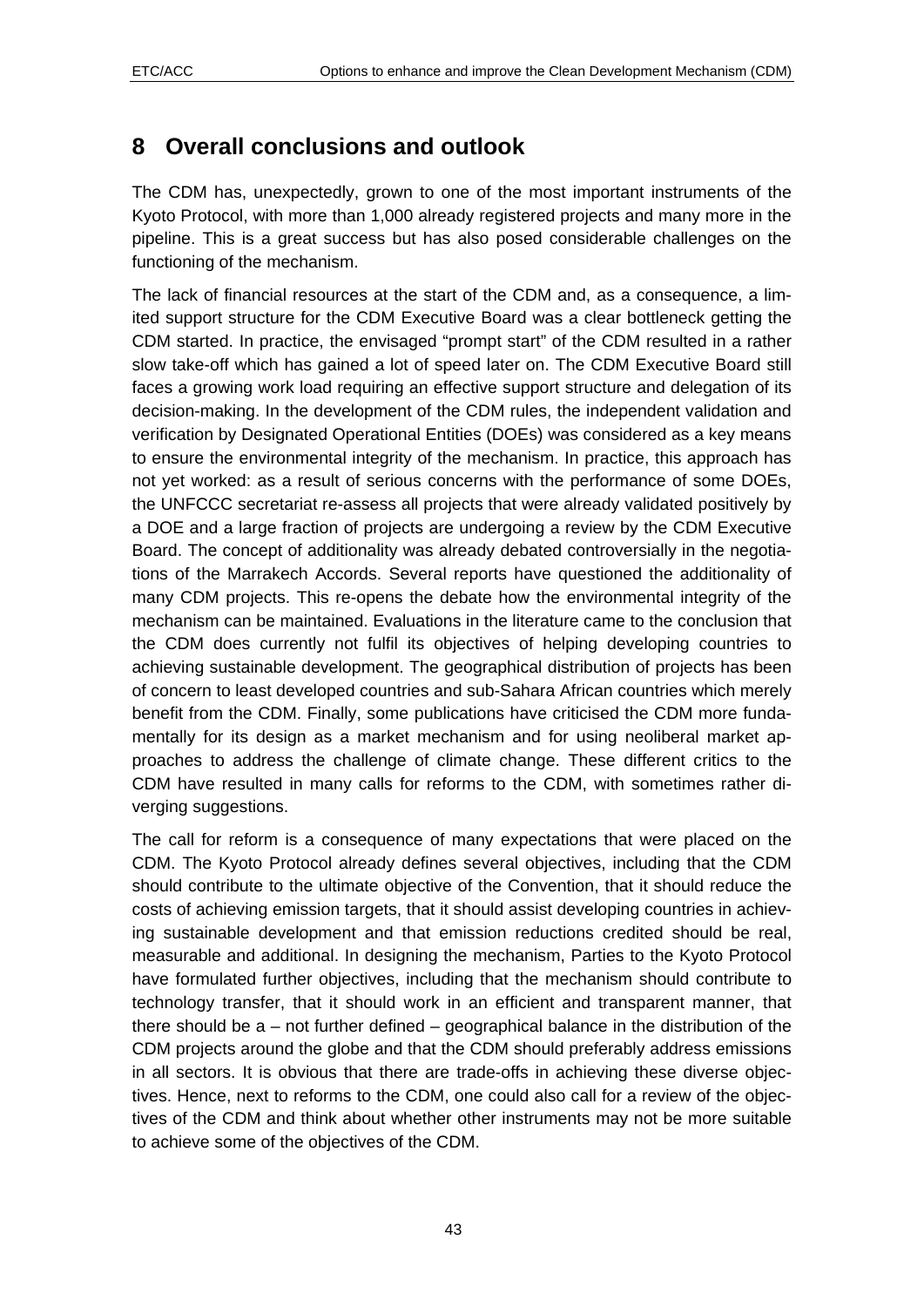As a project-based offsetting mechanism, the CDM has strong limits. Firstly, as an offsetting mechanism it does not directly result in global emission reductions but only enables a more cost-effective achievement of emission reductions. Secondly, a crediting mechanism will never fully solve the problem that the determination of the baseline scenario and the demonstration of additionality are a hypothetical and counter-factual exercise that results in considerable uncertainty. Whatever the procedures and criteria to demonstrate additionality, a certain amount of "free-riding" projects will always be part of the CDM. Compared with a cap-and-trade system, any crediting mechanism has limits in its environmental integrity. Thirdly, it is difficult to address emissions with a project based mechanism in sectors where policies and regulations are more effective tools to address emissions.

While the CDM can be further improved through several adjustments, including those highlighted in this report, it is also important to explore new mechanisms and approaches for a post-2012 climate regime. This could include sectoral mechanisms which may be better suited to address mitigation potentials in sectors that are currently underrepresented under the CDM. Sectoral mechanisms avoid the hypothetical assessment of the additionality of individual projects but have a several other challenges, including the availability of reliable data, the uncertainty of business-as-usual emissions in the sector and the question how incentives to reduce emissions are given to the private sector. Experiences gained with the emerging company-based emissions trading schemes around the world can help to address these issues. For some objectives, such as achieving sustainable development and the transfer and deployment of innovative technologies, other instruments outside the carbon market could be explored.

Should the CDM still play an important role in the future, several reforms should be envisaged. Some improvements could be implemented already during the first commitment period of the Kyoto Protocol and be decided upon in the ongoing review of the Kyoto Protocol under its Article 9. This includes improvements to the governance of the mechanism, a strengthening of the framework for Designated Operational Entities (DOEs) and more objective criteria to assess the additionality of CDM projects. Other reforms could become effective after 2012. A CER discounting scheme could provide for more ambitious global GHG mitigation efforts. It could potentially also help to improve the sustainable development benefits of the CDM, the regional distribution of CDM projects and the contribution of the CDM to technology transfer, by differentiating the discount rates between countries and project types.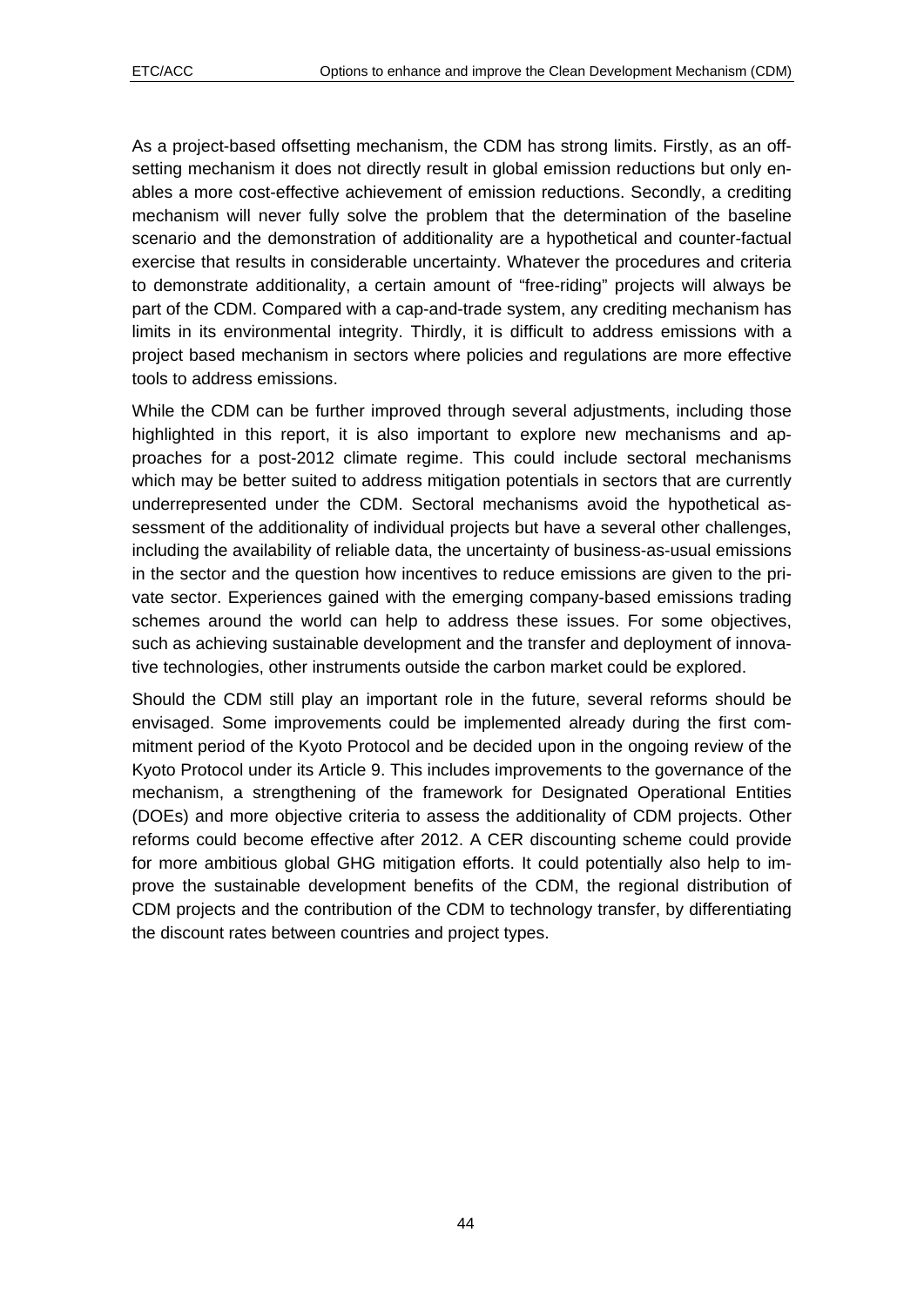# <span id="page-44-0"></span>**9 References**

BBC (2008): The great carbon bazaar. London, UK, Wednesday 4 June 2008

Bradsher K (2007): Flaws in UN antipollution program. Herald Tribune, January 2007.

Bundesverband Emissionshandel und Klimaschutz (BVEK) (2008): Anreize für globale Emissionsreduktionen durch Abdiskontierung von CERs. Diskussionsvorschlag des BVEK. Berlin, Germany, 26 June 2008

Cames M, Anger N, Böhringer C, Harthan R, Schneider L (2007): Long-term prospects of CDM and JI. Report to the Federal Environmental Agency of Germany. Dessau, Germany.

Chung R (2007): A CER discounting scheme could save climate change regime after 2012. In: Climate Policy, Vol. 7, pages 171–176

Chung, R. (2008): Market-based Post-2012 Climate Regime: Carbon Credit for NA-MAs. Paper presented by the South Korea at UNFCCC negotiations in Bonn in June 2008.

Climate Action Network (CAN) (2007): CAN CDM Position Paper for COP13/ COPMOP3, Bali 2007

Ellis J, Kamel S (2007): Overcoming barriers to Clean Development Mechanism projects. OECD and UNEP/RISOE, May 2007.

Florens F, Michaelowa A, Michaelowa K (2008): UN approval of greenhouse gas emission reduction projects in developing countries: The political economy of the CDM Executive Board. Center for Comparative and International Studies (CIS), Working Paper #35, ETH Zürich, Switzerland

International Emissions Trading Association (IETA) (2005): Strengthening the CDM. IETA Position Paper for COP 11 and COP/MOP 1. Geneva, Switzerland.

Intergovernmental Panel on Climate Change (IPCC) (2007): The Fourth Assessment Report. Geneve, Switzerland, 2007

International Rivers Network (IRN) (2008): Bad Deal for the Planet. Why carbon offsets aren't working and how to create a fair global climate accord

Kartha S, Lazarus M, LeFranc M (2005): Market penetration metrics: tools for additionality assessment? In: Climate Policy. Volume 5, pp. 145-163.

Kolshus HH, Vevatne J, Torvanger A, Aunan K (2001): Can the Clean Development Mechanism attain both cost-effectiveness and sustainable development objectives? Center for International Climate and Environmental Research (CICERO), Oslo 2001

Meng (2007): CDM and the post-2012 framework. Discussion paper

Michaelowa A, Purohit P (2007): Additionality determination of Indian CDM projects. Can Indian CDM project developers outwit the CDM Executive Board? University of Zurich, Switzerland.